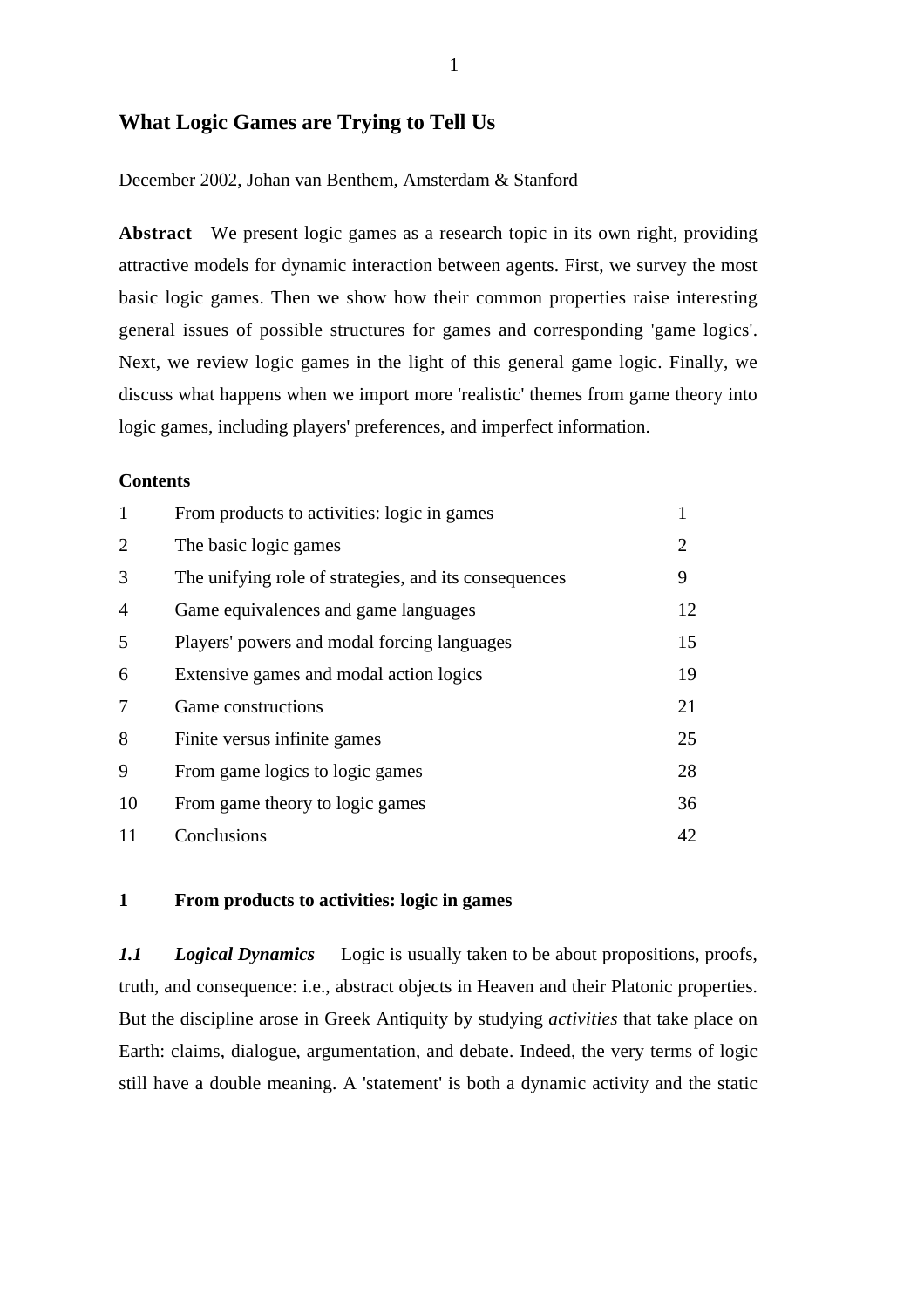product of that activity, a 'proof' is both a dynamic procedure of establishing some claim and the static formal record of that procedure, and so on. These activities are usually kept in the background, as part of the didactical motivation of the field, but not part of its eventual scientific content. Taking the dynamic action aspect more seriously as an essential feature of logical theory has led to so-called 'logical dynamics' – cf. the programmatic exposition in van Benthem 1996.

*1.2 Logic games* The best example inside modern logic of dynamic activities with a clear formal structure are *logic games*. These have been around at least since the Middle Ages, with the stylized 'Obligatio' tasks described by medieval authors like Walter Burleigh. More mathematical logic games were proposed in the 1950s by Lorenzen, Ehrenfeucht/Fraïssé, and Hintikka – not accidentally in conjunction with the new wave in game theory for which Harsanyi, Nash, and Selten received their Nobel prize in 1993. Today, there are various two-person games for performing basic logical tasks, such as evaluation of propositions in a given model, comparing given models, building models for given assertions, or constructing proofs for given claims. And new varieties are still appearing. For a recent survey including many references, cf. the lecture notes van Benthem 1999 – 2002. This paper is a revision of van Benthem 1999, a panorama of logic games in a dynamic perspective.

The aim of this paper is to give an impression of what happens when we take logic games seriously in their own right as dynamic activities, which deserve a key place in logic as such. We refer to a number of recent publications, trying to convey an over-all perspective. To set the scene, let us first look at a bunch of logic games.

# **2 The basic logic games**

*2.1 Gamification* Current logic games are diverse. In principle, any logical task can be 'gamified', provided we find a way of pulling it apart into opposing roles for two players whose dynamic interaction tests the notion involved. This works as soon as we can discern a quantifier pattern, with the 'Attacker' being the universal quantifier *A* ('All', 'Adam', 'Alter') and the 'Defender' being *E* ('Exists', 'Eve', "Ego').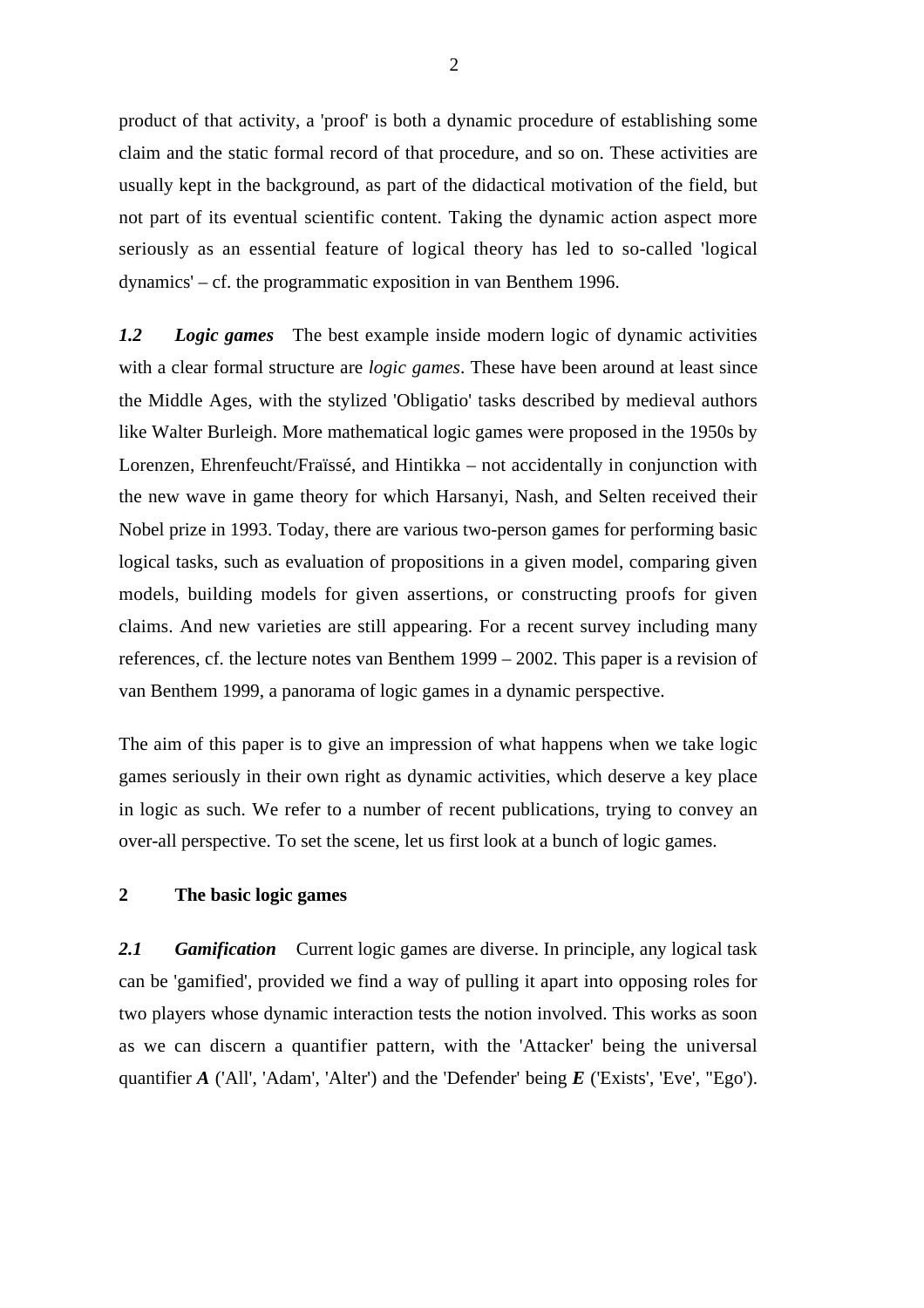For instance, here is how Leibniz already explained the meaning of the sometimes tricky quantifier forms  $\forall \varepsilon \, \exists \delta$  occurring with continuity of mathematical functions:

A challenger  $\forall$  chooses some number  $\varepsilon$  at his discretion, and the defender  $\exists$  has to produce a suitable response  $\delta$ .

In what follows, we give some brief sketches of major logic games, referring to the literature for more detailed exposition and references. The list may look a bit enumerative and sketchy, but our main purpose is to make the reader aware of the ubiquity of the phenomenon, and have some examples at hand for the more systematic considerations later on in this paper. For a much more comprehensive account of logic games and their connections, cf. again van Benthem 1999 – 2002.

*2.2 Argumentation* Perhaps the oldest, and still widely appealing, example of a logic game is *argumentation*, where one makes a claim against an opponent, upholding it in the face of various objections. We all experience its game-like character of having to say the right thing at the right time, and also, the bitter taste of defeat when we have talked ourselves into a corner, contradicting our own earlier statements. The latter situations are the typical losing stages in argumentation – being at the same time wins for the other player. Precise dialogue games for argumentation, in the style of Lorenzen, may be found in Rahman & Rueckert 2001.

Here is the key game-theoretic feature of argumentation – which probably led to the discovery of logical patterns of reasoning in the first place. Roughly speaking,

*Logically valid propositions* φ will be precisely those for which their proponent Eve has a *winning strategy*:

that is, a way of choosing her conversational moves against the opponent Adam which guarantees that Eve never reaches a losing situation – no matter with which moves and in which order Adam attacks her claim. More concretely, Eve's winning strategy are the dynamic counterpart of a logical *proof* for the proposition φ. Of course, there may be more than one correct proof for a claim, which reflects the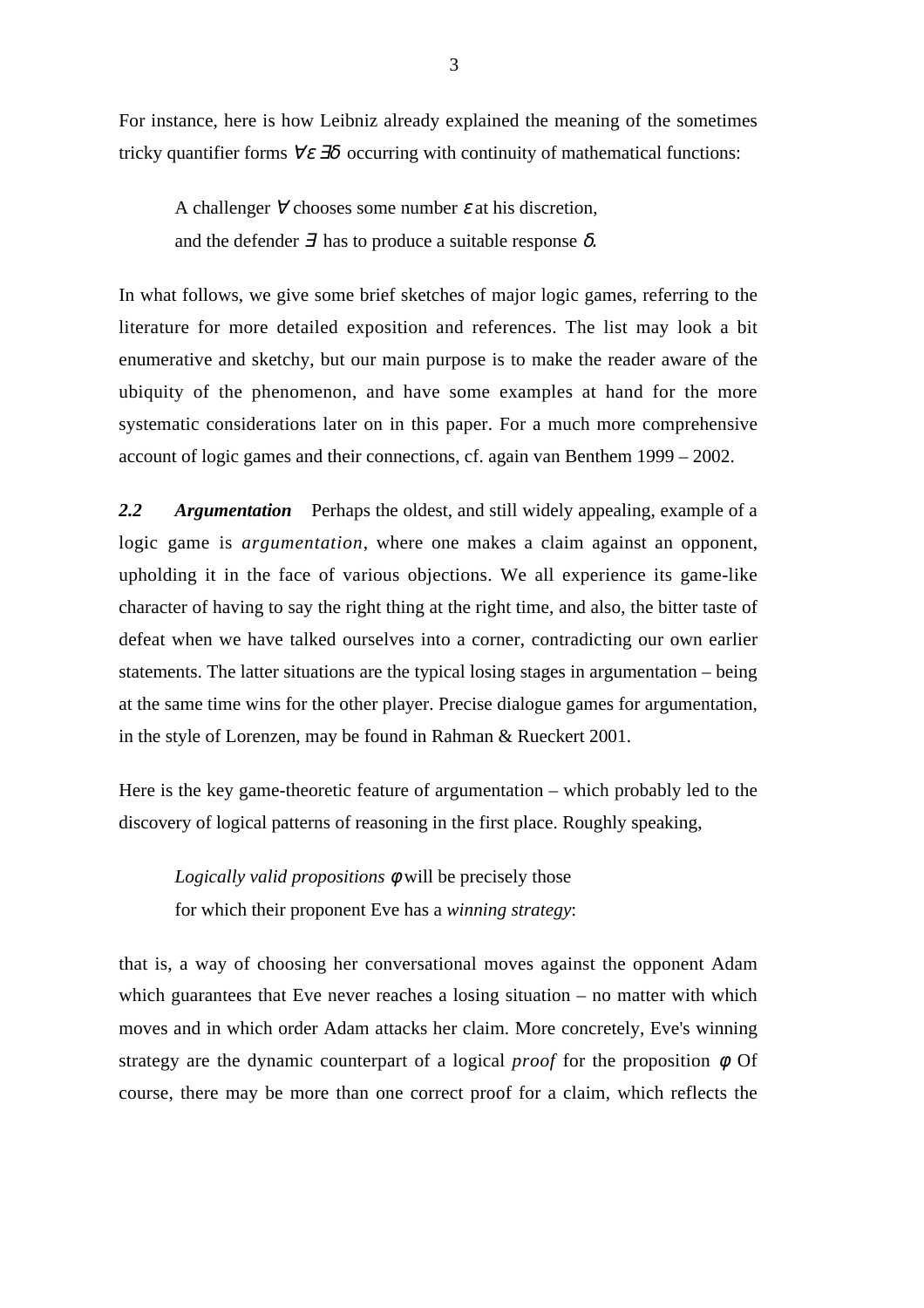dynamic diversity of behaviour: players may have more than one strategy to win a given game. This general style of analysis holds across a wide range of logic games.

Incidentally, not all propositions are valid, so there must also be games of this sort where Eve is wrong, and it is rather the opponent Adam who has a winning strategy, i.e., a guaranteed method for involving Eve in self-contradictions. What do the latter argumentative strategies look like, viewed on their own merits? Section 2.4 below takes up this matter. Players are on a par in games, and there is no need to glorify Eve over Adam. It is their interaction which drives the logical analysis.

*2.3 Obligatio* Much conversation is not about proof, but about consistency. We tend to believe things people tell us – even implausible ones like "I love you" – as long as they maintain consistency. Only under very special circumstances will we be called upon to prove the assertions we make. This happens, say, in a juridical procedure, or when teaching mathematics. But just maintaining consistency is itself a major logical task! Medieval training disputations often had a form like this:

Eve has to maintain consistency when Adam confronts her with successive assertions  $\phi$ , each of which she has to accept or reject. In the former case,  $\phi$  is added to her cumulative store of commitments, otherwise  $\neg \phi$  is added. Eve loses if at any stage, her commitments become inconsistent.

One may ask whether this sort of logic exam is fair. And indeed, in principle,

Eve always has a *winning strategy*, being a string of YES/NO answers to any sequence of propositions, keeping her commitments consistent.

More precisely, Eve's strategies for passing the exam may be correlated with *logical models*: situations that make all her commitments true. Of course, these strategic insights are also the logical skills that help people when misinforming and lying. For details of medieval disputations involving Eve's initial background knowledge – and an option of giving a third response of 'doubt' – cf. Dutilh-Novaes 2002.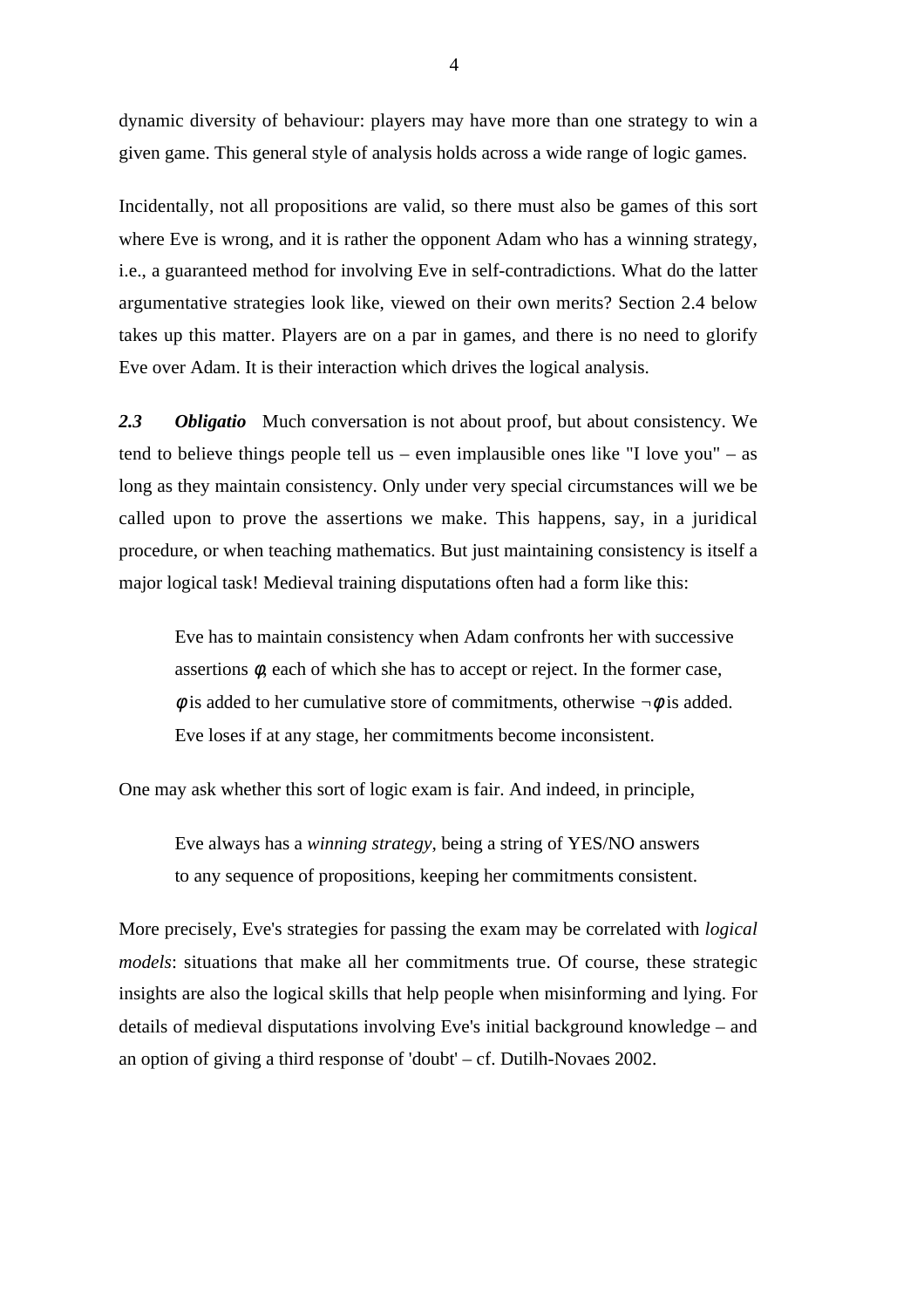2.4 *Model checking* But arguably, the most basic logic game occurs when an assertion  $\phi$  is made about a given first-order model  $M$  and variable assignment  $s$ . A game-theoretic account of the semantic evaluation procedure lets Eve act as a 'Verifier' claiming the truth of the assertion  $\phi$ , and Adam as a 'Falsifier' defending its falsity. The resulting game  $\text{game}(\phi, M, s)$  works as follows.

With atomic formulas  $\phi$ , one *checks* who is right about *M*, *s*, and that player wins. Disjunctions are a *choice* for Verifier, and then play continues with the disjunct chosen. Conjunctions are an initial choice for Falsifier. Negations lead to a *role switch*, with all turns interchanged between players. Existential quantifiers ∃*x*φ start with a move for Verifier who picks a witness object *d* in *M*, and the game continues with the formula  $\phi$  *(d)*. Universal quantifiers are analogous, starting with the choice of a challenge object by Falsifier.

For instance, the evaluation game for the first-order formula

∀*x* ∃*y x*≠*y*

in a first-order model with two distinct objects *s, t* looks lie this*:*



Note that *V* has a winning strategy here. A good account of first-order evaluation games is Hintikka & Sandu 1995, while more sophisticated variants are used in computer science (cf. Stirling 1999). Again, the central logical notion corresponds to the existence of a winning strategy. The following is easy to prove (Hintikka 1973):

*Fact* For all *M*, *s*,  $\phi$ , the following assertions are equivalent:

- (a) *M, s*  $\neq$   $\phi$
- (b) Eve has a winning strategy in *game(*φ*, M, s).*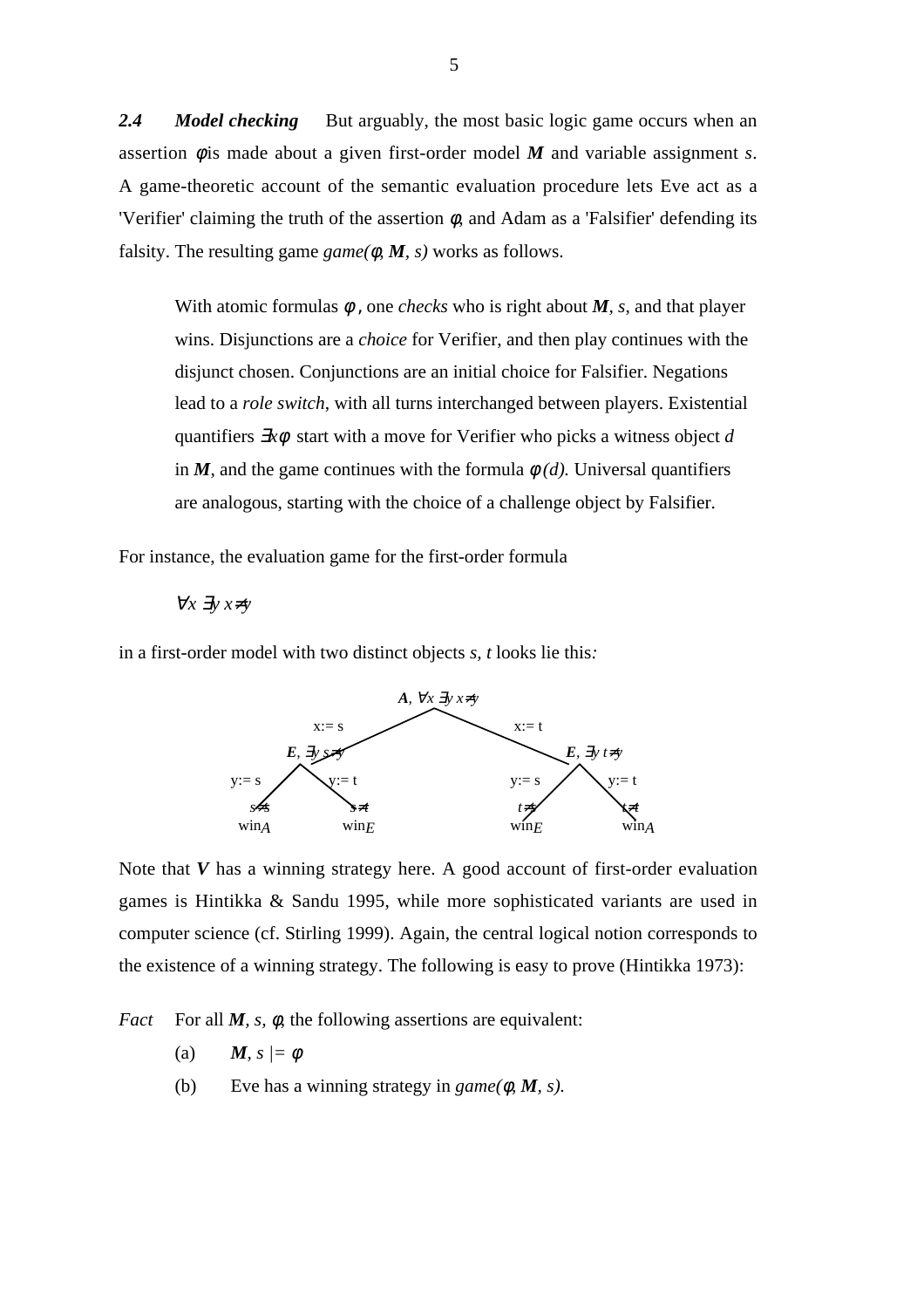Likewise, it is Adam who has a winning strategy in case the formula is false in the given model. This time, different winning strategies correspond to what might be called different *reasons* for the truth or falsity of the assertion φ. 'Reasons' of this sort are not standard logical objects – but e.g., with quantifier combinations such as

$$
\forall x \exists y \forall z \exists u \phi(x, y, z, u)
$$

one can think of them as (bunches of) *Skolem functions*  $f(x)$ ,  $g(x, z)$  of the right arities providing Eve with her winning response in  $\phi$  to Adam's successive choices.

2.5 *Model construction* The evaluation task of checking if *M, s*  $/=$   $\phi$  starts from a given model and formula. In a logical satisfiability task of checking consistency, however, only assertions are given, with the question if one can find a model for these. This suggests a *model construction game* between a 'Builder' Eve who tries to create such a model, making some initial assertions true and others false, and a 'Critic' Adam who raises objections, making sure that every building task gets scheduled. In particular, Critic can force Builder to choose when a disjunct is to be made true, and also, he can keep calling new instances of initial universal quantifiers as Builder puts new objects into the model under construction. Builder loses at any stage if her current schedule tells her to make the same formula both true and false. A precise format for the game rules may be read off from the standard satisfiability method of *semantic tableaus* (cf. van Benthem 2001B), with decomposition rules for logical operators as game moves. The result of all this is the following equivalence:

*Fact* The following assertions are equivalent in tableau construction games:

- (a) The set of first-order formulas  $\Sigma$  has a model
- (b) Builder has a winning strategy in the construction game for  $\Sigma$ .

Unlike first-order evaluation games, whose depth is bounded by the operator depth of the initial formula, these games can have infinite runs. The reason is that some firstorder formulas have only infinite models, requiring that Builder keeps going forever. Again, more precisely, there will be a correlation between Builder's different winning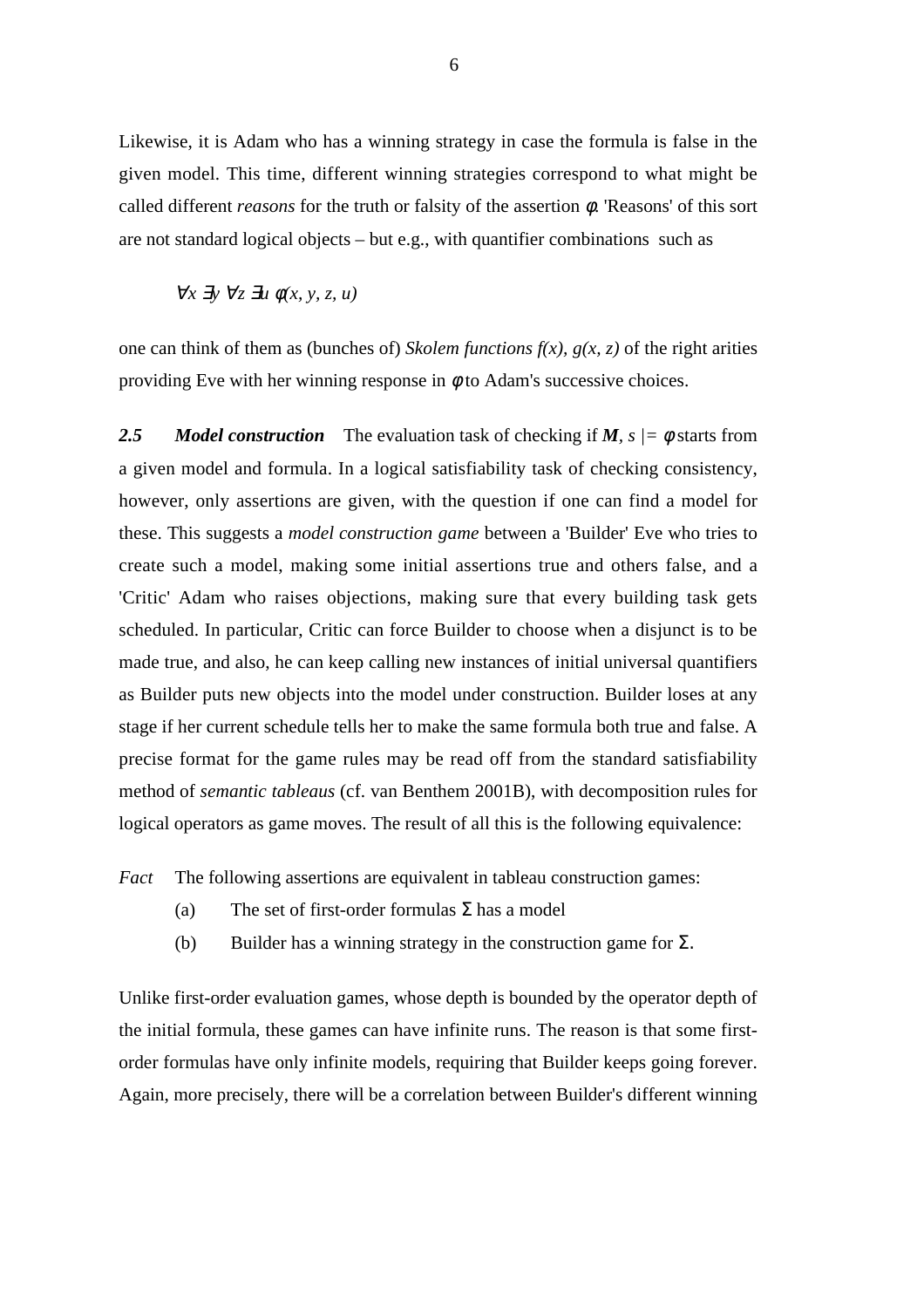strategies and different *models* (if any) for the given assertions. Games for model construction have been used extensively in Hodges 1985.

If Builder's winning strategies are like models, what about Critic's? The latter amount to guaranteed ways of blocking any construction attempt. It can be shown that these are like *proofs* of the negation of the initial assertion. Thus, as is only natural, the construction game is like an argumentation game. Reversing the perspective, Critic tries to prove some initial assertion, while Builder is looking for a *counter-example*. This also answers our question in Section 2.2 about what the Opponent Adam was doing. His winning strategies are correlated with developing counter-examples to the initial claim put forward by Proponent. Thus, argumentation and model construction games are really two takes on the same logical process.

*2.6 Model comparison* In addition to model checking and satisfiability testing, there are other basic tasks for a logic system. E.g., we can measure expressive power of such a system by seeing which models can be distinguished by our language. Probably the most widely used logic game performs just this task. *Ehrenfeucht-Fraïssé games* have Eve playing as 'Duplicator', who claims that two given models *M*, *N* are similar, against Adam playing as 'Spoiler', claiming that they are different. Each round of the game starts with a match  $M$ ,  $a - N$ ,  $b$ , where  $a$ ,  $b$  are tuples of objects already chosen according to the following stepwise procedure:

In each round, Spoiler chooses a model *M* or *N*, and an object *x* in it, Duplicator then chooses a corresponding object in the other model; and the link  $x-y$  is then added to the current match  $a - b$ 

Duplicator loses whenever the obvious function defined by the current match of objects is no longer a partial isomorphism between the two models. She wins those runs of the game where this failure never occurs. We can play such games over a fixed finite number of rounds, or forever. An excellent standard textbook on Ehrenfeucht-Fraïssé games is Doets 1996. Here is the key result about the method: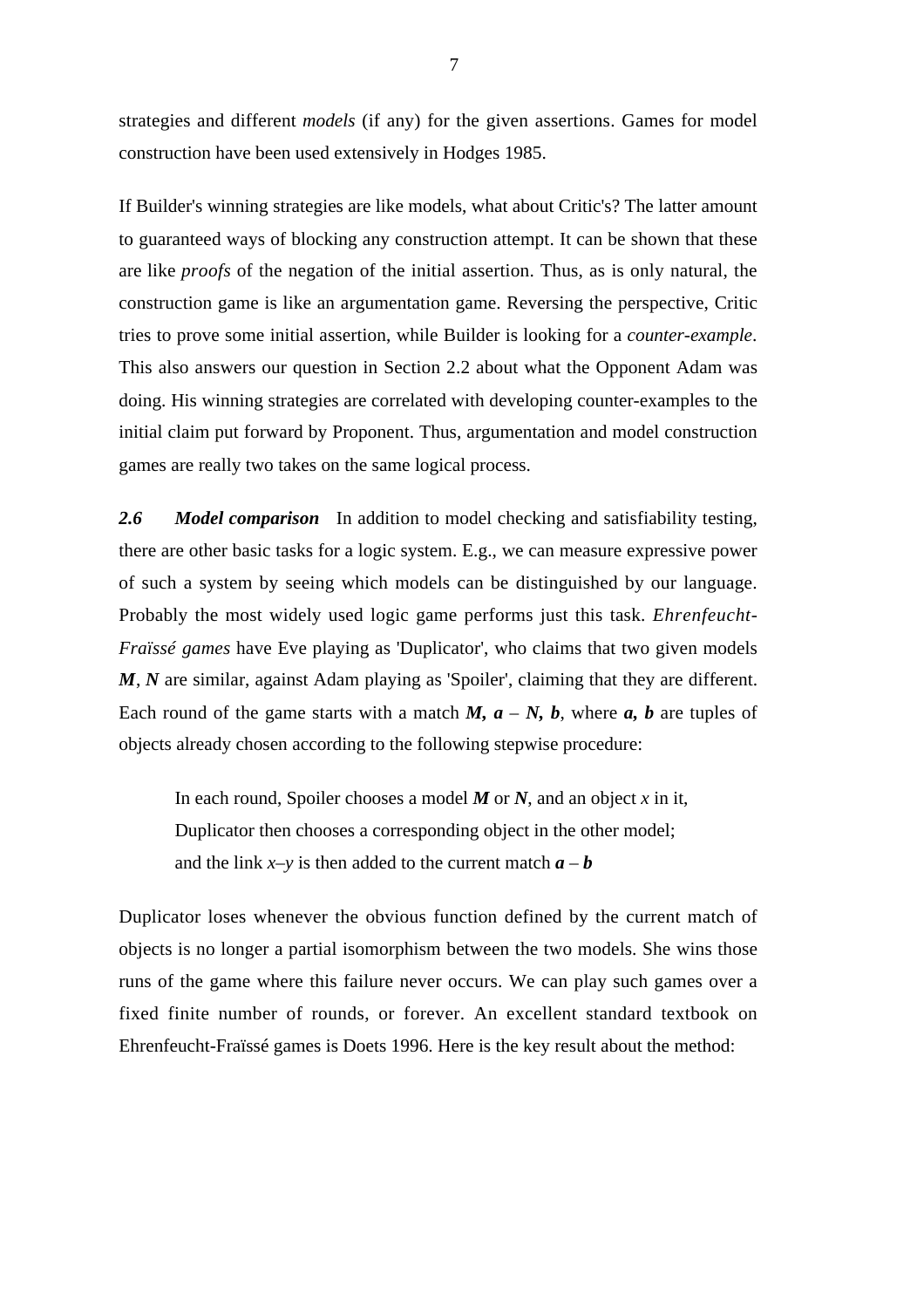*Fact* For all models *M*, *N*, the following are equivalent:

- (a) Duplicator has a winning strategy in a *k*-round comparison game
- (b) *M, N* satisfy the same first-order sentences up to quantifier depth *k*.

In versions of the game without a finite bound, Duplicator's winning strategies correspond to so-called *potential isomorphisms* between the two models. Thus, these strategies have to do with various notions of structural similarity for models. But as above, the viewpoint of the other player is of independent interest. E.g., in the *k*round game, a winning strategy for Spoiler is a first-order formula φ of depth ≤*k* which is true in  $M$  and false in  $N$ . This is closer to the original goal of testing the expressive power of the given language. In another view of the game, then, Spoiler is the player with a positive intention, claiming that the language is rich, whereas his opponent Duplicator maintains that it is poor.

*2.7 Other logic games* Variant games emerge all the time. A nice example is Hirsch & Hodkinson 2002, which studies the following situation. An abstract relational algebra *A* is given, and we want to know if it is representable as an algebra *S* of binary set relations over some set of individual objects *U*. Thus, we want to build a model *(U, S)* standing in some isomorphism-like relationship *E* to the given model *A* – mixing ideas from model construction and model comparison games. For this purpose, one lets players create 'networks', which are stages of a representation in progress, with Builder responding to challenges made by Critic. In particular, Critic can force Builder to accept or reject any 'label' *a* taken from the algebra for any ordered pair *(s, t)* in the current network. Moreover, in case *a* is a composition of two relations *b ; c*, Builder can be forced to create a new object *u* generating new ordered pairs *(s, u)* labelled with *b* and *(u, t)* labelled with *c*. The game is lost for Builder when the current network has a manifest inconsistency in its labelling. The authors show that an abstract relational algebra *A* is set-theoretically representable iff Builder has a winning strategy in this representation game over *A*. They use this to find a perspicuous complete axiomatization of the class of representable relational algebras.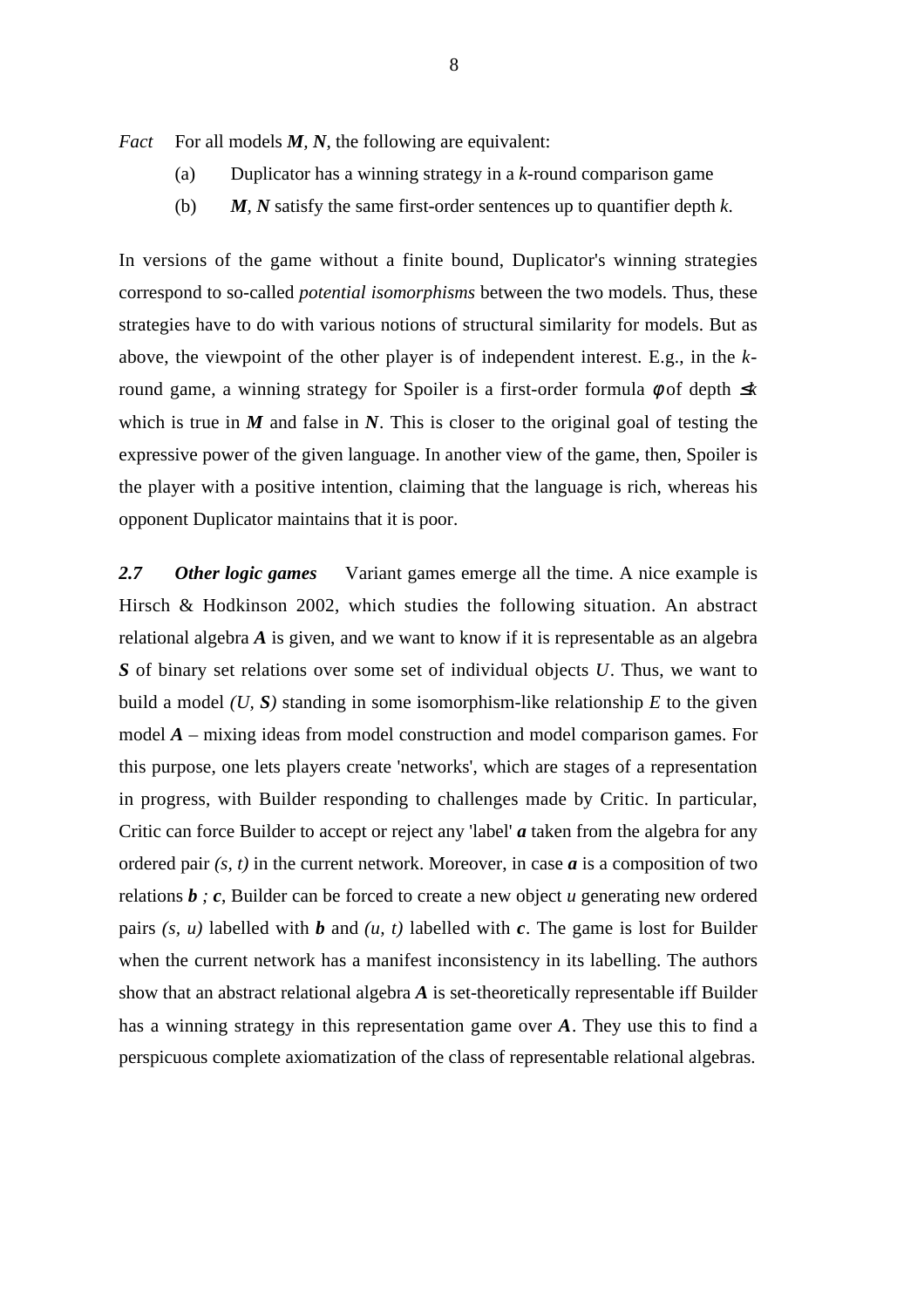This concludes our survey of logic games. We now turn to their general structure.

### **3 The unifying role of strategies, and its consequences**

*3.1 Strategies as a unifying notion* Our games all had an Adequacy Theorem stating that some standard notion holds (truth, satisfiability, potential isomorphism) iff some designated player has a winning strategy. Thus, the typically game-theoretic notion of a strategy becomes a unifying idea across logic. This leads to surprising connections. E.g., in one and the same type of game, viz. that for model construction, we may encounter proofs as winning strategies for Critic, and models as winning strategies for Builder. Thus, logically very different notions turn out cousins after all. Sometimes also, strategies are new citizens asking for recognition in logic, such as semantic 'reasons' for truth or falsity in first-order evaluation games. These analogies suggest that underlying logic, there is a calculus of strategies, for combining them and proving their basic properties. We will return to this issue in Sections 6 and 11.

*3.2* ∃*-sickness*, *and its cure* Despite their broad impact, strategies are not always taken seriously in the usual Adequacy Theorems. Note the existential quantifier in these results. E.g., truth amounts to the existence of a winning strategy for Verifier in an evaluation game, but we are not told precisely what strategies. This is an instance of a much more wide-spread disease in logic, of ∃-*sickness*: the wilful hiding of more specific information under existential quantifiers. Sure symptoms of the disease are the use of indefinite articles "a", or modal affixes "-ility". We see this with phrases like "having a strategy" ("winnab–ility") in Adequacy Theorems. Another case of ∃ sickness is how a standard completeness theorem relates provabilit*y* to validity, instead of a more informative match from *proofs* to semantic 'verifications'. Or, how many people study the logic of interpretability rather than that of the interpretations which do the real work. More domestically, e.g., temporal logic reads the past tense in "Lida fell down the stairs" as "at *some time* in the past", whereas we usually have one particular episode in mind (cf. Barwise & Perry 1983).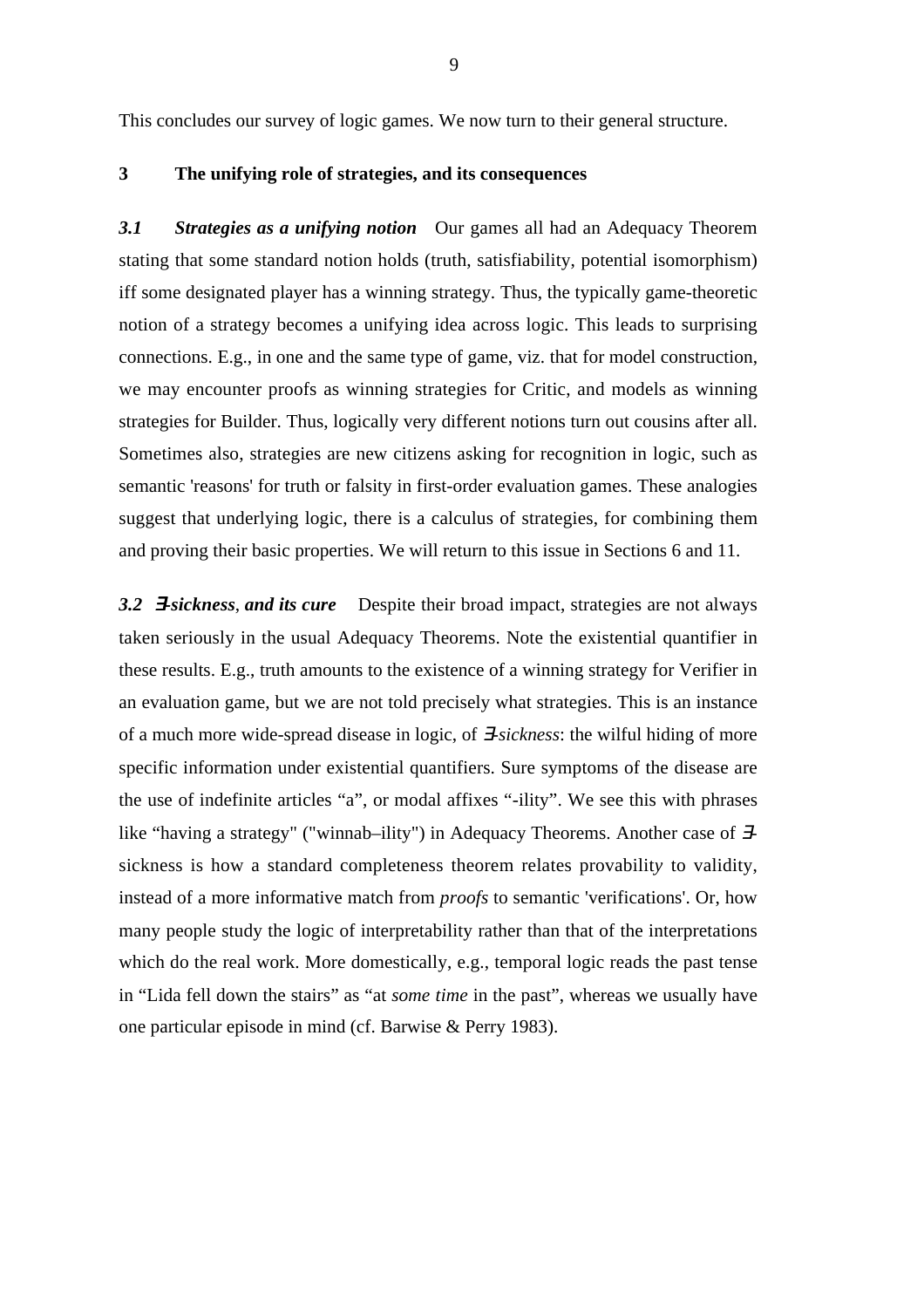Fortunately, the disease is often cured with a little exercise! We will give two illustrations. The first shows how to make an existential quantifier explicit by analyzing a standard proof – in this case, one concerning model comparison games:

*Theorem* Ehrenfeucht-Fraïssé adequacy explicitized

There exists an *explicit correspondence* between

- (a) winning strategies for *S* in the *k*-round comparison game for *M, N*
- (b) first-order sentences  $\phi$  of quantifier depth *k* with  $M = \phi$ , not  $N = \phi$

*Proof* The proof of this result is a simple analysis of the usual Adequacy argument. *From (b) to (a).* Every such difference formula φ of quantifier depth *k* defines a uniform winning strategy for Spoiler in a *k*-round game between arbitrary models. Each round *k–m* starts with a match between linked objects chosen so far which differ on some subformula  $\psi$  of  $\phi$  with quantifier depth  $k-m$ . By Boolean analysis, *S* then finds some existential subformula  $\exists x \cdot \alpha$  of  $\psi$  with a matrix formula  $\alpha$  of quantifier depth *k–m–1* on which the two models disagree. *S*'s next choice is a witness in that model of the two where ∃*x•*α holds. *From (a) to (b*). Each winning strategy  $\sigma$  for Spoiler induces a distinguishing formula of proper quantifier depth. To obtain this, let *S* make his first choice *d* in model *M* according to  $\sigma$  – and write down an existential quantifier for that object. Our formula under construction will be true in *M* , and false in *N*. We know that each choice of Duplicator for a corresponding object *e* in *N* gives a winning position for *S* in all remaining *k–1* round games starting from an initial match *d–e*. By the inductive hypothesis, these induce distinguishing formulas of depth *k–1*. Now, the *Finiteness Lemma* for firstorder logic over a fixed finite relational signature says that

For any fixed set of free variables and fixed quantifier depth, only finitely many non-equivalent formulas exist.

In particular, only finitely many of the above distinguishing formulas can occur modulo logical equivalence. Some of these will start with 'their' first quantifier in *M*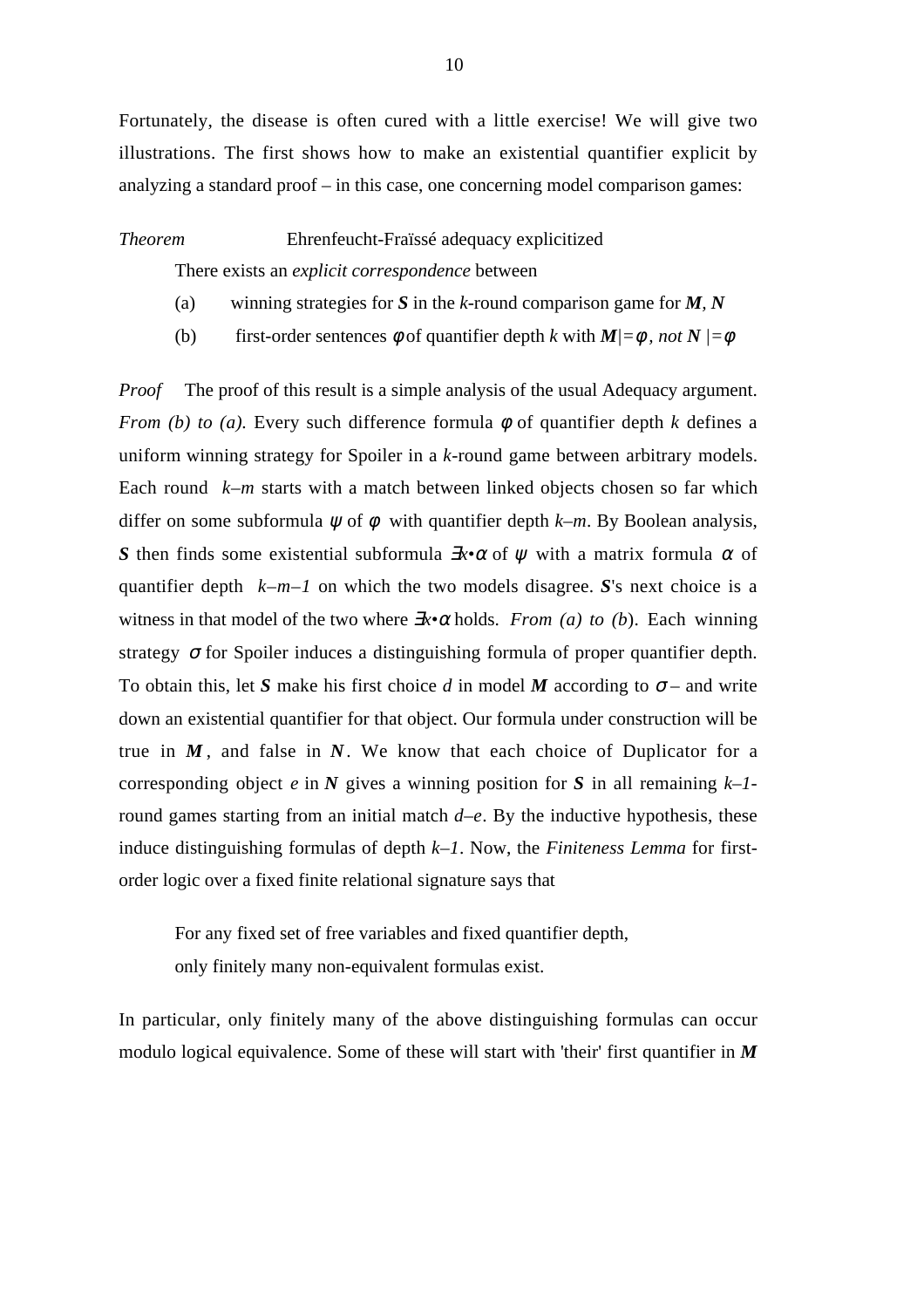(say  $A_I$ , ..,  $A_I$ ) – others in *N* (say  $B_I$ , ..,  $B_S$ ). The total distinguishing formula for strategy  $\sigma$  is then the *M*-true assertion  $\exists x \cdot (A_1 \& \dots \& A_r \& \neg B_1 \& \dots \& \neg B_s)$ 

Thus, Spoiler's winning strategies in a comparison game correspond to formulas, logical objects of independent interest. A similar match exists for Duplicator, but it is a bit harder to say what logical 'objects' correspond to her winning strategies. One might call them 'analogies', of some finite quality measured by the number *k*. Technically, they are cut-off versions of *potential isomorphisms*.

Of course, even this Theorem is still ∃-sick! But the remaining outer existential quantifier in its formulation may be harmless, in that its instantiation is the *proof*.

Our second illustration shows another way of high-lighting strategies, by analyzing their *multiplicity*. Consider a verification game for propositional formulas:

*Fact* Counting evaluation strategies

One can count the number of verifying (falsifying) strategies, say  $\#(V, \phi)$  ( $\#(F, \phi)$ ) for any propositional formula  $\phi$  as follows:

$$
\begin{array}{rcl}\n\#(V, p) & = & 1 \\
\#(V, \neg \phi) & = & \#(F, \phi) \\
\#(V, \neg \phi) & = & \#(F, \phi) \\
\#(V, \phi \lor \psi) & = & 2\#(V, \phi) \ast \#(V, \psi) \\
\#(V, \phi \land \psi) & = & \#(V, \phi) \ast \#(V, \psi) \\
\#(V, \phi \land \psi) & = & \#(V, \phi) \ast \#(V, \psi) \\
\#(F, \phi \land \psi) & = & 2\#(F, \phi) \ast \#(F, \psi)\n\end{array}
$$

*Proof* The rationale for the clauses is immediate from the standard definition of strategies. in game trees as functions assigning unique moves to players' turns.

Such counting becomes more complex with full first-order evaluation games.

*3.3 Strategies: actions or powers?* Strategies are stepwise instructions as to how players should act. This represents a very detailed level of game structure, which was suppressed by existential quantifiers of just 'having a strategy'. But upon reflection, one person's ∃-sickness may be another's sanity! In games, we are sometimes not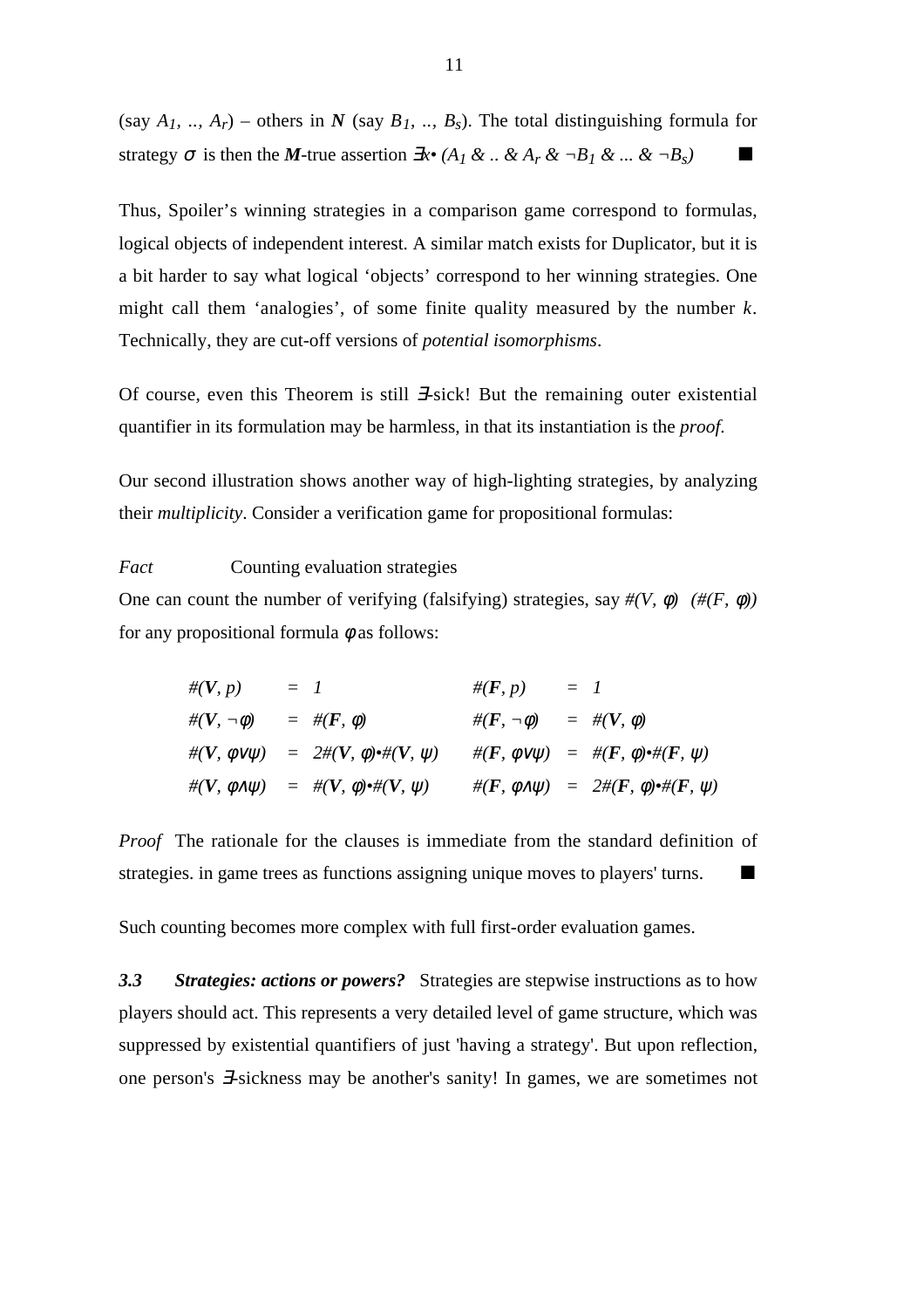interested in details of moves and actions, but just in the *control* that players have over possible *outcomes*. E.g., that Eve has a winning strategy really says that it is within her power – whatever Adam does – to make sure that the game ends in some specific set of runs or outcomes, designated as 'winning'. And players may also have other powers in games: via losing strategies, or strategies that guarantee long runs. Such powers are a natural level for describing influence in social settings. This level of control brings us to a first very general issue raised by logic games: at what level do we want to describe games – in terms of outcomes, or more detailed actions? This is one of many general game-theoretic issues lying behind logic games…

*3.4 From logic games to game theory* Logic games, though a very specialized class of rather high-brow activities, suggest issues which concern all games: cogent reasoning, playing at cards in smoky bars, or trying to move almost-round leather objects into cage-like structures. Some of these issues arise independently in game theory, others seem new. In what follows, we look at a few of the most pervasive ones. Our heuristics are inspired mainly by the evaluation games of Section 2.4, the most basic logic games. Here, the obvious bridge from logic to game theory are the various Adequacy Theorems of Section 2 – in particular, the one relating the central logical notion of truth with the central game-theoretic notion of a strategy, viz. the existence of a winning strategy for Verifier. Unimaginative logicians interpret such results as a Kiss of Death for the game-theoretic stance, as it provably does not add to what we know from standard logic already. As we shall see, the opposite is true – provided we listen with an unprejudiced ear to what logic games are trying to tell us. For the reader's information, as a counterpart to the logical literature, a compact and lucid background source on game theory is Osborne & Rubinstein 1994.

# **4 Game equivalences and game languages**

*4.1 When are two games the same?* To raise our question in a simple manner, consider the propositional law of distribution for conjunction over disjunction:

*p*∧ $(q \vee r)$   $\leftrightarrow$   $(p \wedge q) \vee (p \wedge r)$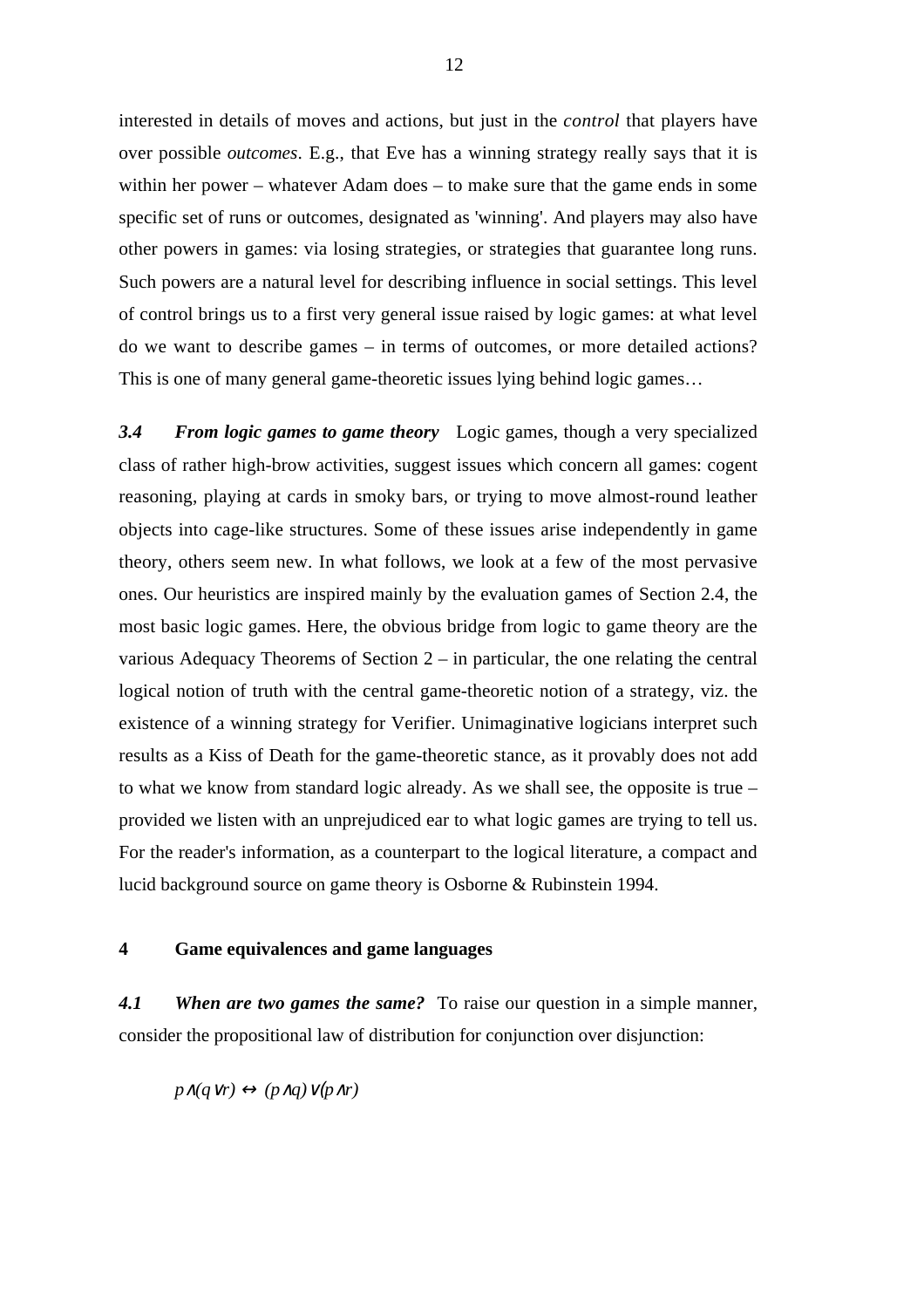The two finite trees in the following figure correspond to evaluation games for the two propositional formulas involved*,* letting *A* stand for Falsifier and *E* for Verifier.



This picture raises the following intuitive question

*When are two games the same?*

In particular, does the logical validity of Distribution mean that the pictured games are the same in some natural sense? Even without formal definitions, the reader may want to check that the answer depends on our viewpoint:

*I If we focus on turns and moves, then the two games are not equivalent:* they differ in 'etiquette' (who gets to play first) and in choice structure

This is the level of what game theorists call 'extensive games', with the familiar tree pictures involving details of choices and actions. But there are also 'strategic forms' of games, where we are just interested in listing outcomes that players can control. E.g., the fact that the order of players' turns is reversed by applying Distribution is immaterial then. At the latter level, the answer to our question becomes 'Yes':

*II Both players have the same powers of achieving outcomes in both games A* can force the outcome to fall in the sets *{p}, {q, r} E* can force the outcome to fall in the sets  $\{p, q\}$ ,  $\{p, r\}$ .

Here, a player's *powers* are those sets *U* of outcomes for which (s)he has a *strategy* making sure that the game will end inside *U*, no matter what the other player does. On the left, *A* has strategies "left" and "right", yielding powers *{p}* and *{q, r}*. Player  $E$  also has two strategies, yielding powers  $\{p, q\}$ ,  $\{p, r\}$ . On the right,  $E$  has two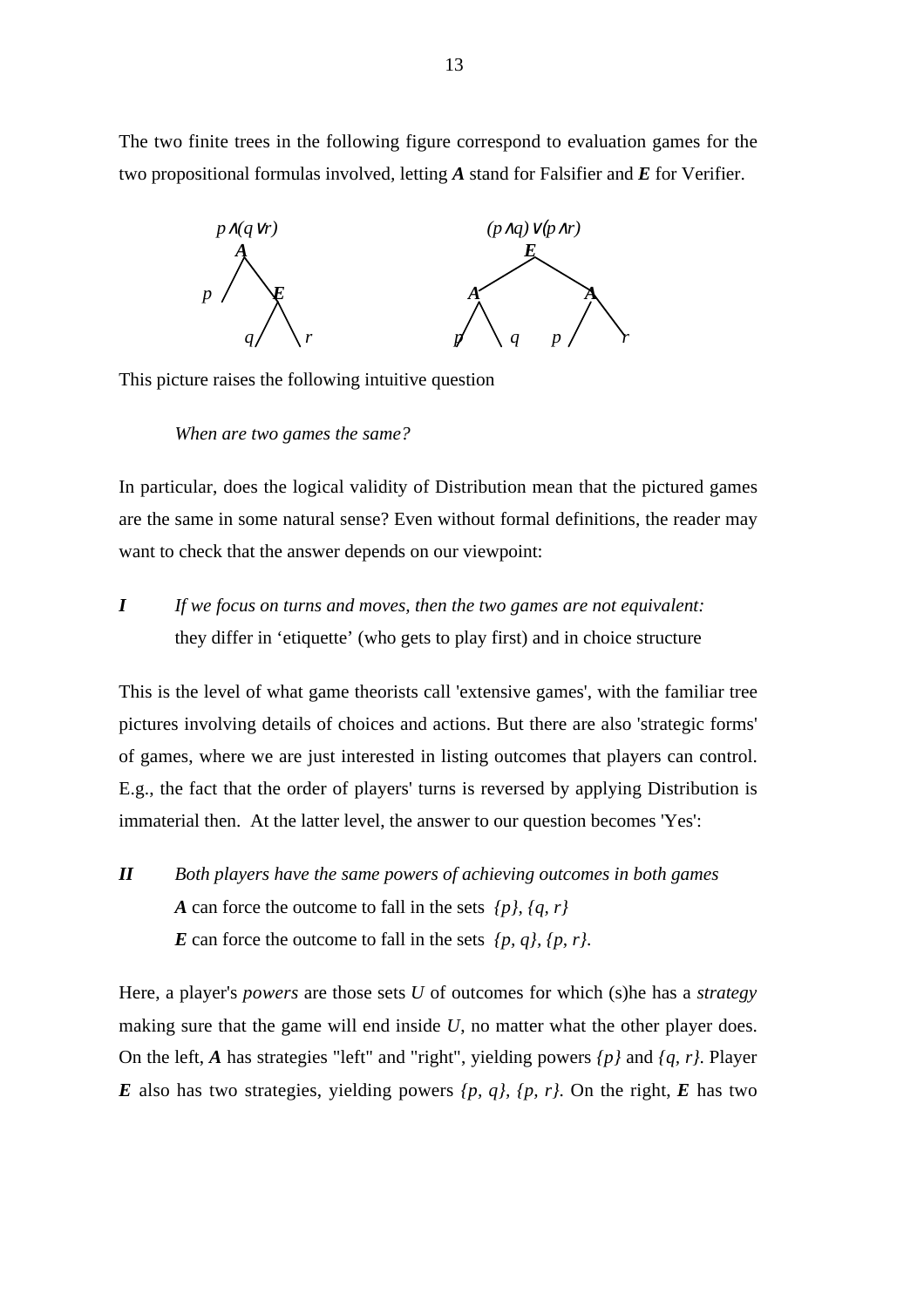strategies "left" and "right", which give the same powers for *E* as on the left. By contrast, player *A* now has four strategies, which may be written ad-hoc as

"left: L, right: L", "left: L, right: R", "left: R, right: L", "left: R, right: R"

The first and fourth give the same powers for *A* as on the left, while the second and third strategy produce merely weaker powers subsumed by the former.

*4.2 Game equivalences and game languages* The more general issue behind the example is what are natural equivalences between games, setting coarser or finer levels of detail. This topic is investigated extensively in van Benthem 2002, using an analogy with process theories of computation, and *process equivalences* such as modal bisimulation. In particular, the preceding outcome–control views are like black-box input-output views of processes, whereas extensive games lie closer to views of computation endowing processes with richer internal states, including choices. Thus, structure theory of games is like general multi-agent process theory.

As is usual in mathematics, invariance relations between mathematical structures are just one side of a coin. The other side are the relevant properties of games that one wants to distinguish. E.g., for strategic games, it does not matter in which schedule *E*, *A* took their turns: for extensive games, this is a relevant property. Such properties are expressed in *game languages* appropriate to the chosen 'equivalence level'. E.g., as shown in van Benthem 2002, a good language for describing extensive games is modal logic, as well as fixed-point extensions like the modal  $\mu$ –calculus.

*4.3 Logic and games: the plot thickens* But then, we have reached a delicate point. Logic now enters our story in a different guise, because different description levels for games correspond to different formal languages with their associated logics. But in the latter mode, we are using logic to talk about general games. Thus, in one of those happy Hegelian inversions, in addition to *logic games*, there are also *game logics*. How the two live together will become clearer as we proceed.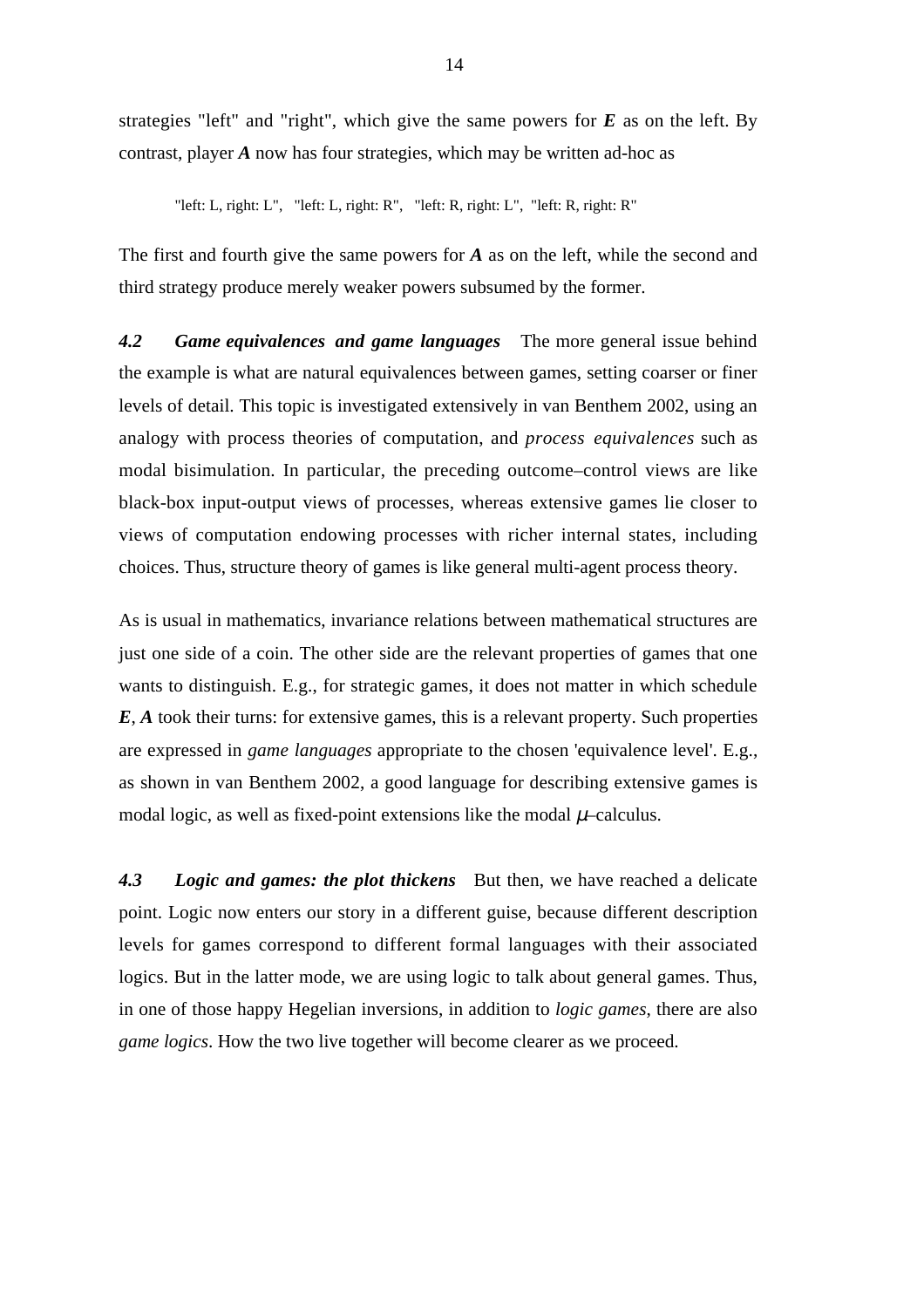## **5 Players' powers and modal forcing languages**

In this section, we focus on the input–output level of outcomes and players' powers – broadening connections between logic and game theory.

*5.1 Determinacy* Section 5.4 stated that Verifier has a winning strategy if the relevant formula  $\phi$  is true, and by the same light, Falsifier has a winning strategy if  $\phi$ is false. This means that these games have an important game-theoretical property:

*Fact* Evaluation games are *determined*: one of the two players in *game* ( $\phi$ ,  $M$ ,  $s$ ) must always have a winning strategy.

A general proof of this uses Zermelo's Theorem which says that all zero-sum twoplayer games of *finite depth* are determined. Stronger results include the Gale-Stewart Theorem: all infinite games with topologically open winning conditions for one player are determined. The latter result explains why logic games of model construction or model comparison are determined, even though their runs may be infinite. Critic (Spoiler) have open winning conditions, as Builder's (Duplicator's) failures always arise (if at all) at some finite stage. The strongest relevant result in this line is Martin's Theorem, which says that all infinite games are determined which have a winning condition lying in the Borel Hierarchy of sets. Non-open Borel winning conditions occur occasionally with logic games in computer science. Examples include *fairness* of runs for interactive game systems.

With non-Borel winning conventions, infinite games can become non-determined. We display one example, to make a general point about players' powers later on. Take any free ultrafilter  $U^*$  on the natural numbers, using the Axiom of Choice:

Two players pick successive neighbouring closed intervals of natural numbers, of arbitrary finite sizes, producing a succession like this: *A*:  $[0, n_1]$ , with  $n_1 > 0$ ,  $E: [n_1 + 1, n_2]$ , with  $n_2 > n_1 + 1$ , etc. *E* wins if the union of all her intervals is in *U\**, otherwise, *A* wins.

Winning sets in this game are not open for either player.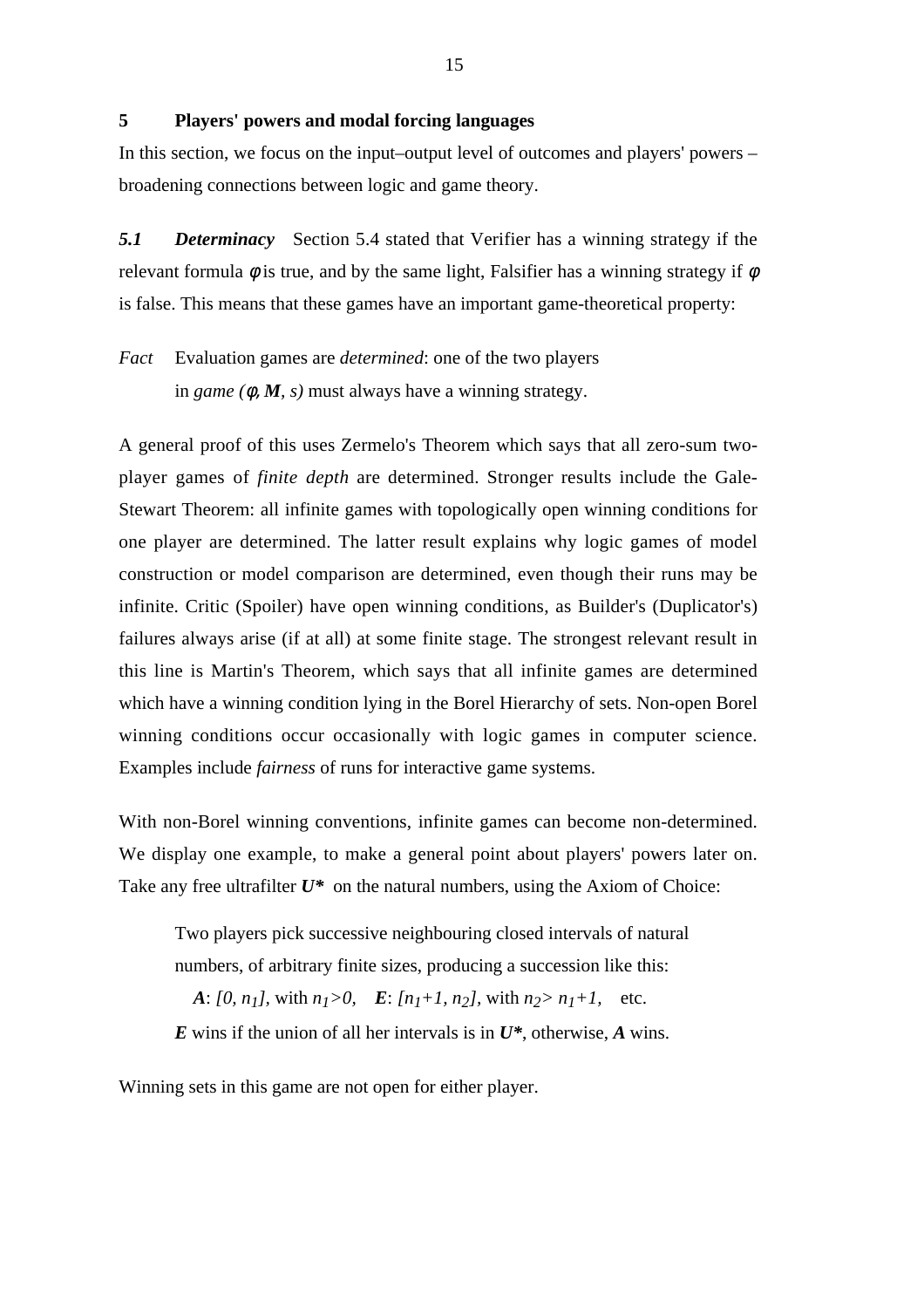*Fact* The interval selection game is not determined.

*Proof* If player *A* had a winning strategy, *E* could use that with a one-step delay to *copy A*'s responses to her own moves disguised as her moves. Both resulting sets of intervals (disjoint up to some finite initial segment!) would then have their unions in  $U^*$ : which cannot be, as  $U^*$  was free. Likewise, *E* has no winning strategy.

There is a flourishing literature on determined games in descriptive set theory (cf. Löwe 2002B), but we will concentrate on more general game issues here.

*5.2 Powers and representation* There is more to players' powers, even in logic games, then just abilities to win. Consider the game in Section 2.4 for  $\forall x \exists y \ x \neq y$  in a first-order model with two distinct objects *s, t –* where we now number outcomes:



That  $\forall x \exists y Rxy$  is true is reflected in player *E*'s having the obvious winning strategy "choose the object different from that chosen by *A*" . But players have more strategies in this game, and calculating as in Section 4.1 we get their true powers:

*A* can force the sets {1, 2}, {3, 4} *E* can force the sets  $\{1, 3\}, \{1, 4\}, \{2, 3\}, \{2, 4\}$ 

Power families like these satisfy the following general properties, which are reminiscent of the definition of an ultrafilter, but now spread out over two players:

*Monotonicity* If *Y* is a power of *i* and *Y*⊆*Z*, then *Z* is also a power of *i Consistency I*f *Y* is a power of *A* and *Z* a power of *E*, then *Y, Z* overlap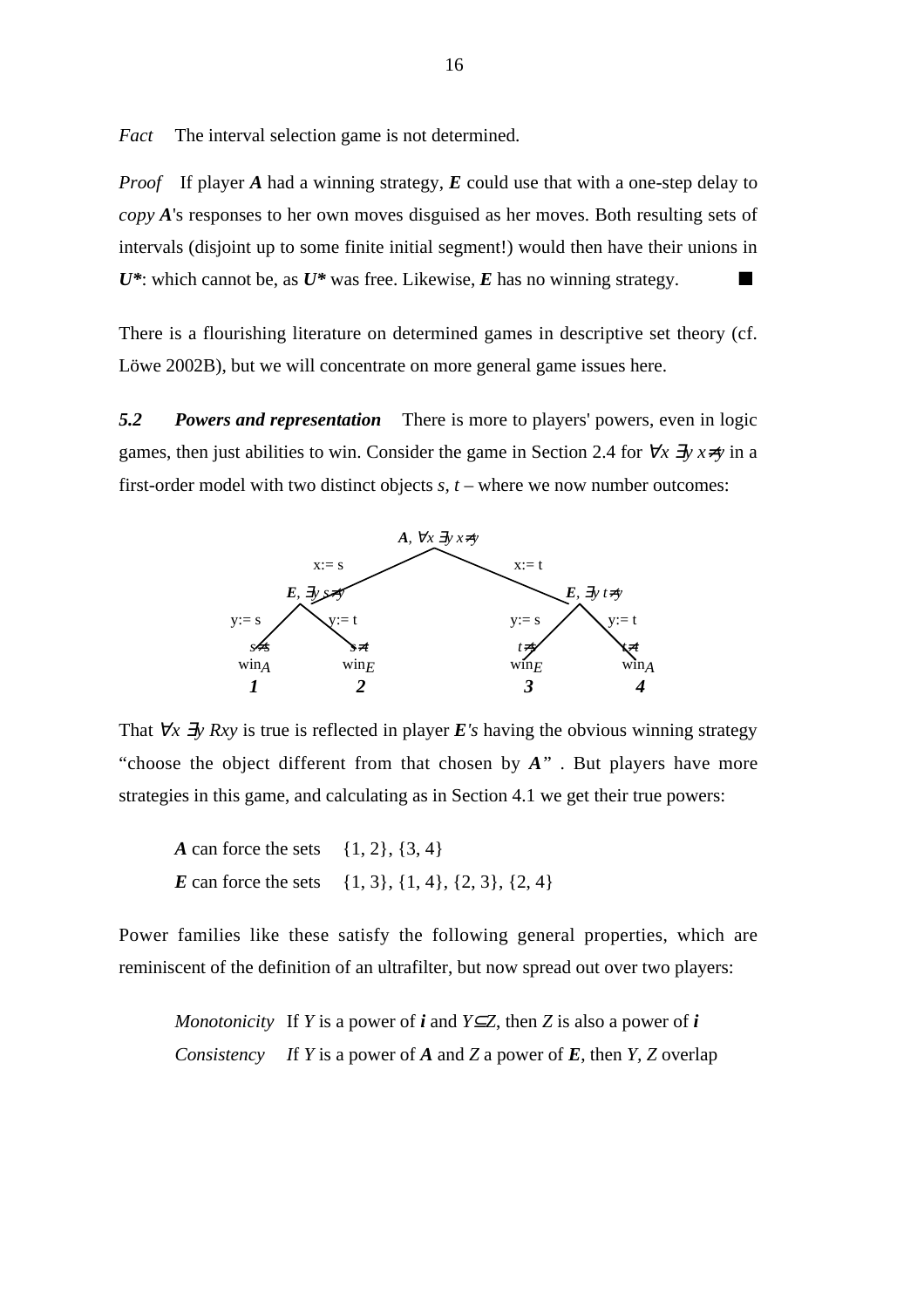*Determinacy I*f *Y* is not a power of *A (E),* then its set complement *–Y* in the total space of outcomes is a power of *E* (*A*).

These are also *all* relevant properties:

*Fact* An assignment of non-empty subsets of some set to two players represents their powers in some finite game iff these powers satisfy Monotonicity, Consistency, and Determinacy.

In non-determined games, the third condition drops out – after which we can do a similar representation result for monotone consistent families, in which their powers are realized in finite games of imperfect information (van Benthem 2001A; see also Section 10). A typical non-determined example would be the following specification:

powers of 
$$
A
$$
  $\{1, 2\}$  powers of  $E$   $\{1, 2\}$ 

Alternatively, one can represent such families of non-determined powers using infinite games of perfect information – witness Section 8.

*Digression* The above conditions, and the representation result, implicitly assume the admissibility of identifying different outcome states of a game. This can happen in first-order evaluation games for states with the same variable assignment, or in chess, for the same board configurations with different histories. If we insist on *uniqueness* of outcome states, then additional conditions hold, reflecting a closer tie between strategies and powers. In particular, (a) the intersection of any two inclusion minimal power sets of two players is a singleton, and (b) each singleton outcome set can be obtained as such an intersection. A representation result for this case seems open (cf. van Benthem 2003). This issue will return for logic games in Section 9.

*5.3 Modal forcing languages* Games viewed at the level of players' powers have a natural associated modal *game logic*. Our purpose here is just to illustrate how this comes about – but cf. Parikh 1985. (For background in modal logic in general,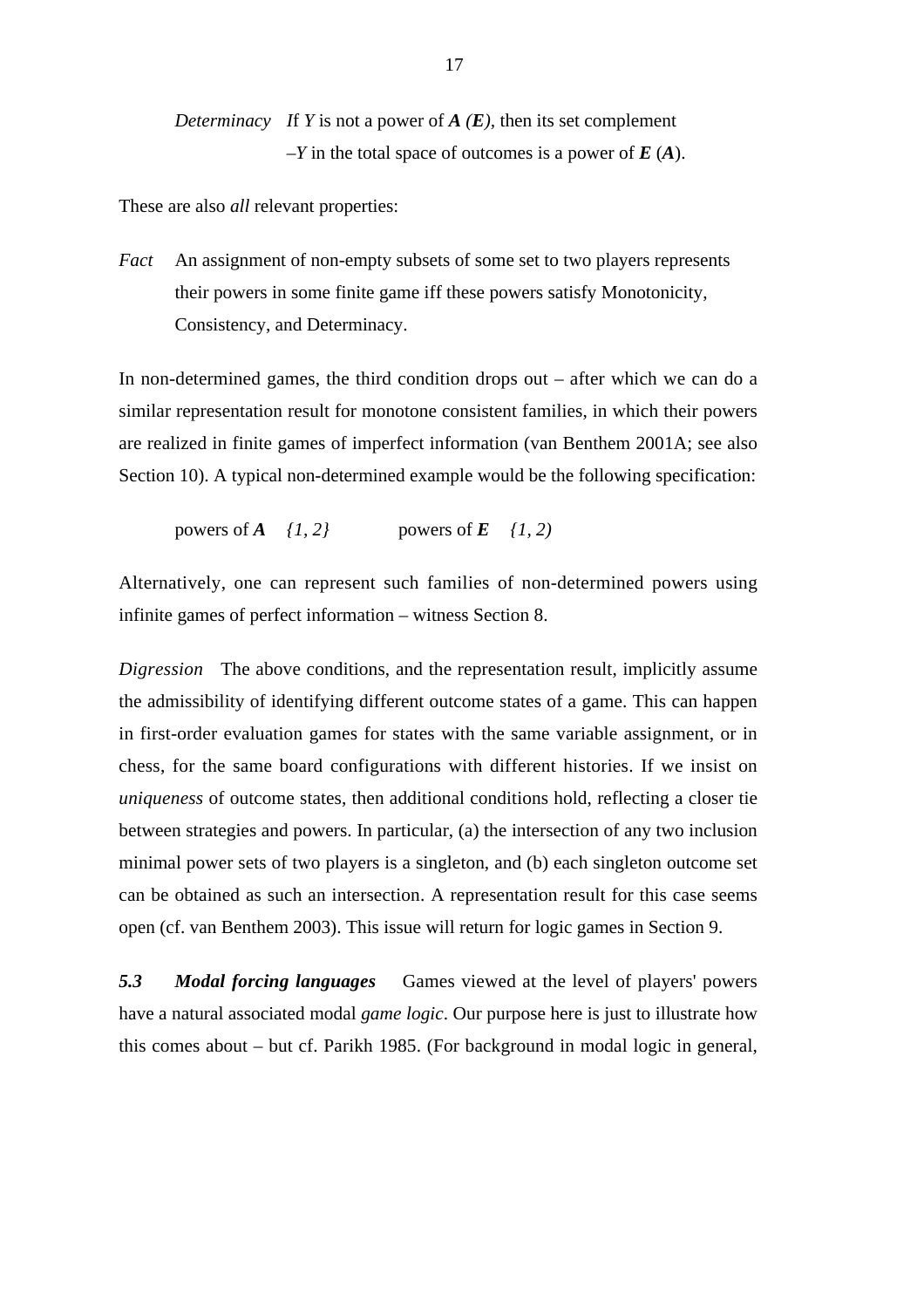see Blackburn, de Rijke and Venema 2001.) The language has proposition letters, Boolean operators, and the following *forcing modalities*:

$$
\{G, i\} \phi
$$

saying that player *i* has a strategy for playing *G* which guarantees a set of outcomes all of which satisfy  $\phi$ . Thus,  $\phi$ . may express winning, but really, just any property of states. More formally, one can think of games as modal models *M*, where states may also interpret game-external proposition letters – and set

*M, s*  $\vert = \{G, i\} \phi$  iff there exists a power *X* for player *i* in *G* played from state *s* such that for all  $x \in X : M$ ,  $x \models \phi$ 

To bring this in line with modal semantics in its better-known 'neighbourhood' version, one might use binary state-to-set *forcing relations*  $\rho_G$ <sup>*i*</sup> *s*, *Y*, and set

there exists a set *X* with  $\rho_G$ <sup>*i*</sup> *s*, *Y* and  $\forall x \in X$  *M*,  $x \models \phi$ 

The main effect of this at the level of validities is the following.

*Fact* Modal logic with the forcing interpretation satisfies all principles of the minimal modal logic *K* except for distribution of *{}* over disjunctions.

In particular,  $\{G, i\}$   $\phi$  is *upward monotone*:

if  $\ell = \phi \rightarrow \psi$ , then  $\ell = \{G, i\} \phi \rightarrow \{G, i\} \psi$ 

But distribution over disjunctions is *not valid*:

*{G, i}* φ∨ψ → *{G, i}*φ ∨ *{G, i}*ψ

This is precisely the point of forcing. Other players may have powers that keep us from determining results precisely. I may have a winning strategy, but it may still be up to *you* exactly *where* my victory is going to take place. For instance, in the game of Section 5.2, *E* can force *{2, 3},* but neither *{2}* nor *{3}.* Next, there are also two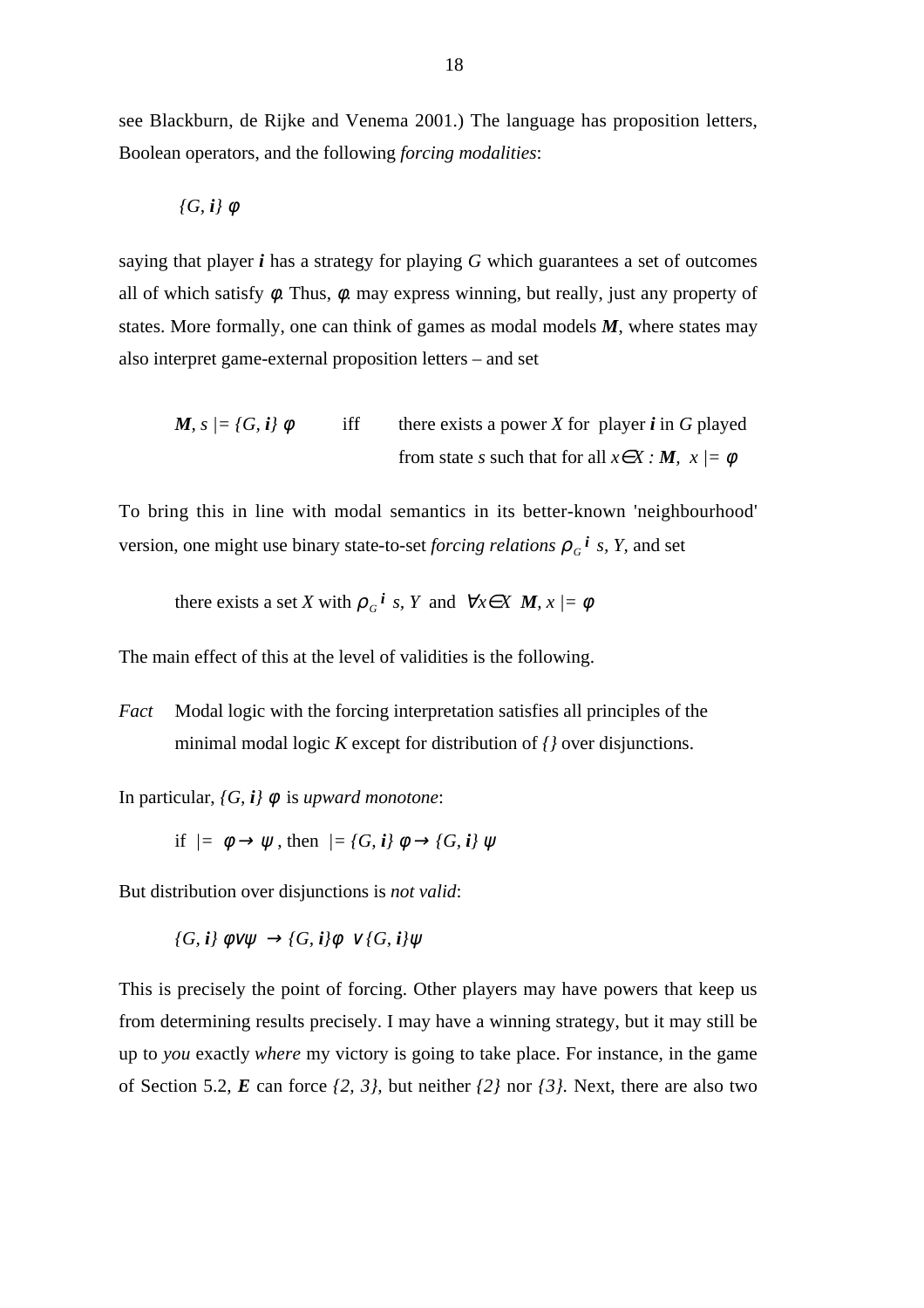axioms relating powers of different players: these are the modal transcriptions the Consistency and Determinacy conditions of Section 5.2.

Finally, like for every well-behaved modal language, there is a matching notion of *bisimulation* between game models *M*, which leaves truth of all modal forcing formulas invariant. We display it for later reference:

*Definition* A *power bisimulation* between two game models *M*, *N* is a binary relation *E* between game states satisfying the following two conditions, for all *i*:

- (1) if *xEy*, then *x, y* satisfy the same proposition letters
- (2) if *xEy* and  $\rho_M i x, U$ , then there exists a set *V* with

 $\rho_N^i y$ , V and  $\forall v \in V$  ∃*u*∈*U: uEv*; and vice versa.

The theory of this game logic is much like that of standard modal logic. Cf. van Benthem 2001D, Pauly 2001 for further details and results.

#### **6 Extensive games and modal action logics**

*6.1 Extensive games as modal process models* Moving beyond players' global powers, extensive games have a finer level of game states, turns, and individual moves. Such games are like ordinary models for a standard modal language with moves as atomic actions, and some special predicates, like *end* for being an endpoint, or *turn<sup>i</sup>* for turns of player *i*. Consider again a simple game as in Section 5.2:



The assertion that *E* has a winning strategy can be expressed in detail here by means of the following modal formula true in the root, which records intermediate moves:

 $[a]<sub>dx</sub> \wedge [b]<sub>dx</sub>$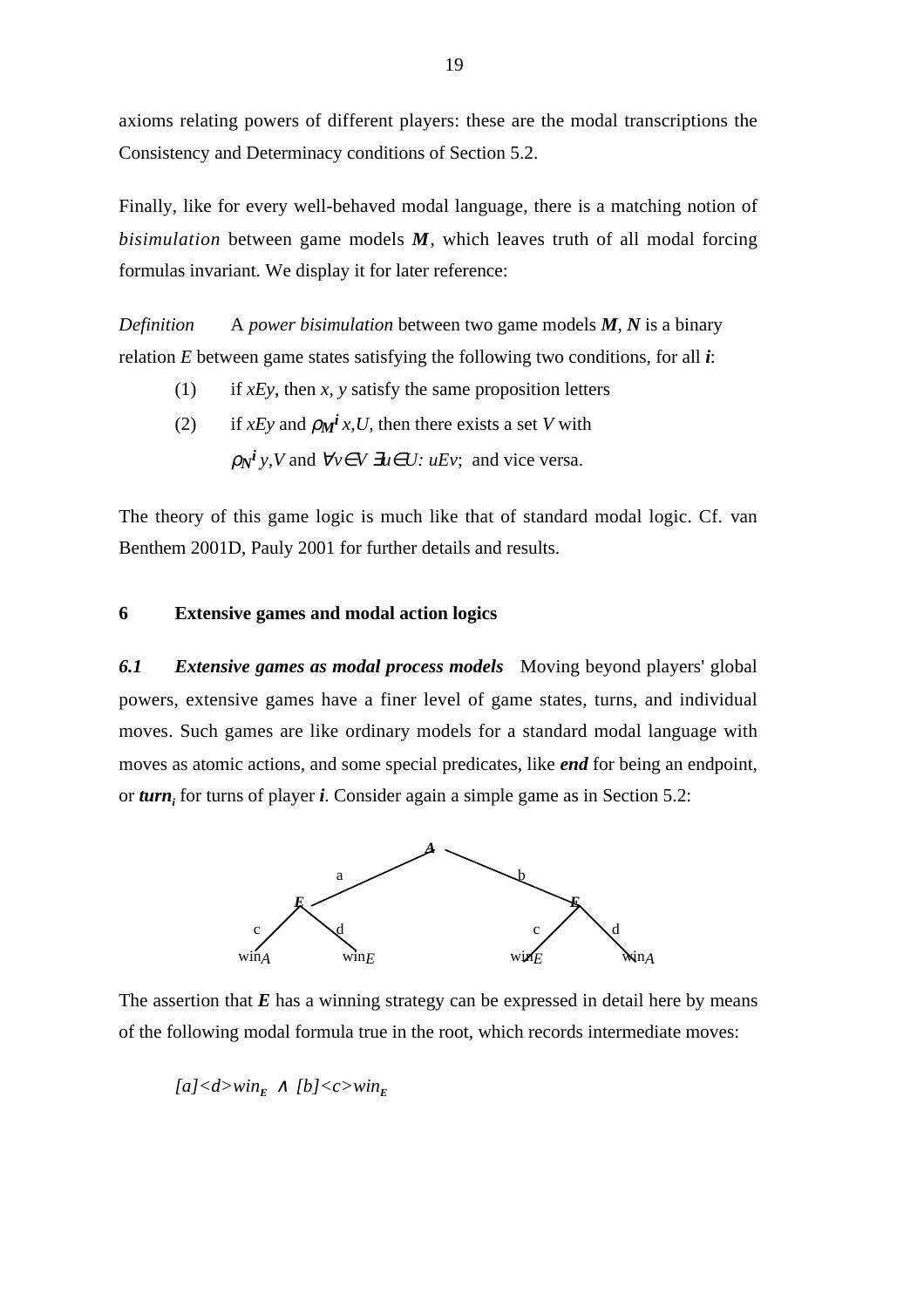Alternatively, these models are the labelled transition systems of computer science, with a state space for computations by several interactive processors. A systematic study of extensive games as process models for modal languages is made in van Benthem 2002. Here we just remark that the usual process of 'solving' a game by means of a Zermelo-style colouring algorithm (cf. the discussion of determinacy in Section 5.1) really amounts to stage-wise computing a smallest (or greatest) fixedpoint definition for *E*'s winning positions. E.g., to define the above forcing modality  $\overline{G}$ ,  $\overline{E}$ *{* $\phi$  in more detail, one can use the following modal recursion:

$$
\langle E/\phi \leftrightarrow ((end \& \phi) \vee (turn_E \& \mathbf{V}_a \langle a \rangle \langle E/\phi) \vee (turn_A \& \& \mathbf{I}_a/\langle E/\phi \rangle)
$$

In terms of the *modal*  $\mu$ –*calculus*, this says (using greatest fixed-points) that

$$
\mathcal{E}\}\phi \leftrightarrow \mathsf{vp}^\bullet\ ((\mathit{end} \& \phi) \vee (\mathit{turn}_E \& \mathbf{V}_a \langle a > p) \vee (\mathit{turn}_A \& \& \mathbf{I}_a[p))
$$

This means that all games can be solved by model checking some assertion in an appropriate game logic over them. Thus, one particular logic game from Section 2, viz. model checking, may help us understand games in general!

*6.2 Dynamic logic as strategy calculus* Modal languages also have another use germane to games: they can define players' *strategies* explicitly. For, in extensive game trees, strategies for player *i* are nothing but *binary relations* which are functions on the turns for *i*, while including all possible moves at other players' turns. Thus, they are of the same type as the above actions *a, b*. More generally, think of a dynamic logic with action expressions that can be formed from atomic ones using

choice <sup>∪</sup> , sequential composition *;*, relational converse<sup>∪</sup> , finite iteration *\** , and the usual test program *(*φ*)?* for propositions φ.

For instance, then, the winning strategy for  $E$  in the above game may be defined as follows (with *T* for an assertion which is always true):

$$
(\langle a^{\vee} \rangle T)? ; d) \cup (\langle b^{\vee} \rangle T)? ; c)
$$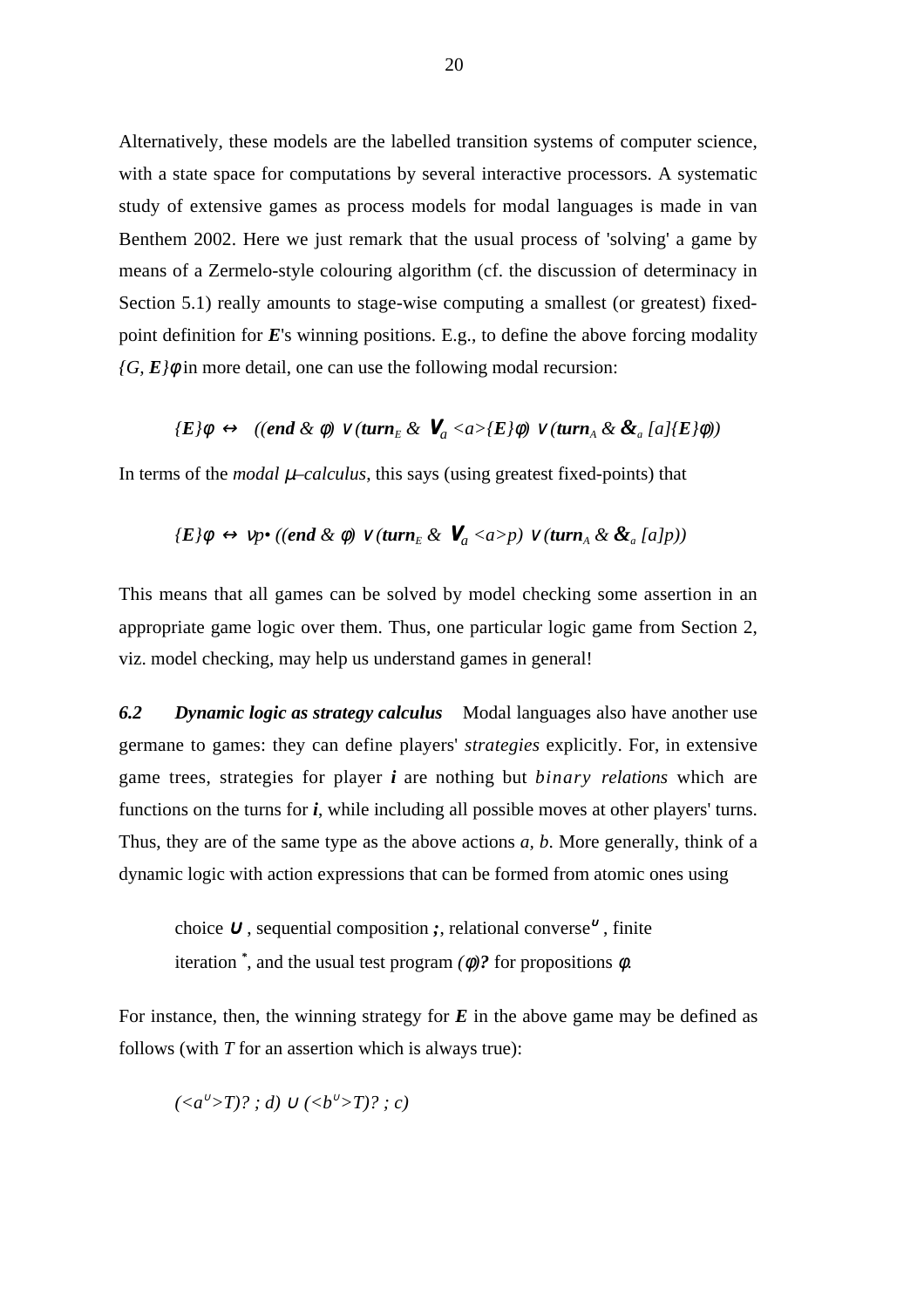This means that propositional dynamic logic (Harel, Kozen & Tiuryn 2000) can be used as a general *calculus of strategies*, of the sort mentioned in Section 3.1. Thus, one particular modal game logic can help us understand logic games in general.

### **7 Game constructions**

Games do not occur by themselves, they live in families. A natural general theme are natural game-forming constructions. Logic games provide many instances of this.

*7.1 Logical game operations* For a start, the evaluation games of Section 2.4 provide the following game-theoretical take on the basic logical operations:

- *(a) conjunction and disjunction are choices* for players :  $G \cap H$  is *A*'s choice,  $G \cup H$  is *E*'s choice of *G* or *H*
- *(b) negation is a role switch*, leading to the dual game *G<sup>d</sup>* with all the turns and win markings reversed in *G*.

But clearly, choice and dual are completely general operations forming new games out of old. Here is another such operation which operates inside evaluation games. Consider the rule for an existentially quantified formula ∃*x*ψ*(x):*

*E* must pick an object *d* in *M*, and play then continues with  $\psi(d)$ 

Properly understood, the existential quantifier ∃*x* does not serve as a game operation here: it clearly denotes an atomic game of 'object picking' by Verifier. The general game operation in this clause hides behind the phrase "continues", which signals

*(c) sequential composition of games G ; H*

These are just a few of the natural operations that form new games out of old. To arrive at further ones, consider the intuitive idea of 'conjunction' of games. So far we have two candidates, both unsatisfactory. Boolean conjunction <sup>∩</sup> forces a choice right at the start, with the game not chosen never accessed. Sequential composition *;* may lead to play of both games, if the first is ever completed. But now consider the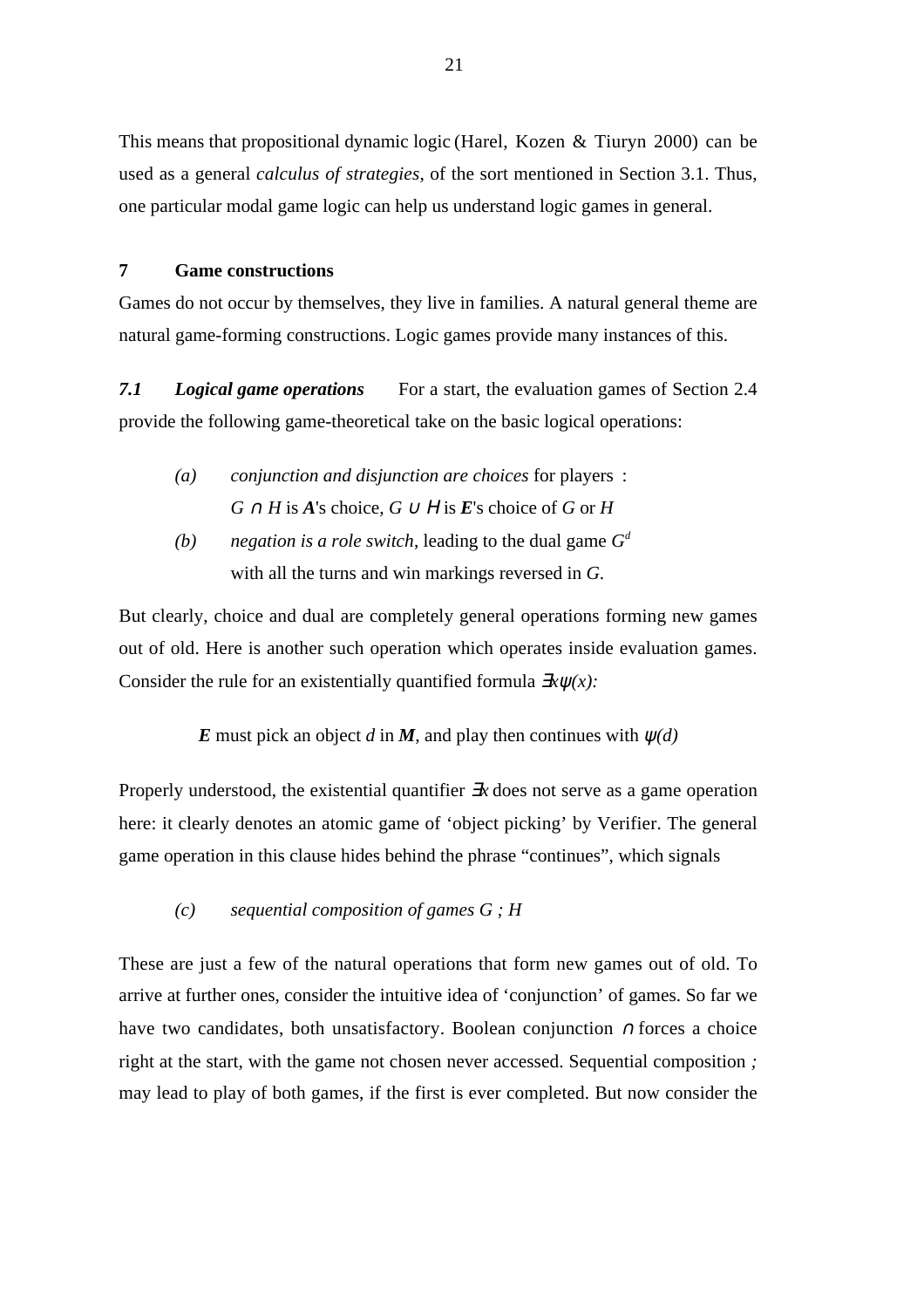plight of academics attracted by two games: "family" and "career". Some make a Boolean choice for just creative celibacy or life-long bourgeoisie. Others fall for the lure of sequential composition, playing "career" first, hoping "family" will come later – which rarely happens. But most of us try to cope through a new operation:

# *(d) parallel composition of games G || H*

This means playing a stretch in one game, then switching to the other, and so on – running around and trying to do the best in both. Logic games also provide examples of such interleaving (see Section 9.6). But even this is just one plausible parallel game construction: we might also proceed simultaneously in both games, and so on. Indeed, no complete operational repertoire is known either in logic or game theory.

**7.2 Game algebra of sequential operations** Game operations suggest game algebra: a calculus of equivalent game expressions. E.g., intuitively, the above choices for the two players are related by a De Morgan duality under role switch:

$$
G \cap H = (G^d \cup H^d)^d
$$

Or, typically, like composition of binary relations, game composition is associative. Another intuitive validity is left-distribution for composition over choice

$$
(G \cup H) ; K = (G; K) \cup (H; K)
$$

By contrast, the right-distribution law

$$
G: (H \cup K) = (G; H) \cup (G; K)
$$

is not valid: *E*'s choice on the left-hand, but not on the right-hand, side might crucially depend on the outcome of first playing game *G*. Another intuitively valid principle concerns role switch:

$$
(G;H)^d = G^d ; H^d
$$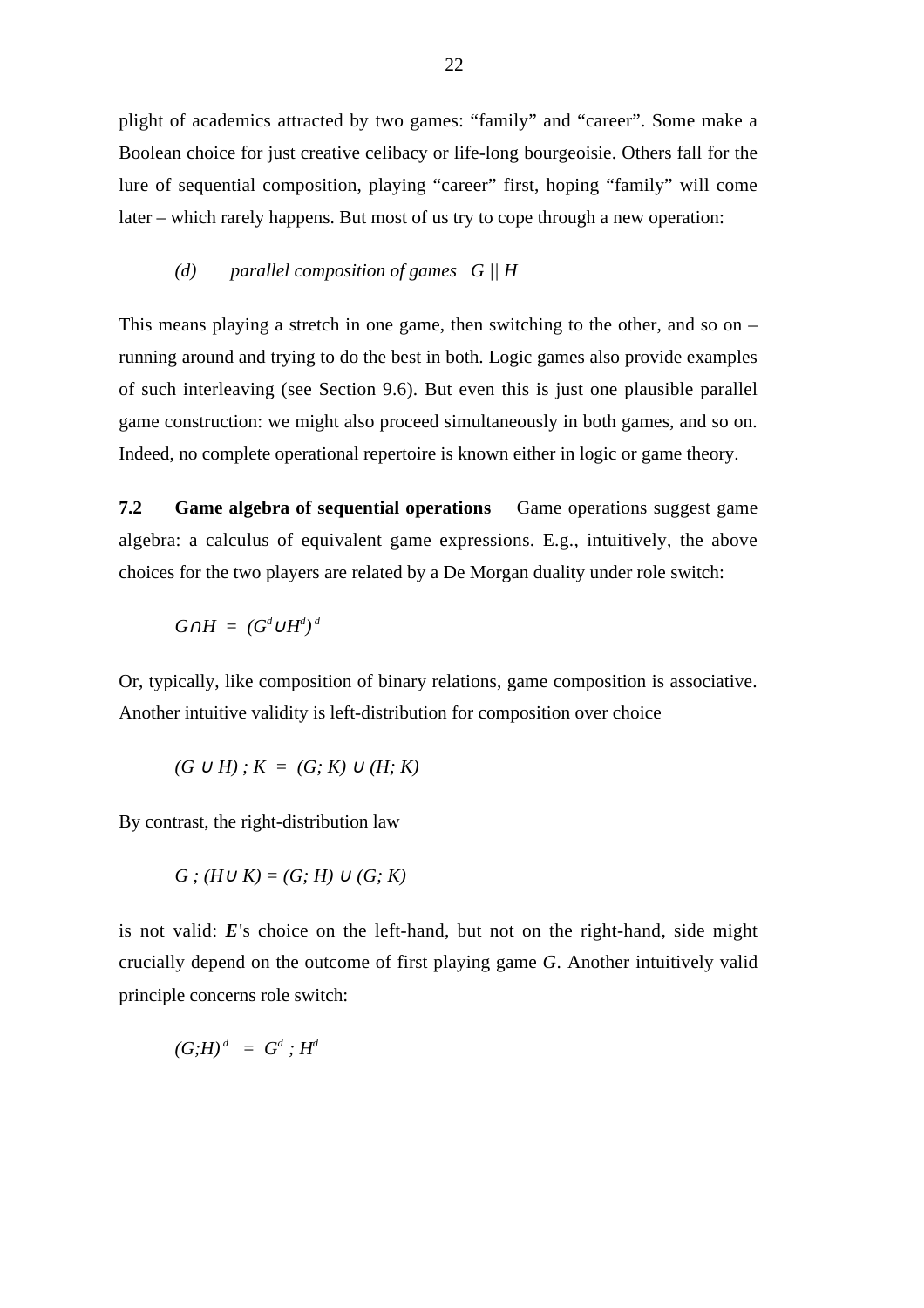These intuitions may be made precise using the notions of Section 5 (for details, cf. van Benthem 2001D). The notion of game equivalence that fits best with first-order validity looks at players' powers for determining outcomes. Now, one can compute powers inductively for complex games using choice, dual, and composition. We define complex forcing relations

$$
\rho^{i}{}_{G} x, Y
$$
 player *i* has a strategy in game *G* which makes sure that *G* ends in a state in *Y* when started from state *x*

*Fact* The following equivalences hold:

$$
\rho^{E}{}_{G}\cup_{G'} x, Y \text{ iff } \rho^{E}{}_{G} x, Y \text{ or } \rho^{E}{}_{G'} x, Y
$$
  
\n
$$
\rho^{A}{}_{G}\cup_{G'} x, Y \text{ iff } \exists Z, Z'; \rho^{A}{}_{G} x, Z \text{ and } \rho^{A}{}_{G'} x, Z' \text{ and } Y = Z \cup Z'
$$
  
\n
$$
\rho^{E}{}_{G} d x, Y \text{ iff } \rho^{A}{}_{G} x, Y
$$
  
\n
$$
\rho^{A}{}_{G} d x, Y \text{ iff } \rho^{E}{}_{G} x, Y
$$
  
\n
$$
\rho^{E}{}_{G;G'} x, Y \text{ iff } \exists Z: \rho^{E}{}_{G} x, Z \text{ and } \forall z \in Z \rho^{E}{}_{G'} z, Y
$$
  
\n
$$
\rho^{A}{}_{G;G'} x, Y \text{ iff } \exists Z: \rho^{A}{}_{G} x, Z \text{ and } \forall z \in Z \rho^{A}{}_{G'} z, Y
$$

Using superset closure of powers, the second clause simplifies to

$$
\rho^A G \cup G' x, Y \quad \text{iff} \qquad \rho^A G x, Y \text{ and } \rho^A G' x, Y
$$

*Remark* If we also assume *determinacy*, in the earlier sense that

for each set *Y*, either *E* can force *Y*, or *A* can force *W–Y*

then we just need to define forcing relations for player *E*, because

$$
\rho^E G^d x, Y \quad \text{iff} \quad \text{not } \rho^E G x, W-Y
$$

All powers for player *A* then follow by observing that

 $\rho^A G^d x$ , *Y* iff not  $\rho^E G x$ , *W–Y*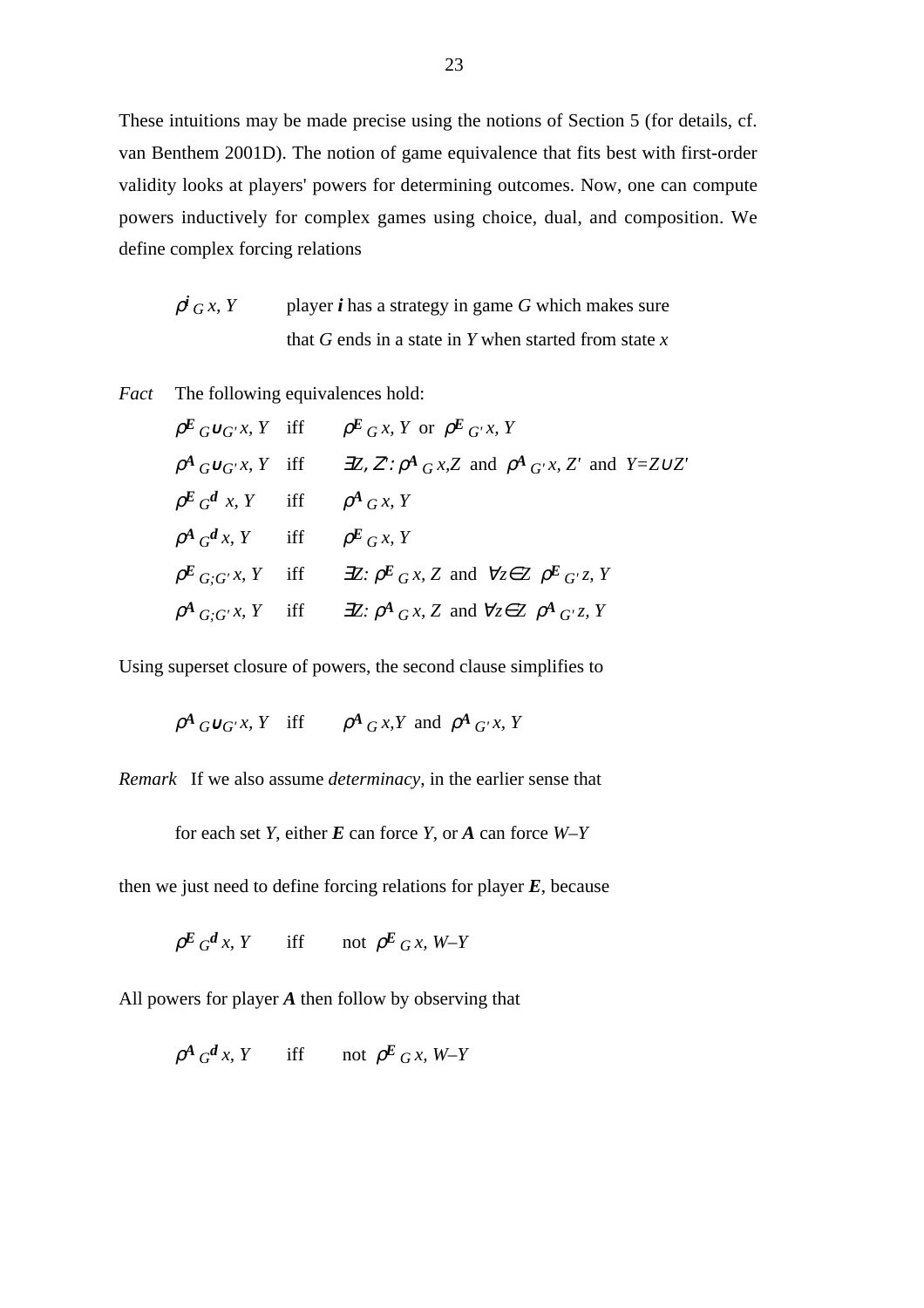Now, take an algebraic language of game expressions starting with variables, and operations ∪, <sup>d</sup>, ;. In addition take **ι** for the *idle game*, staying at the same state.

*Definition* Two game expressions *G, H* are *equivalent* (written as  $G = H$ ) if they have the same power relations for their players in all game models. We also write  $G \leq H$  in case of a universally valid *inclusion* between the respective powers.

*7.3 Excursion: a complete system* Game validity (first proposed in ' Taiwan old') validates the preceding observations about valid and non-valid equations, and many more. There is a simple complete system for this algebra of the game-theoretic analogues of the usual first-order operations. We display it here, merely to show a surprising fact vindicating our approach. Just underneath standard first-order logic, there lies a systematic game logic! For a completeness proof, cf. Goranko 2000. *Basic Game Algebra* consists of the following principles:

(1) the laws of *De Morgan algebra* for choice and dual

| (2) | $G$ ; $(H, K)$                              |  | $=$ $(G; H); K$      | associativity     |
|-----|---------------------------------------------|--|----------------------|-------------------|
|     | $(G \cup H); K =$                           |  | $(G; K) \cup (H; K)$ | left-distribution |
|     | $(G: H)^d$                                  |  | $= G^d$ ; $H^d$      | dualization       |
| (3) | $G \leq H \rightarrow K$ ; $G \leq K$ ; $H$ |  | right-monotonicity   |                   |
| (4) | $G: i = G = i: G$                           |  |                      |                   |

Moreover, De Morgan algebra consists of the following axioms:

| $x \cup x = x$ $x \cap x = x$           | $x \cap y = y \cap x$<br>$x \cup y = y \cup x$                                                    |
|-----------------------------------------|---------------------------------------------------------------------------------------------------|
| $x \cup (y \cup z) = (x \cup y) \cup z$ | $x \cap (y \cap z) = (x \cap y) \cap z$                                                           |
|                                         | $x \cup (y \cap z) = (x \cup y) \cap (x \cup z)$ $x \cap (y \cup z) = (x \cap y) \cup (x \cap z)$ |
| $(x \cup y)^d = x^d \cap y^d$           | $(x \cap y)^d = x^d \cup y^d$ $x^{dd} = x$                                                        |

For details about this system, cf. the above two references. For our later discussion in Section 9, it is worth noting that basic game algebra is *decidable*.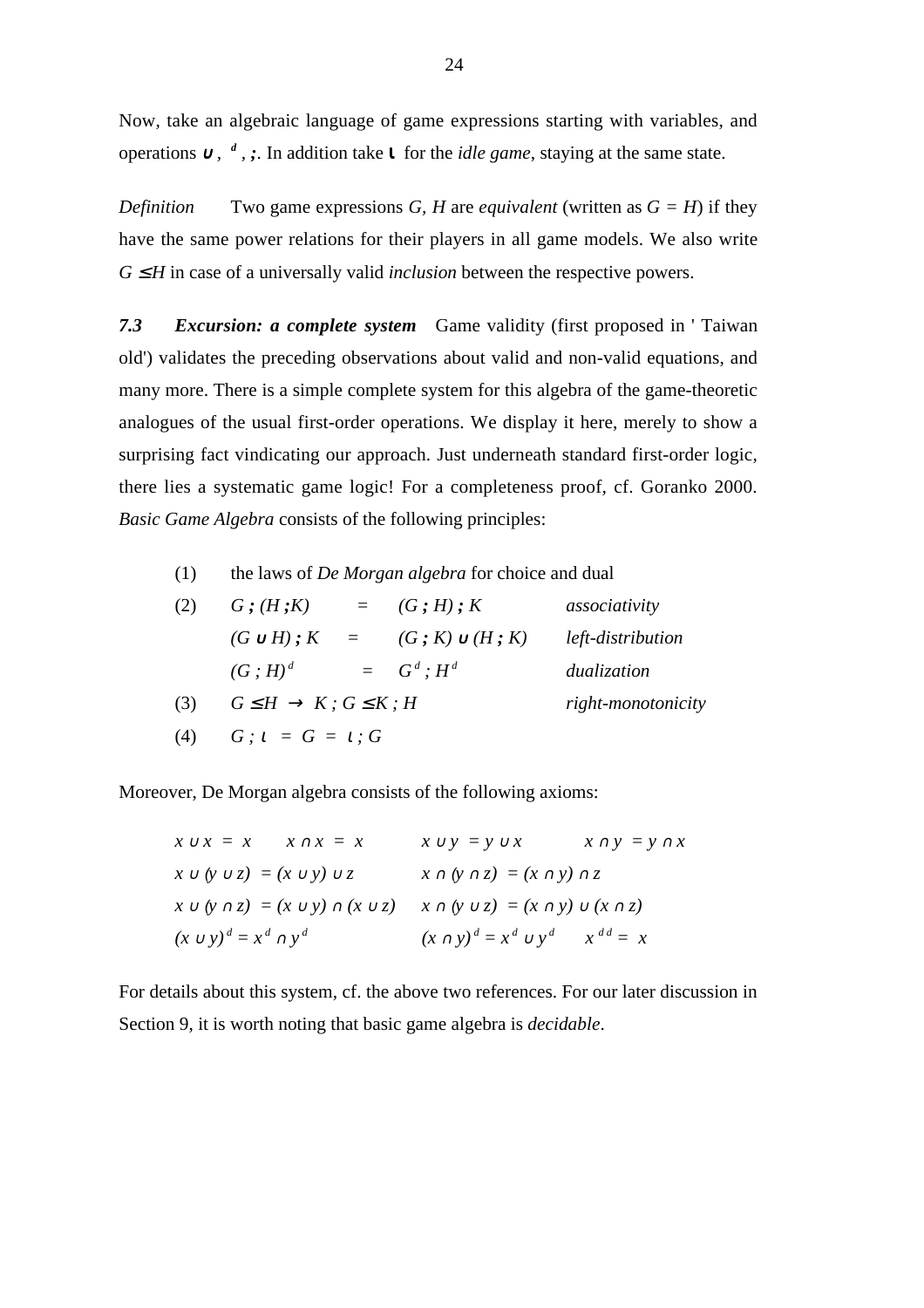*7.4 Dynamic game logic* Basic game algebra can be embedded into a richer system, viz. the decidable 'dynamic game logic' of Parikh 1985 which enriches the earlier modal forcing language with modalities  $\overline{G}$ ,  $\overline{i}/\phi$  with complex game terms  $\overline{G}$ . Typical for these systems is the interplay of two ingredients in one language:

| dynamic component | expressions G for games                  |
|-------------------|------------------------------------------|
| static component  | propositions $\phi$ about states of play |

This is like dynamic logics in computer science which manipulate program expressions and propositions about computational states together. For more on dynamic game logic, cf. Pauly 2001, van Benthem 1999–2002.

**7.5 Logics of parallel game operations** Parallel game constructions have been studied extensively in game semantics for *linear logic* whose tensor product involves interleaved games where Adam can switch between games. Under this interpretation, linear logic is a complete axiomatization of several central sequential and parallel game constructions. Cf. Blass 1992, Abramsky 1996, Girard 1997 for details.

### **8 Finite versus infinite games**

*8.1 The importance of infinite runs* The intuitive emphasis so far has been on finite games, and their outcome states. But several logic games in Section 2 support *infinite runs*, witness model construction, model comparison, and even model checking for first-order languages with fixed-point operators. The same move was behind the shift from Zermelo's Theorem to the Gale-Stewart Theorem, where players produce infinite runs, marked as winning or losing. And game theory also has more than just finite matrices or tree pictures. Infinite games model situations with ongoing behaviour, such as iterated Prisoner's Dilemma in studying the possible emergence of social cooperation. Such ongoing behaviour is just as important as finite termination. A good analogy comes from computer science, using our process analogy for games. *Terminating programs* are meant to find some value, or finish some task within a finite time. But there are also crucial non-terminating programs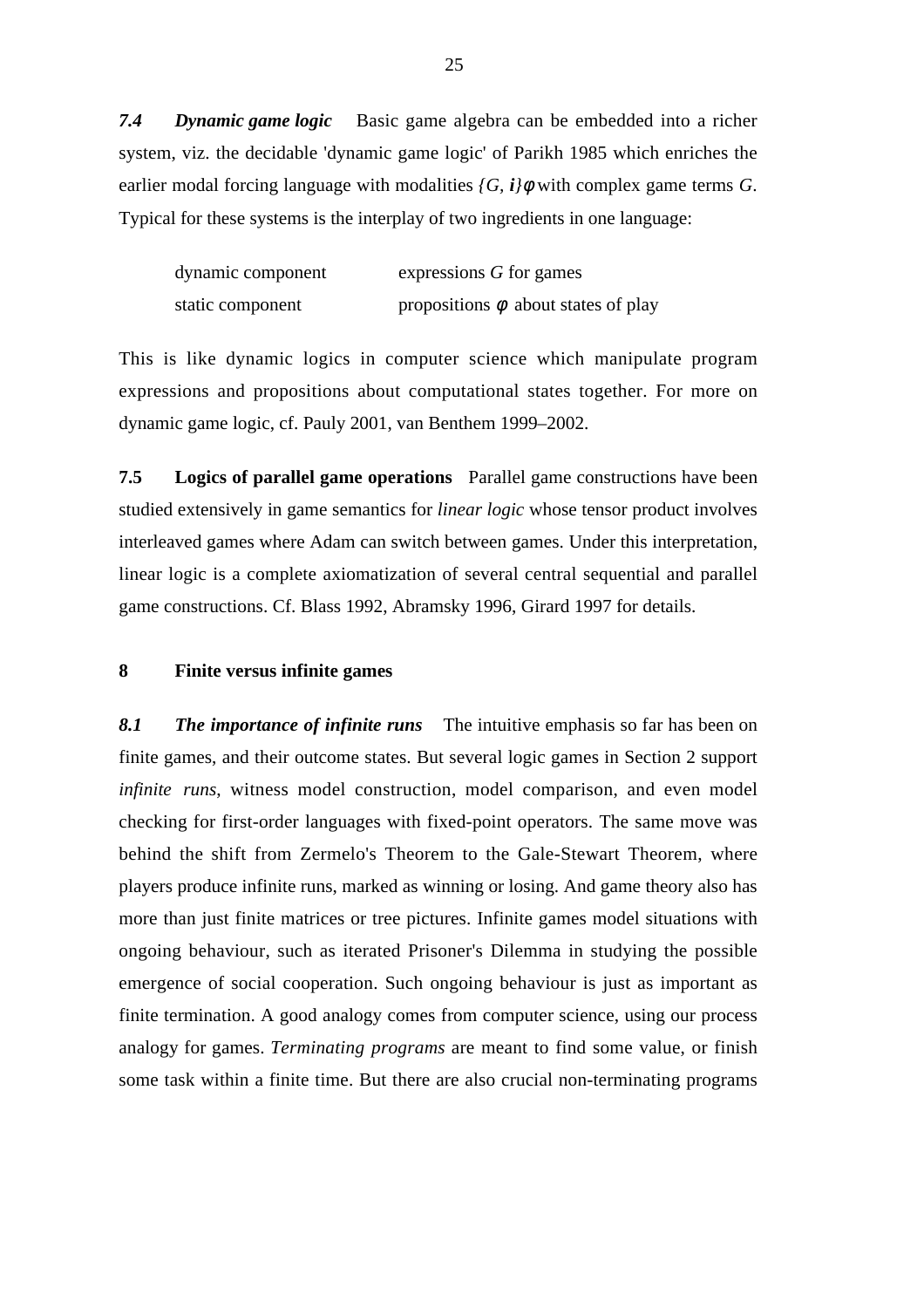like *operating systems* which ensure the proper functioning of some device: the longer the better. Or take linguistics. Language games for specific conversational tasks should terminate. But there is also the Great Game of Language: with discourse as the 'operating system of cognition'. This should keep functioning forever – and 'losing' would mean a break-down in that history, or failure to allow a proper say to all participants. Both kinds of game are needed then to model realistic phenomena.

*8.2 Extending the game logic perspective* Infinite games can still be studied by the logical techniques of Sections 3–7. Outcomes are now the runs themselves. But, both outcome and action levels still make sense. Here are two illustrations.

*Example* Computing powers

Recall the interval selection game of Section 5.1, used in the standard argument that non-determined games exist. Much more interesting information can be extracted from it by looking into players' powers. We can then prove the general fact that

*Fact* Identifying infinite runs that are equal up to finite initial segments, both players have *the same powers* in the interval selection game.

Thus, this perfect information game is about the simplest infinite realization of the following non-determined power specification from Section 5.2

powers of *A {1, 2}* powers of  $E$   $(1, 2)$ 

For a finite game realization with imperfect information, see Section 10.

### *Example* Temporal logic of games

Infinite games suggest the use of somewhat more expressive game logics. These arise, e.g., when thinking about minimal expressive power needed to formalize wellknown game-theoretic arguments. For instance, the standard proof of the Gale-Stewart Theorem (Section 5.1) involves the following result true for all games: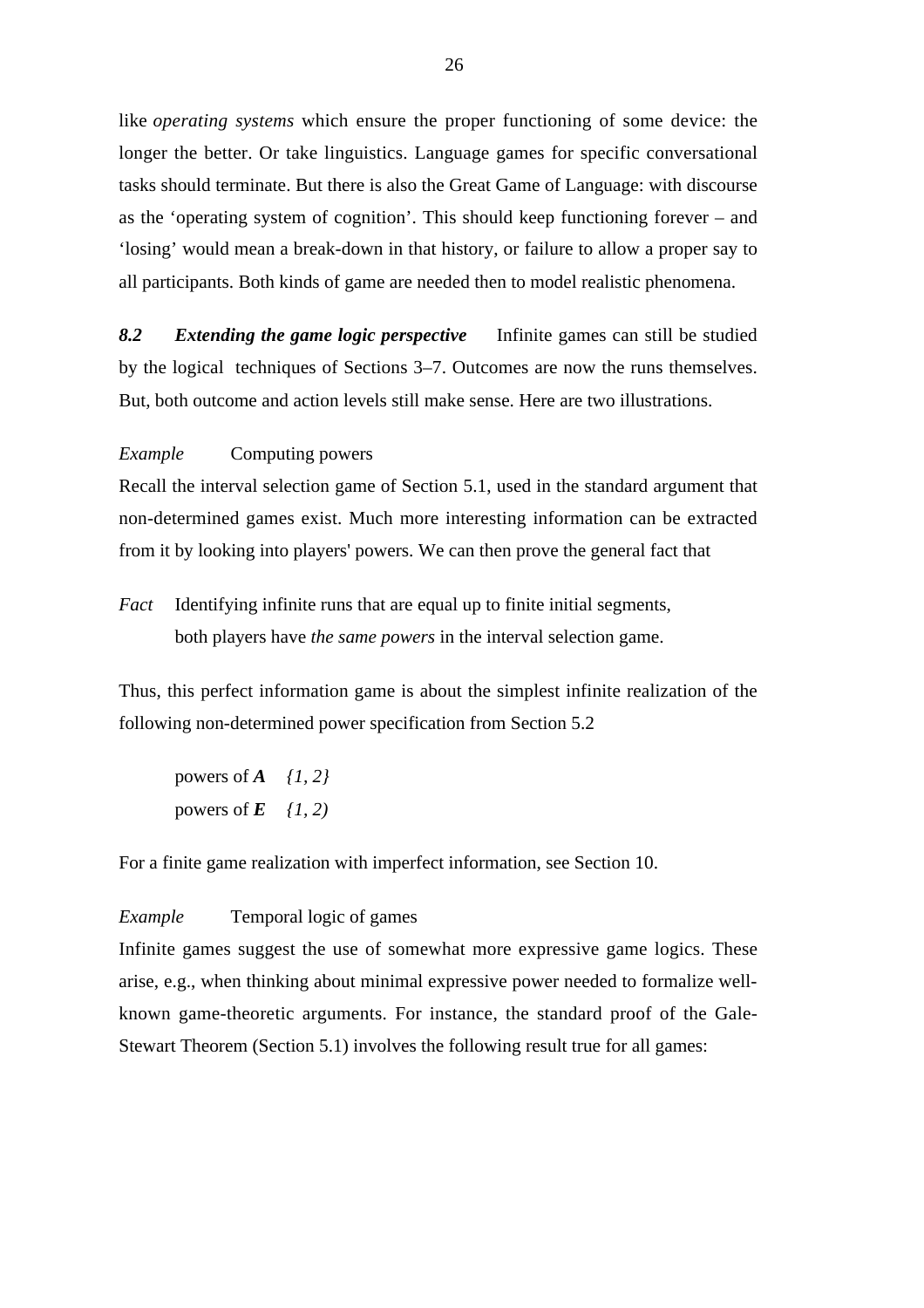*Weak Determinacy*

Either player *E* has a winning strategy, or player *A* has a strategy which forces infinite branches on which player *E* never has a winning strategy.

The usual proof then continues as follows. Given that *E*'s winning set is open, this auxiliary principle implies that the branch forced by player *A* is a loss for  $E - \text{so } A$ has a winning strategy. The straightforward formalization of Weak Determinacy is in a *branching temporal logic*, evaluating formulas at ordered pairs *<h, t>* of a current branch *h* and current point *t* on it:

*M, h, t | = {G, E}*  $\phi \lor$ *{G,*  $A$ *}*  $\overline{A} \neg$ *{G, E}*  $\phi$ 

Here,  ${G, i}$  *i*)  $\phi$  is a *modal-temporal forcing modality* extending that of Section 5.3:

There exists a strategy for player *i* ensuring that only runs result, having the current history *h* up to point *t* as an initial segment, which satisfy the temporal logic formula  $\phi$ .

Moreover, the temporal logic comes in explicitly through the standard operator *A* ('always') in the right-hand disjunct. It says that a statement is *always true on the current branch*. The temporal logic format for describing infinite games seems very powerful. Most reasonable winning conventions can be given in some such format. Examples are the earlier-mentioned *safety* and *liveness* properties, as well as the winning conventions of infinite logic games. Also, like dynamic game logic (Section 7.4), temporal game logic involves a merge of internal and external game languages.

Infinite games are complex structures. In particular, they have huge unwieldy spaces of strategies – as high-lighted in the 'folk theorems' of game theory on a plethora of equilibria. Another general logical issue then is *finitization*. (cf. Section 9). To which extent can we know infinite strategies in a full infinite game through their finite approximations? The savvy reader will suspect that this is a lost hope in general, but that things look brighter if we get some royal help, e.g., from König's Lemma.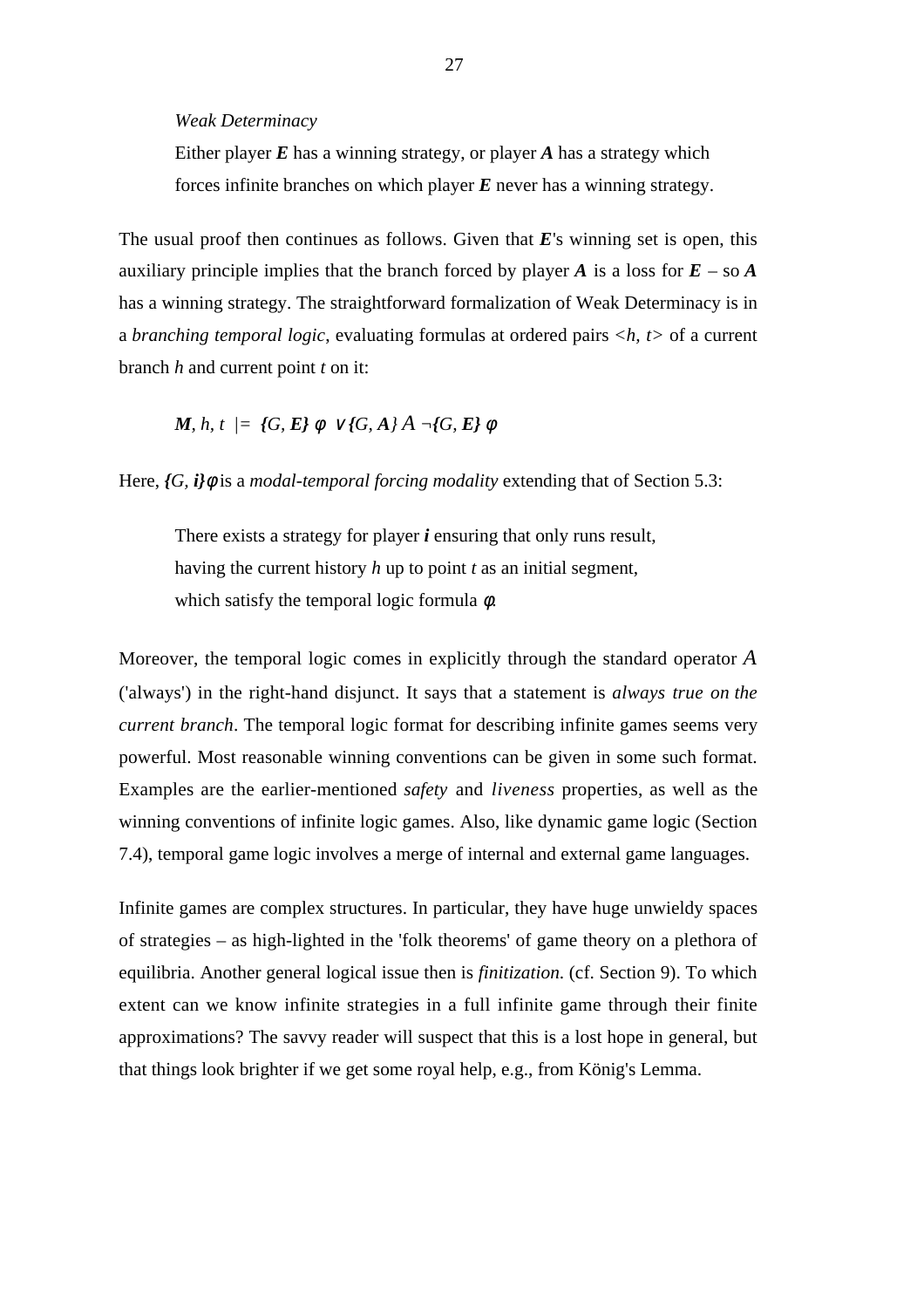### **9 From game logics to logic games**

Having discussed general game logic for a while, let us now return to logic games, and see what light our general perspective sheds up our familiar activities.

*9.1 Questioning game equivalence* For a start, to someone sensitized to the above general topics, a useful exercise is rereading familiar arguments about logic games, and ask "do I understand the assertions that are supposed to be 'obvious'?" As a concrete illustration, take the issue of game equivalence. The literature is full of unsupported statements to the effect that one logic game is 'equivalent' to another. E.g., Hodges 1999 tells us all games are equivalent to full infinite game trees, as we can disregard all undesired runs by calling them losses for *E*. But this presupposes a coarse notion of game equivalence, and one biased in favour of just one player. Also, authors 'reformulate' logic games without stating precisely in what sense the results are equivalent. E.g., Barwise & van Benthem 1999 define infinite model comparison games inverting the schedule of Section 2.6. The game starts with one finite partial isomorphism between two models. Each round lets Duplicator *D* choose some family *F* of partial isomorphisms, followed by a selection by Spoiler *S* of one *f* in *F*. In the next round, *D* must select a set  $F^+$  again, *S* then chooses a partial isomorphism in  $F^+$ again, and so on. The back-and-forth property to be maintained by *D* is:

For every object *a* in one model, there exists an object *b* in the other such that  $f\bigcup(a, b)$  $\in$  $F$ <sup>+</sup> – and likewise in the other direction.

This is equivalent to standard comparison games at the level of players' *powers* – and the trick is a bit like the distributive law of Section 4.1, inverting scopes of logical operators. In each round, *D* offers *S* a panorama of all choices he could make, plus her own responses to them. *S* then selects his own move plus *D*'s pre-packaged response – thereby setting the new stage. In human terms, *D* behaves like a colleague of mine, who tries to speed up department meetings by saying: "Now you're going to say *A*, and I will say  $B$  – or, you're going to say *C*, and then I will say  $D$  – etcetera."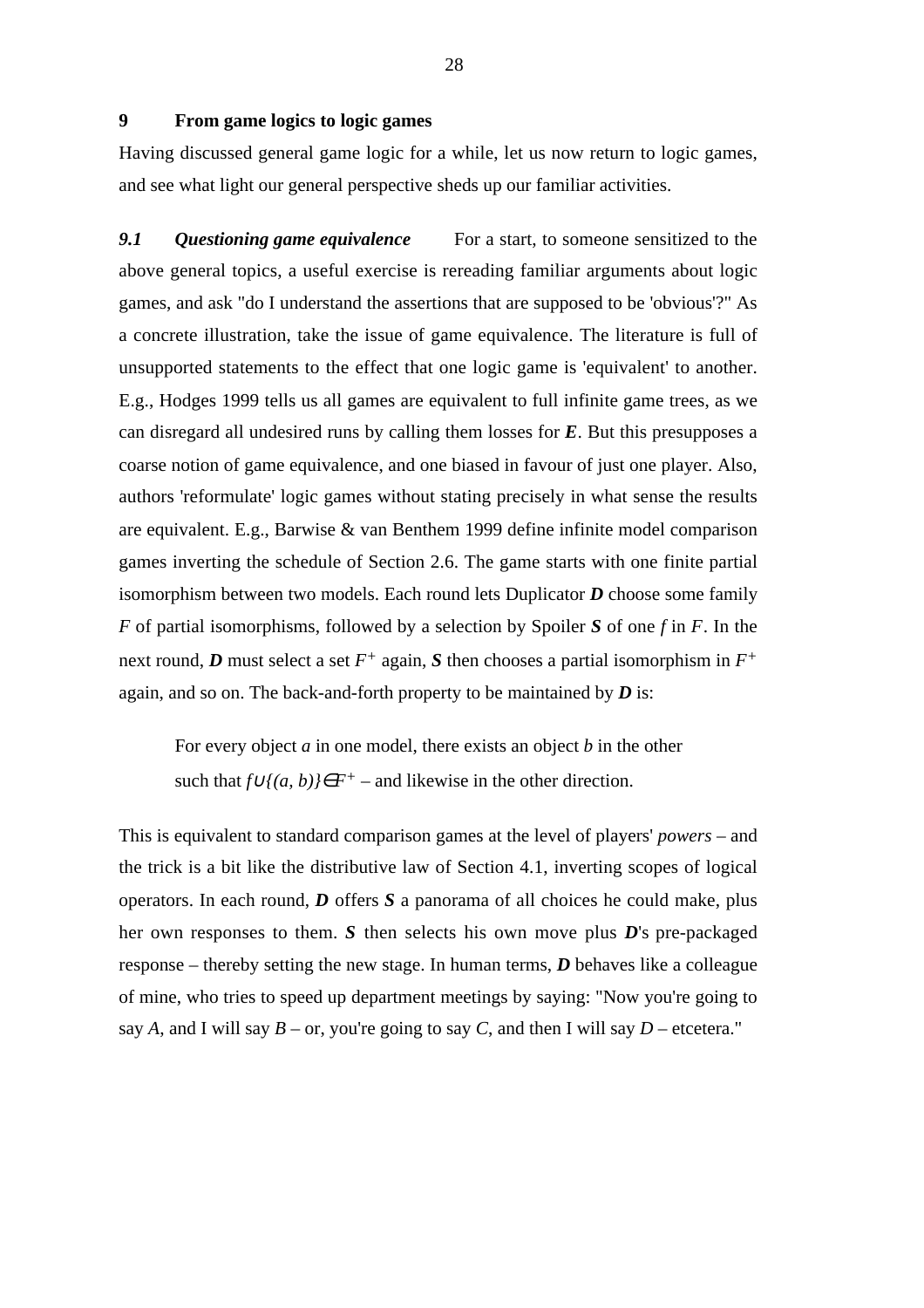More generally, in terms of Section 5 versus Section 6, logic games seem biased toward outcomes and powers, rather than the fine-structure of actions and turns. Most intuitive equivalences between such games can be justified in this manner.

*9.2 The outcome perspective in logic games*The above points of general game logic can be made more precise in specific cases. Consider our running example of evaluation games for first-order logic. We give three concrete illustrations.

*Richer denotations* Any game  $\text{game}(M, s, \phi)$  assigns a much more structured denotation to a formula  $\phi$  than just a truth value, viz. the complete power structure of the two players. We can think of these as their forcing relations  $\rho^{i}$  *G x*, *Y* computed over the model *M* in the sense of Section 7.2. This suggest that there are several natural levels to assigning meaning, even for standard logical languages.

*Power bisimulation* At the level of powers, the appropriate notion of equivalence between models *M*, *N* is the power bisimulation of Section 5.3. It is easy to translate this back into standard first-order terms – and then, we get a variant of standard *potential isomorphism* (cf. Section 2.6). This time, the states to be related are not tuples of objects from the two models, but variable assignments over *M*, *N*. The bisimulation, viewed as a family of links, then has to satisfy the obvious back-andforth conditions having to do with shifting values for variables. Well-understood, this also seems the more natural notion for first-order logic in general.

*Representation of general games* Perhaps most strikingly, evaluation games seem adequate for games in general! The idea is that we can reinterpret any extensive game as a game where players evaluate an associated game-logical assertion. Consider the game in section 6.1. It is obviously outcome-equivalent in to an evaluation game for the associated modal formula  $[a] < d > w$ *in*<sub>*E*</sub>  $\land$   $[b] < c > w$ *in*<sub>*E*</sub> presented there. Modulo outcome equivalence, we can rearrange any finite extensive to one with a uniform alternating schedule, while making all runs of equal length. This allows us to write up an associated modal formula in iterated *[]<>* form, whose evaluation game proceeds like the original game. Informal observations like this can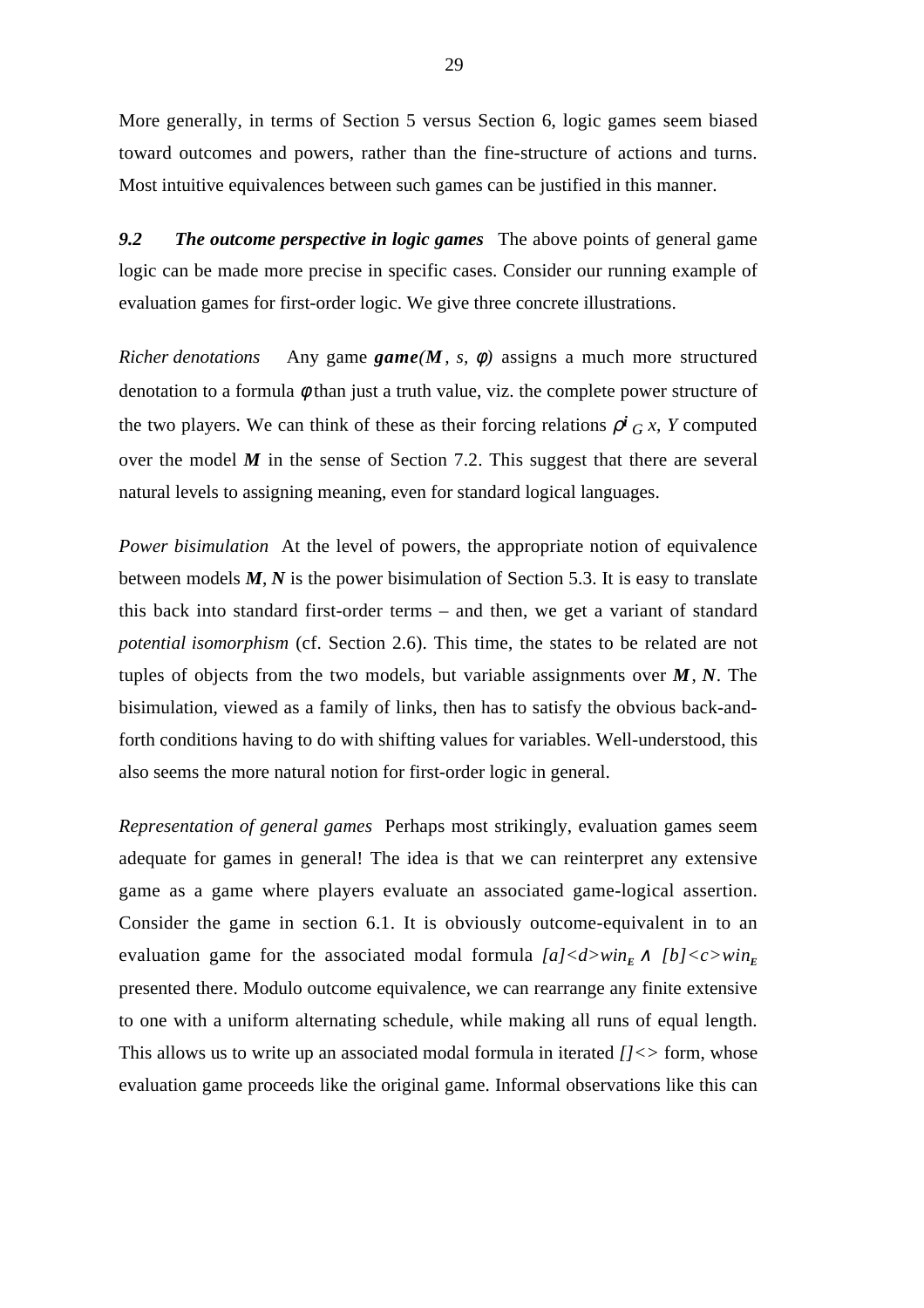be made more precise mathematically. Here is a technical representation result showing how logic games may be complete for game logics (van Benthem 2001D):

*Theorem* The basic algebra of sequential operations on arbitrary games coincides with the game algebra of first-order or modal evaluation games.

Thus, in particular, any non-valid principle of basic game algebra (cf. Section 7.3) must already have a counter-example in first-order evaluation games. More delicate issues arise when we demand *uniqueness* of outcomes (cf. Section 5.2) – as this can be done in first-order evaluation games, but not always in modal ones (cf. van Benthem 2003). Our general conclusion is that issues of game logic make sense for logic games, but also, that the general game-theoretic import of logic games – specialized though they seem – may be much larger than appears at first sight.

**9.3 The action perspective in logic games** Despite the noted power bias, it also makes sense to look at the fine-structure of logic games at their action level. Evidently, in this setting, far fewer games will be identified.

*Finer levels of denotation* Consider again first-order evaluation games. We now get much finer notions of denotation, leading to a subset of game equivalences, viz. those which leave the move and turn structure intact as far as ordinary modal logic cares about them. Some of the laws of basic game algebra in Section 7.3 survive this: examples are the De Morgan laws, or left-distribution of composition over choice. But other principles will fail, as they merely preserved powers – such as the propositional distribution of Section 4.1 reversing players' turns.

*Open question* Determine the complete basic game algebra at this modal level.

This analysis suggests that there are many natural levels of equivalence for firstorder formulas. And this again ties up neatly with a persistent philosophical tradition of looking for various levels of identifying 'propositions' (cf. Lewis 1972).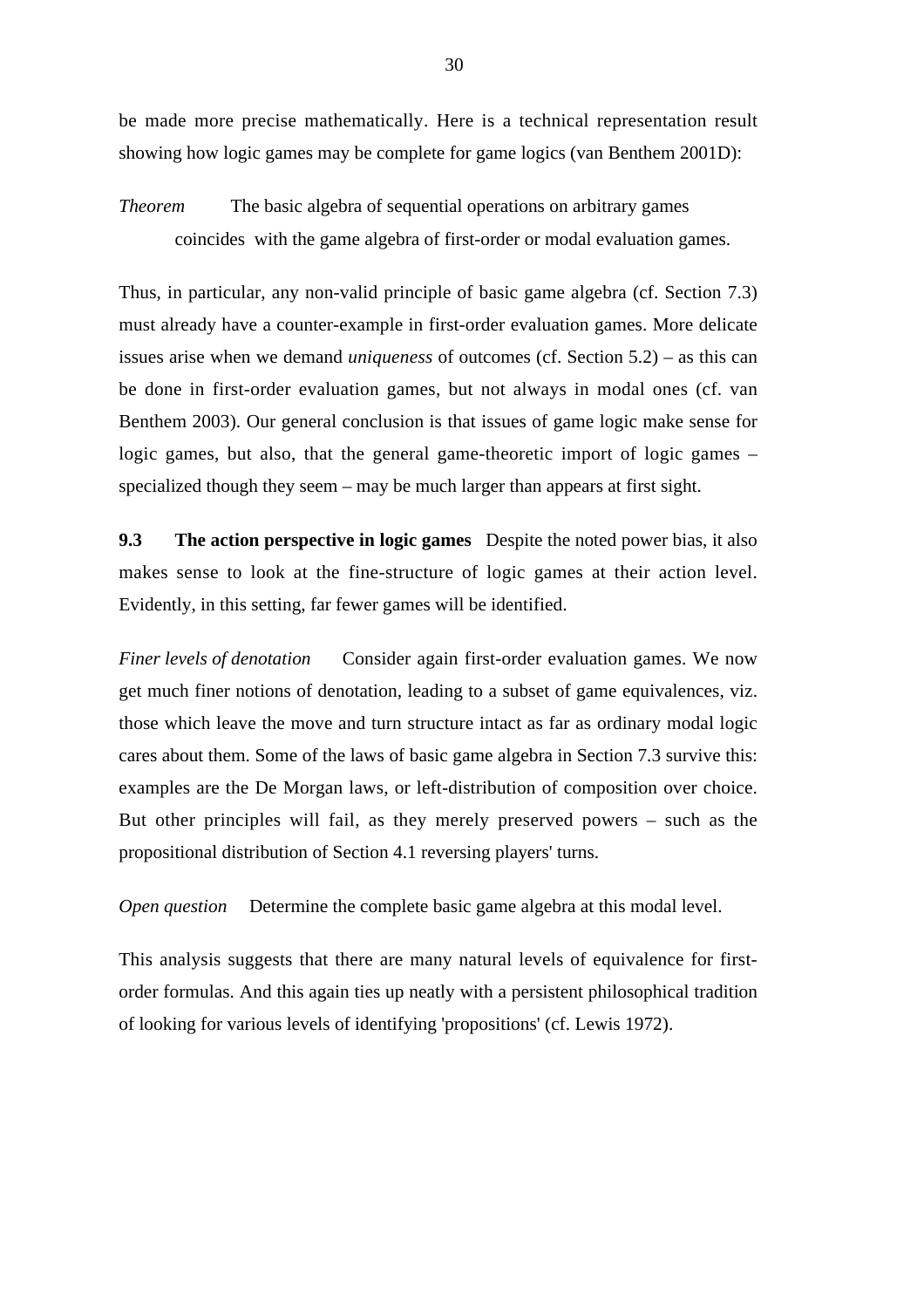*Strategy calculus in dynamic logic* Another point where individual actions come in are players' strategies in logic games (cf. Section 3). As we have noted, strategies across logic games unify such diverse logical notions as formulas, 'reasons', proofs, models, or semantic analogies. Underlying all of these is the dynamic logic of Section 6.2. This gives a fresh look at known notions. E.g., in first-order evaluation games, the item closest to strategies are *Skolem functions*. Dynamic logic suggests a calculus of definable Skolem functions, taken as relations: which seems a natural generalization. Its major operations would be choice, composition, and iteration of binary relations, allowing, amongst others, the standard sequential program constructions *IF P THEN*  $\pi$  *ELSE*  $\pi'$  and *WHILE P DO*  $\pi$  (cf. van Benthem 2002).

Incidentally, such an explicit format for analyzing strategies also makes sense after all in the dynamic game logic of Section 7.4. That calculus was ∃–sick in the sense of Section 4.2, because one just says that a strategy exists without naming it. But we can remedy this using enriched modal forcing assertions including a witness:

## *{G, i*, <sup>σ</sup>*}*φ

stating that, in game *G*, strategy  $\sigma$  for player *i* achieves a set of outcomes satisfying proposition φ. Dynamic game logic in this guise still needs to be developed.

*9.4 Excursion: strategy calculus in type-theoretic format* Formats other than dynamic logic may be attractive, too. Type theories (cf. Barendregt 1992) manipulate statements of the form  $\sigma$ : *G* interpreted as ' $\sigma$  is a proof of assertion *G*', or ' $\sigma$  is an object having property *G*'. Strategy calculi might manipulate statements

 $\sigma$ : *G*  $\sigma$  is a winning strategy for player *E* in game *G* 

Such interpretations are given for linear logic games (cf. Section 7.5) in Abramsky & Jagadeesan 1994. Here is a simple example. Consider this sequent derivation for a propositional validity, whose steps are well-known valid inference rules: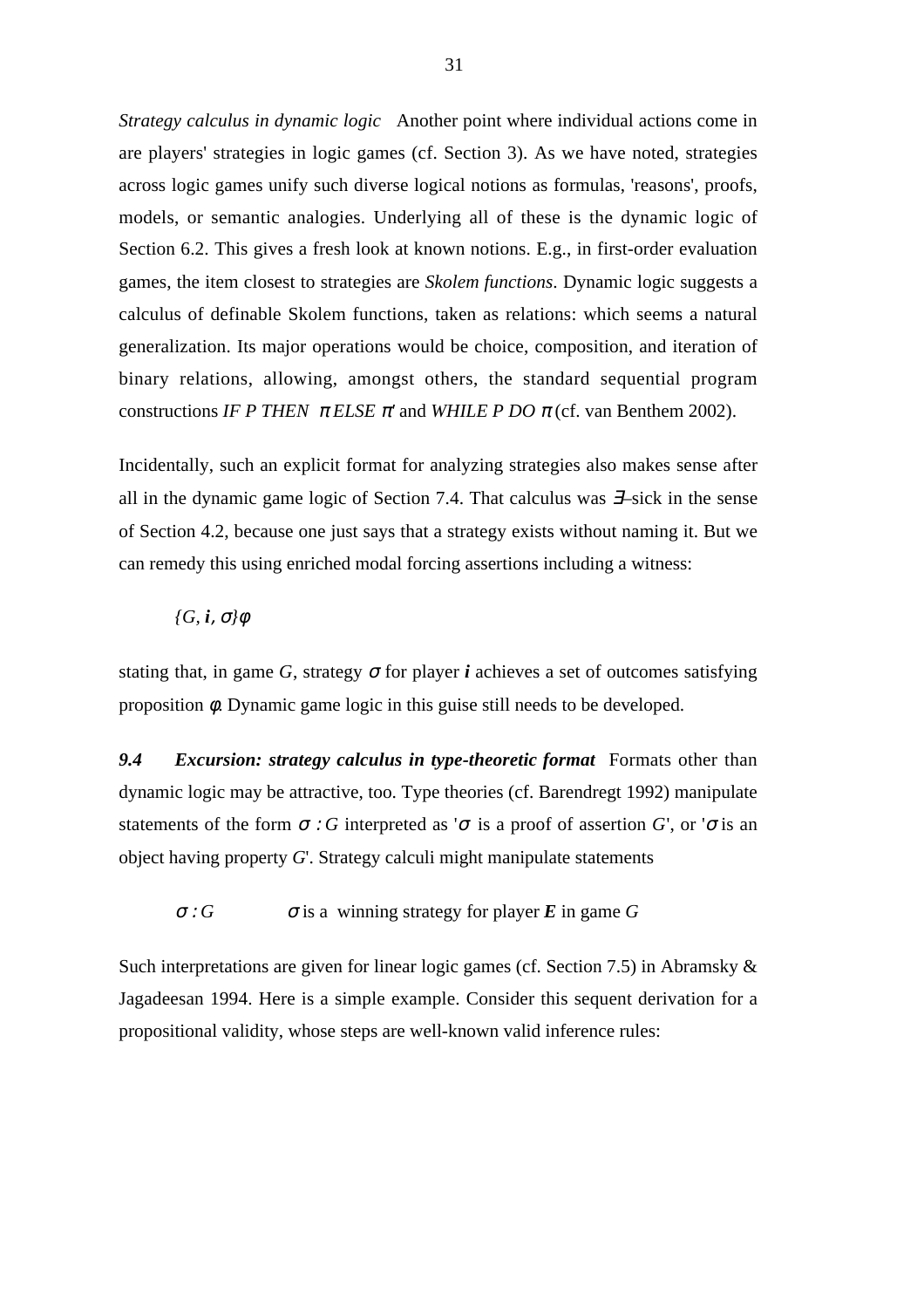$$
A \Rightarrow A
$$
  
\n
$$
B \Rightarrow B
$$
  
\n
$$
A, B \Rightarrow A
$$
  
\n
$$
A, B \Rightarrow A \land B
$$
  
\n
$$
A, C \Rightarrow C
$$
  
\n
$$
A, B \Rightarrow (A \land B) \lor C
$$
  
\n
$$
A, B \lor C \Rightarrow (A \land B) \lor C
$$
  
\n
$$
A, B \lor C \Rightarrow (A \land B) \lor C
$$
  
\n
$$
A \land (B \lor C) \Rightarrow (A \land B) \lor C
$$

We want to make the strategy calculus behind this derivation explicit. In particular, this requires the identification of strategy combinations supporting the proof steps. Here is a concrete format of analysis, written with some ad-hoc notation:

$$
x:A \Rightarrow x:A
$$
  
\n
$$
y:B \Rightarrow y:B
$$
  
\n
$$
x:A, y:B \Rightarrow x:A
$$
  
\n
$$
x:A, y:B \Rightarrow y:B
$$
  
\n
$$
z:X \Rightarrow z:C
$$
  
\n
$$
x:A, y:B \Rightarrow (x, y):A \cap B
$$
  
\n
$$
x:A, z:C \Rightarrow z:C
$$
  
\n
$$
x:A, y:B \Rightarrow \langle L, (x, y) \rangle : (A \cap B) \cup C
$$
  
\n
$$
x:A, z:C \Rightarrow \langle R, z \rangle : (A \cap B) \cup C
$$
  
\n
$$
x:A, u:(B \cup C) \Rightarrow \text{IF head}(u)=L \text{ THEN } \langle x, tail(u) \rangle \text{ ELSE tail}(u): (A \cap B) \cup C
$$
  
\n
$$
v: A \cap (B \cup C) \Rightarrow \text{IF head}((v)_2)=L \text{ THEN } \langle v \rangle_I, tail((v)_2) \rangle \text{ ELSE tail}((v)_2): (A \cap B) \cup C
$$

This derivation shows how to compose strategies in more complex games from strategies in subgames. The operations performing this task are completely general, not depending on the original idea of constructing a logical proof:

| storing strategies for a player who is not to move | $\langle . \rangle$ |
|----------------------------------------------------|---------------------|
| using a strategy from a list                       | ()                  |
| computing the first recommendation of a strategy   | head()              |
| as well as the remaining strategy                  | tail()              |
| making a choice dependent on some information      | <b>IF THEN ELSE</b> |

As strategies encode very different logical objects: proofs, models, analogies, etc., the above derivation can stand for quite different things. It is recipe for constructing proofs, and the operations then encode what goes on as logical operations get added. But it also describes how any winning strategy for Verifier in an evaluation game for Α∧(Β∨*C)* can be turned into a winning strategy in (Α∧Β)∨*C*. Not all logic games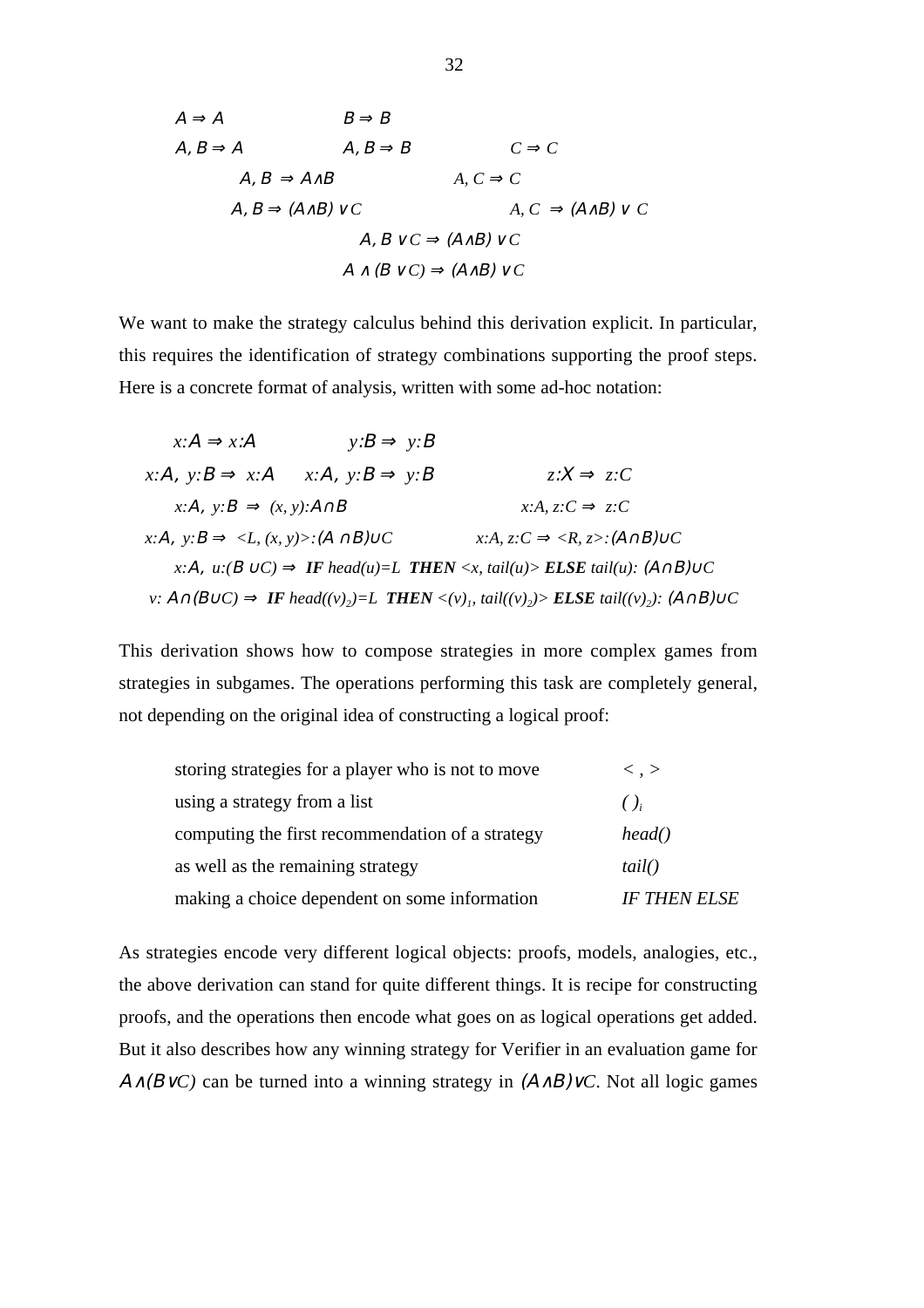support operations of choice, though – and hence the above recipe may not make much sense (yet) for games of model construction, or model comparison.

*9.5 Operations on logic games* Logic games are not isolated activities, they can be systematically modified and combined (cf. Section 2.7). In particular, they do not just support sequential game operations, but also various parallel ones which have not been analyzed systematically to date. (A nice example is the interleaving of fixed-point games in the Stage Comparison Theorem of Moschovakis 1974.) There is probably a stable operational game structure behind current logic games, which should be an interesting testing ground for general game calculi. In this paper, we only offer an illustration showing the interest of such matters (van Benthem 1999).

*Relating evaluation and comparison games* In this excursion, our aim is to prove the informal equation  $E = H^2$ <sup>,</sup> relating Hintikka games with Ehrenfeucht games. Logic games often involve the same idea – such as 'back and forth'. For instance, object-picking moves in evaluation games and in comparison games seem similar. This can be made precise in terms of an operation of interleaving games, and we can even correlate strategies in the two games directly. The Adequacy Theorem for finite-depth Ehrenfeucht-Fraïssé games of Section 2.6, ∃–cured in Section 4.2, suggests an explicit link between strategies across comparison and evaluation games for models  $M$ ,  $N$ . First-order  $\phi$  of quantifier depth  $k$  between  $M$ ,  $N$  drove winning strategies for Spoiler in the *k*-round comparison game between **M**, **N**. But we can do away with this intermediary! Let  $M/=\phi$ ,  $N/=\neg \phi$ . This induces a winning strategy for Verifier in an evaluation game *game(*φ, *M) plus* one for Falsifier in *game(*φ, *N).*

*Theorem* There exists an effective correspondence between

- (a) winning strategies for Spoiler in the *k*-round comparison game
- (b) pairs of winning strategies for Verifier and Falsifier in some *k*-round evaluation game, played in opposite models.

*Proof* Without loss of generality, formulas can be assumed to be constructed from atoms with negations, disjunctions, and existential quantifiers only. *From (b) to (a).*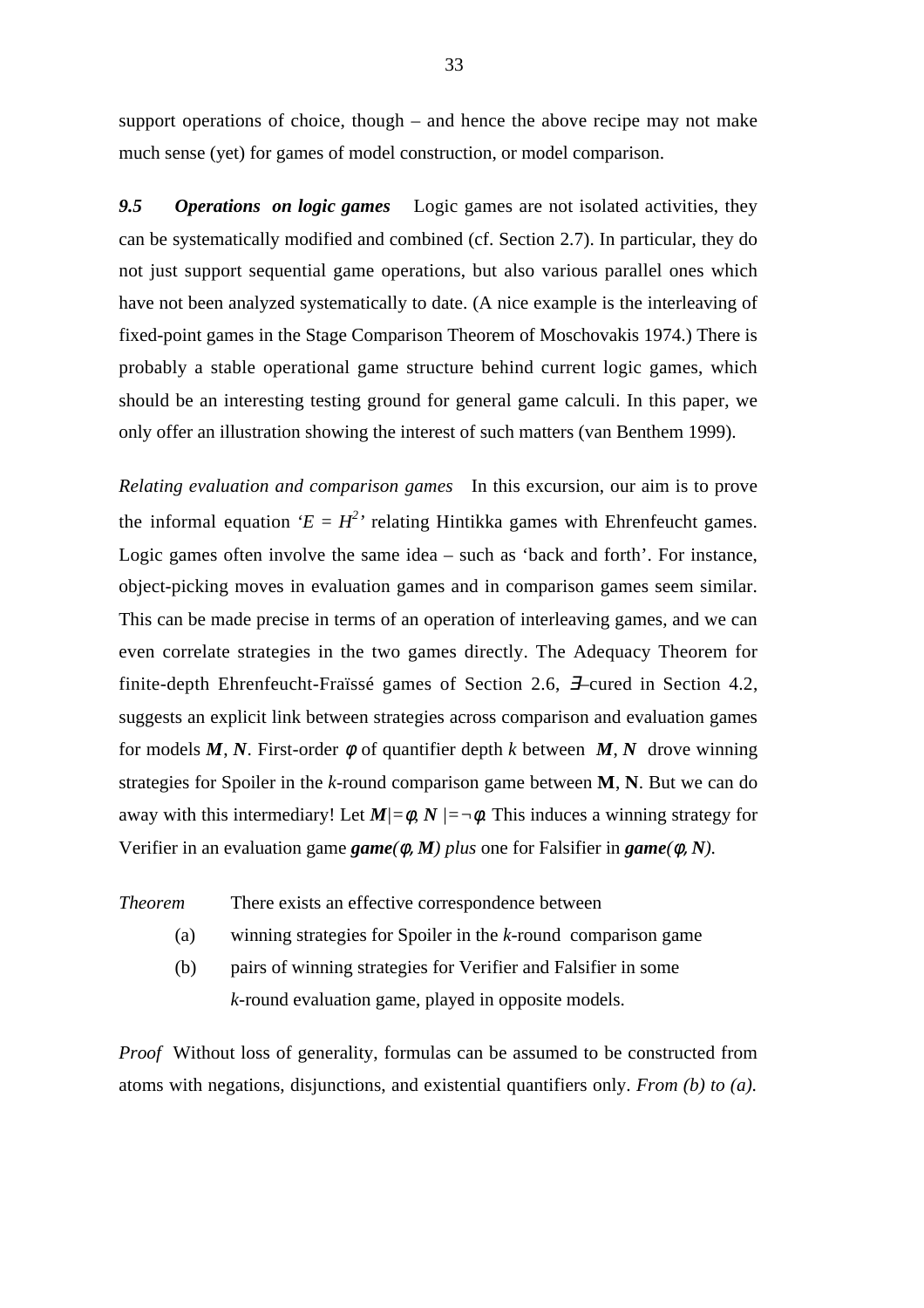Let an *H-pair of depth k* consist of a formula  $\phi$  of quantifier depth *k* plus a winning strategy  $\sigma$  for *V* in the  $\phi$ -game in one of the models, and a winning strategy  $\tau$  for *F* in the φ-game in the other model. We sketch how to *merge* <sup>σ</sup>*,* τ*.* Spoiler looks at the two evaluation games. Suppose *V* wins  $\phi$  in *M*, and *F* wins  $\phi$  in *N*. If  $\phi$  is a negation *¬*ψ , Spoiler switches to the obvious strategies for *F* and *V* w.r.t. ψ. (Note that this is internal computation: the opponent in the comparison game does not see any action yet.) If *ϕ* is a disjunction  $ψ∨ξ$ , Spoiler uses his *V*-strategy in the one model to choose a disjunct. His *F*-strategy in the other model will also win against that disjunct. Proceeding in this way, the formula is broken down until an existential subformula  $\exists x \psi$  is reached. Spoiler then uses his *V*-strategy  $\sigma$  in the model where it lives, say *M*, to pick a witness *d*. This model *M* and object *d* are his opening move in the first round of the Ehrenfeucht game. Next, what remains for Spoiler is still a winning strategy  $\sigma$  for  $\psi$  in *M* after this first move. Now, let Duplicator respond with any object *e* in the other model *N*. This choice can also be seen as a move by Verifier in the evaluation game for  $\exists x \psi$  in *N*. Now we know that Falsifier still has a winning strategy  $\tau$  for  $\psi$  in *N* after this first move. So, by induction, we still have an *H*-pair of depth *k-1*, which can be merged into a follow-up winning strategy for Spoiler in the *(k-1)-*round comparison game between *M* and *N*. The total effect is a *k*round *S*-strategy. This argument yields an algorithm for Spoiler's computation.

*From (a) to (b).* This direction seems harder, as we have to 'decompose' one object: Spoiler's winning strategy, into two separate ones that must form a suitable *H*-pair. One proof of this follows our earlier construction of a difference formula of depth *k* from an *S*-strategy (Section 4.2). This formula induces two evaluation strategies effectively. Let us describe 'splitting' of a comparison strategy directly. Consider any winning strategy for *S* in the *k*-round comparison game between two models *M, N*. In the first move, *S* chooses, say, model *M* and object *d*. Our desired formula will then start with an existential quantifier, and *V* has the winning strategy in *M*. Let Duplicator now make any response *e* in *N*. We know that Spoiler still has a *(k-1)* round winning strategy in the two expanded models *(M, d) , (N, e*). Inductively, we can find *H*-pairs of depth *k-1* for each choice *e* that Duplicator makes. Moreover, by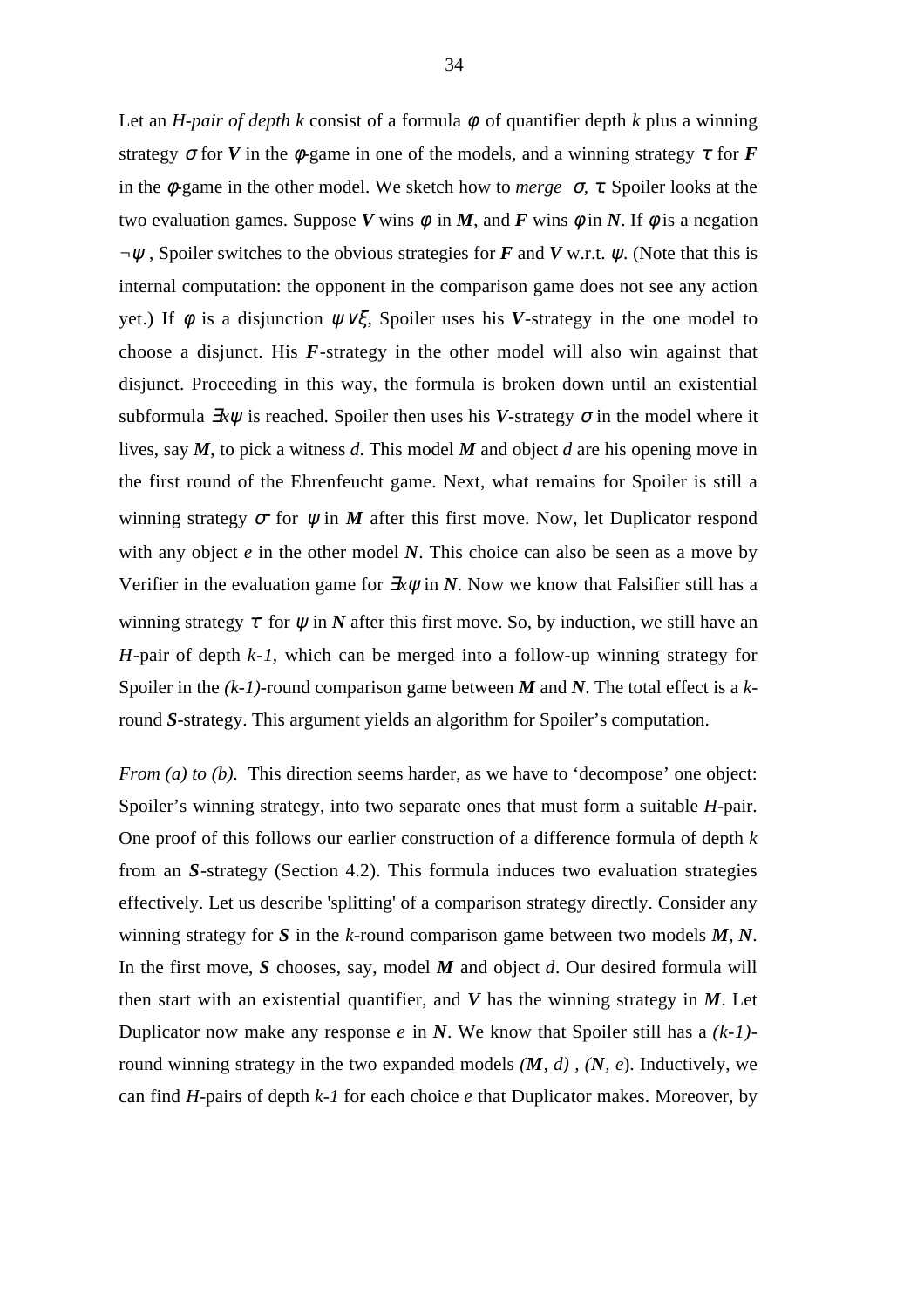the earlier Finiteness Lemma, only finitely many logically non-equivalent formulas can be involved in these pairs. Then, one over-all existential quantification over a suitable conjunction of formulas of depth *k-1* defines our desired *H*-pair of depth *k*. In particular, if it is *V* who has the winning strategy of a relevant *H*-pair  $\phi$  in the model  $M$ , put itself in the conjunction; otherwise, put its negation.

In modelling some logical activity as a game, there may be different natural levels. One can give finer or coarser modular structure, treating subgames as single actions, or bunches of separate moves as instances of one indeterministic action for a player. Operations are just the beginning of a logic of *game architecture*.

*9.6 Finite versus infinite* Finally, the issue of finite versus infinite also comes up in logic games. And as in Section 8, there is an issue of *finitization*. Consider model construction games, which may go on forever, so their game tree is infinite. Critic's winning strategies made Builder lose on each run, at some finite stage. These strategies were associated with *finite objects*, viz. proofs. How can this be? The reason is that the model construction game tree is *finitely branching*, so by *König's Lemma*, there must be some finite level at which Critic has already managed to block every construction attempt. This closed game tree is a finite object.

Such a reduction does not always hold. E.g., in infinite comparison games, Spoiler may be able to win against Duplicator, blocking each run at some finite stage, without their being an obvious finite object encoding this. In fact, there must be a formula of *infinitary* first-order logic witnessing the relevant difference, but there need not be a standard first-order one. Finitization, if available, can be very useful. E.g., Hirsch and Hodkinson 2002 show the following for their representation game (Section 2.7), using the finite branching for Builder's (though not Critic's!) moves:

Builder can win the infinite game if she can win all all finite cut-offs,

and her winning strategy is easy to piece together from these. Then representability becomes equivalent to a set of first-order assertions expressing Builder's being able to win all finite cut-offs, which leads to a perspicuous axiomatization. Incidentally, in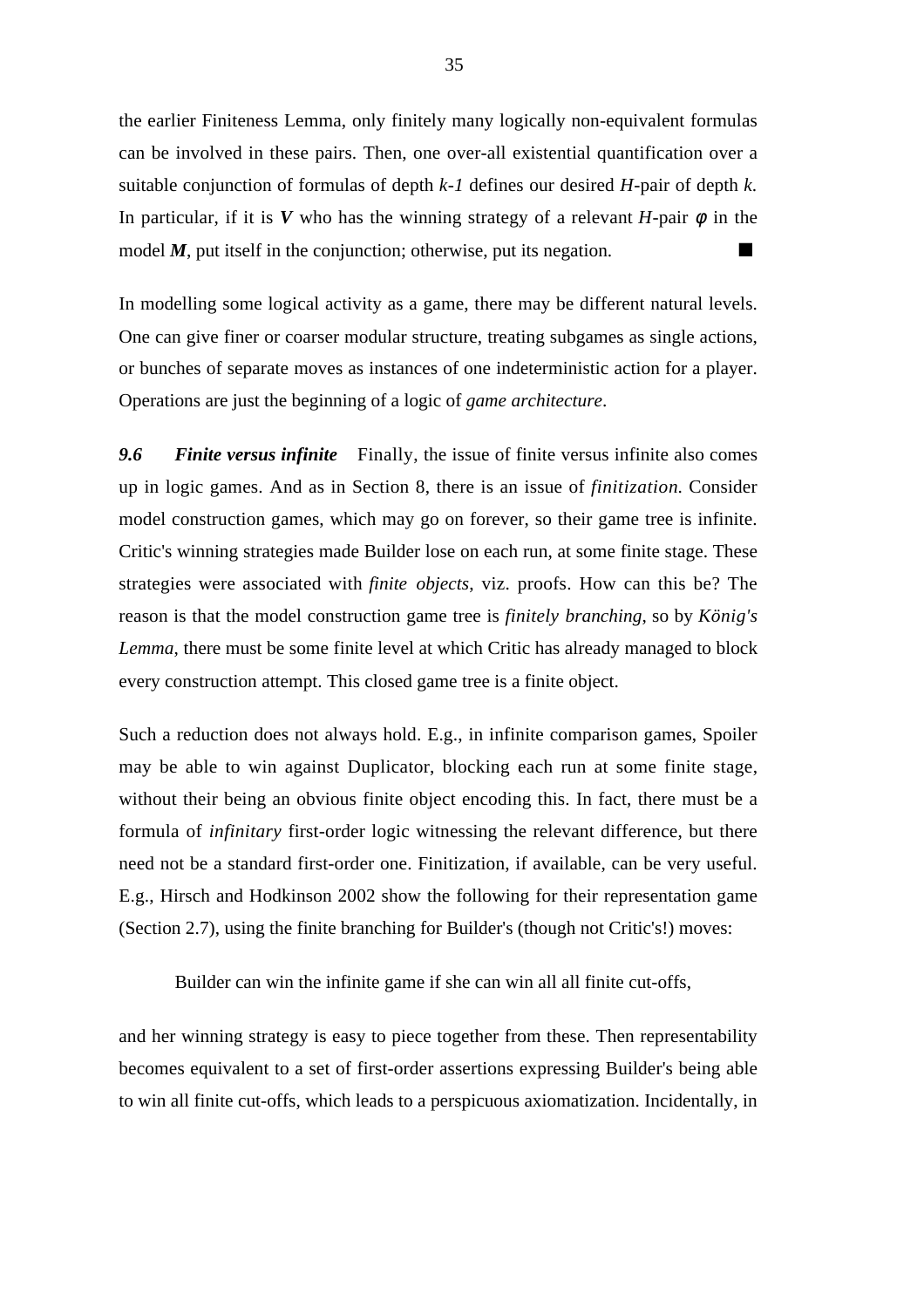this game, by the same reasoning, Critic's winning strategy, if available, must be a *finite object* again. It is a sort of proof that the given algebra is unrepresentable.

### **10 From game theory to logic games**

Logic games are rather special activities, in that players' behaviour is much more constrained than that in ordinary game theory. In real games, players have refined *preferences* between outcomes beyond winning or losing, they also have to operate under *uncertainties* about what really happens during a move (think of card games), and moreover, there can be more players than two, leading to *coalitions*! Importing these concerns into logic games makes them much more realistic, even though – with a few exceptions – there is hardly any theory of the resulting activities. We will just skim a few of the resulting issues, as there are natural motivations for enriching logic games, even from the point of view of reasoning and other core business.

10.1 **Preferences** Preferences in logic games allows for finer descriptions of behaviour. Consider the game of Section 6.1, where *A* now has a slight preference for one site of defeat over the other (we write values for *A*, *E* in that order):



What will happen now? *A* can assume that, whatever he does, *E* will go for her most preferred outcome *y* or *z*. So, as he himself prefers y to z, he will choose "left", forcing *E* to end up in *y*. Thus the game ends in the run 'left-right' with outcome *y*. Indeed, this pair of strategies σ, τ is in *Nash Equilibrium*: neither player can gain by deviating from his strategy, assuming the other strategy in the pair not change.

This story assumes a certain notion of 'rationality', which drives the familiar game solution algorithm of Backward Induction, computing values via a Maximin rule.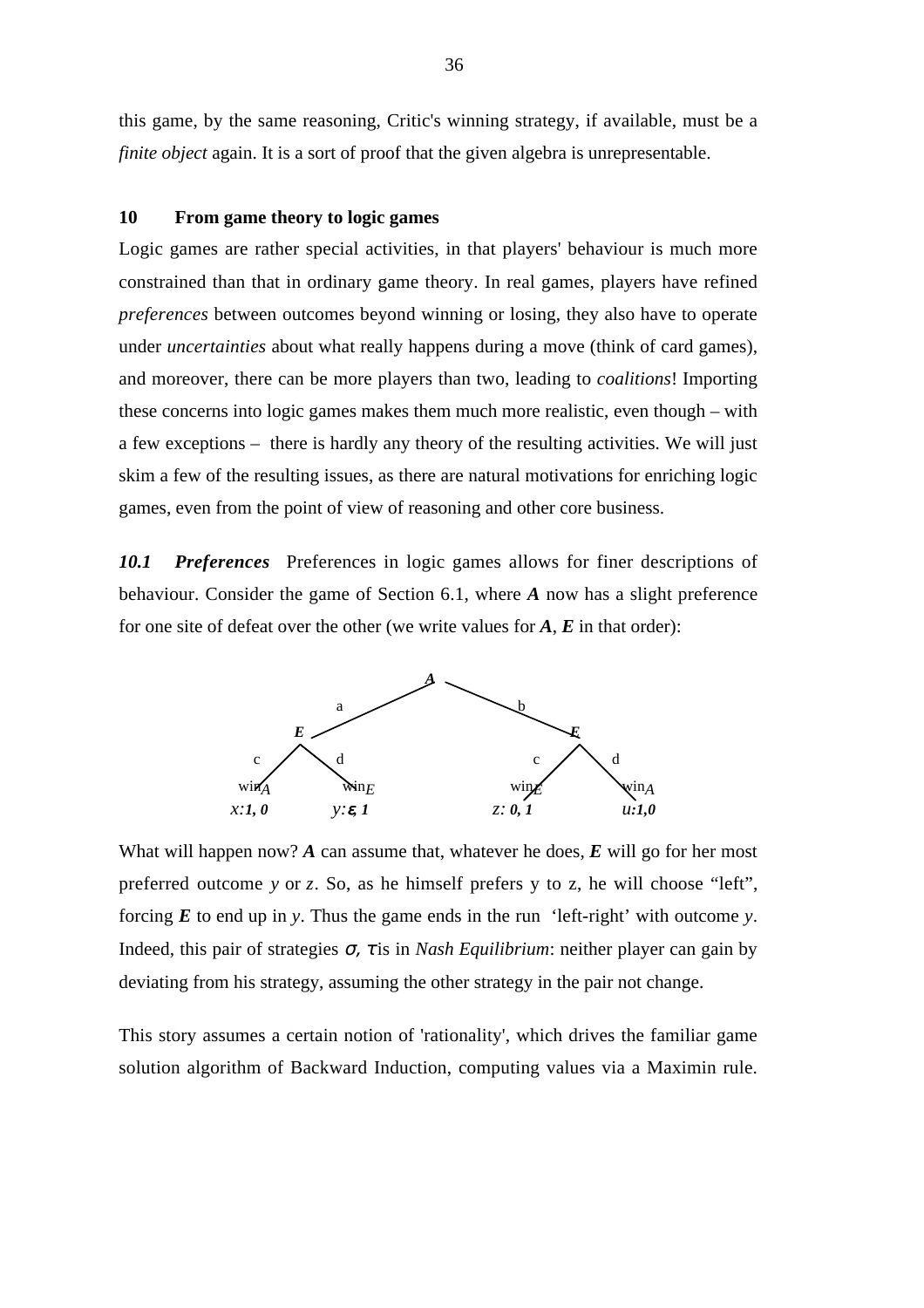Here is how this algorithm would work on the two evaluation games of Section 4.1, when we assume the preference structure indicated below:



We display all pairs (*A–value, E–value)* computed bottom-up:



These trees correspond to different outcomes for the joint behaviour of the players. We predict outcome x on the left, but  $\zeta$  on the right. There are many issues of general game logic for games with preferences (cf. van Benthem 2001C), but here we just consider one, which also affects logic games.

*Game algebra with preferences* Call two game expressions equivalent if their Nash equilibrium solutions are the same for every concrete realization including players' utilities. The preceding example shows the basic game algebra of Section 7.3 no longer qualifies, as propositional distribution fails. Vice versa, invalid equivalences may hold for special preference values. E.g., assuming rational behaviour, games *A* and Α∪Β are preference-equivalent for each evaluation where *E* prefers *A* to *B*. Of special interest are antagonistic zero-sum games, where *A* evaluates all outcomes in the opposite way from  $E$ , as in logic games of winning and losing. Then some standard logic remains. Assume that different outcomes correspond to different preferences – otherwise, we might just as well identify them for game-theoretic purposes. Then it is easy to check the following

*Fact* With zero-sum preferences Boolean Absorption  $A = A \cap (A \cup B)$  is valid, whereas with general preferences, it is not.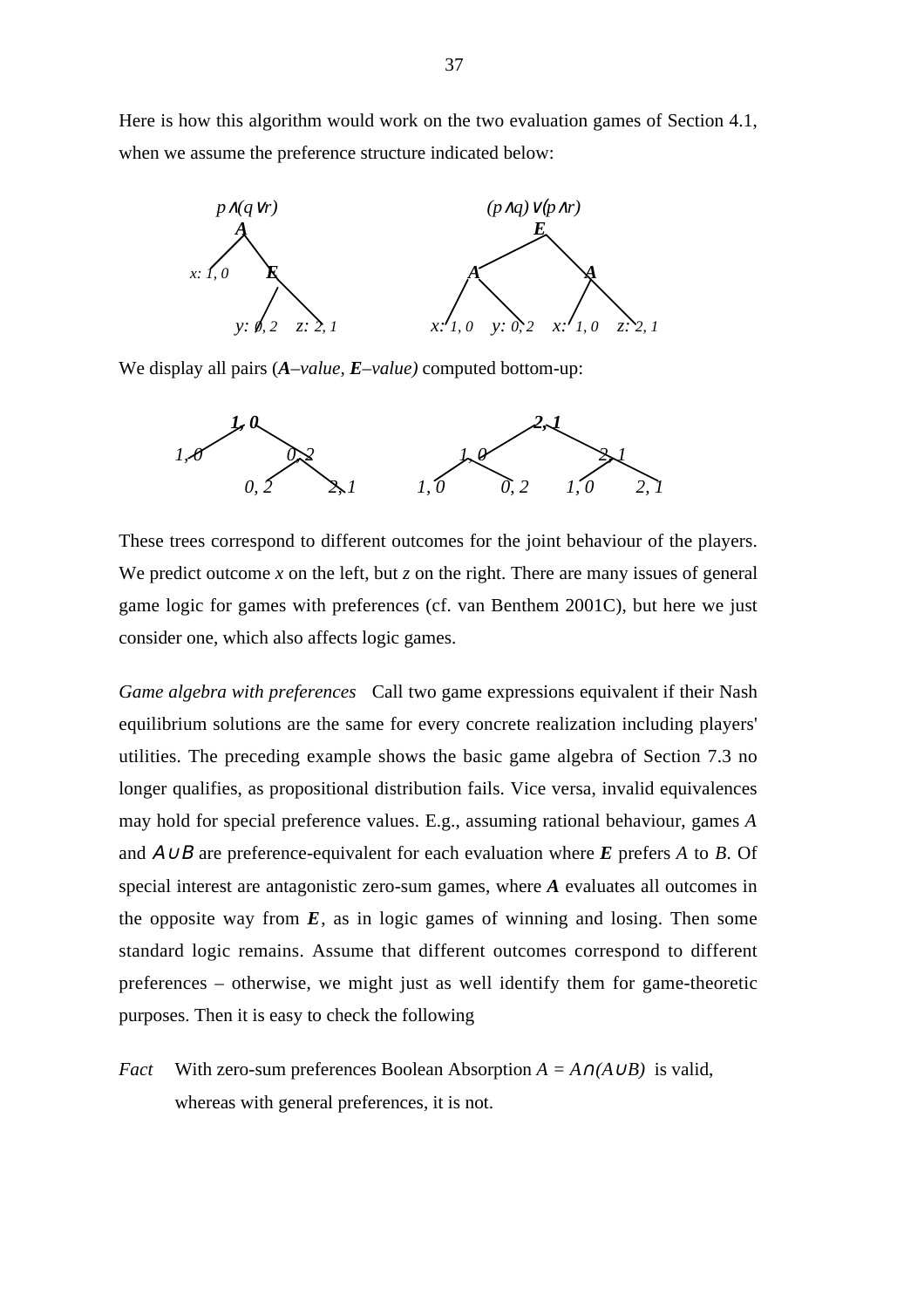#### *Open question*

Find the complete basic game algebra under Nash equilibrium equivalence in case of (a) arbitrary preferences, (2) zero-sum preferences.

*Logic games with preferences* Values and preferences also make of sense in logic itself, as in many-valued logics, or preference models for logics of belief and conditionals. Another concrete source refers to game dynamics. Let us introduce resource structure into logic games, and say that, other things being equal, *players prefer outcome nodes lying on a shorter path from the root*. This assumes that players want to get to a winning node as soon as possible, or if no such node exists, to a losing node with the least effort. Then we can make more definite predictions about the course of games, and adapt definitions of validity and truth accordingly.

*10.2 Solving games* Making these connections does raise conceptual problems. In logic games, central notions are encoded in winning strategies, and in that case, the precise behaviour of the other player is unimportant: it will always be in Nash equilibrium with the winning strategy. But in game theory, a strategy models a type of behaviour vis-á-vis other players, and hence it is the *strategy profile for all players* that we are after. Nevertheless, multi-agent interactive behaviour seems crucial to logic, too. A proof is a long-term way of responding to objections, an isomorphism is a never-ending way of simulating one model in another, and sticking to the truth means emerging victorious no matter where your opponents in life try to push you. From a different perspective of resource-sensitivity, this also seems a major point of Girard 1997. For similar ideas in computer science, see Abramsky 1998. But then, we do seem to need a major change of perspective in logic. Based on preferences, game theory shows that Nash equilibria always exist for finite games if we are willing to admit *mixed strategies*, where pure actions are played with certain probabilities. What would be the logical point of such probabilistic solutions?

*10.3 Imperfect information* Standard logic games have perfect information. At each stage of play, players know exactly where they are in the game tree. But in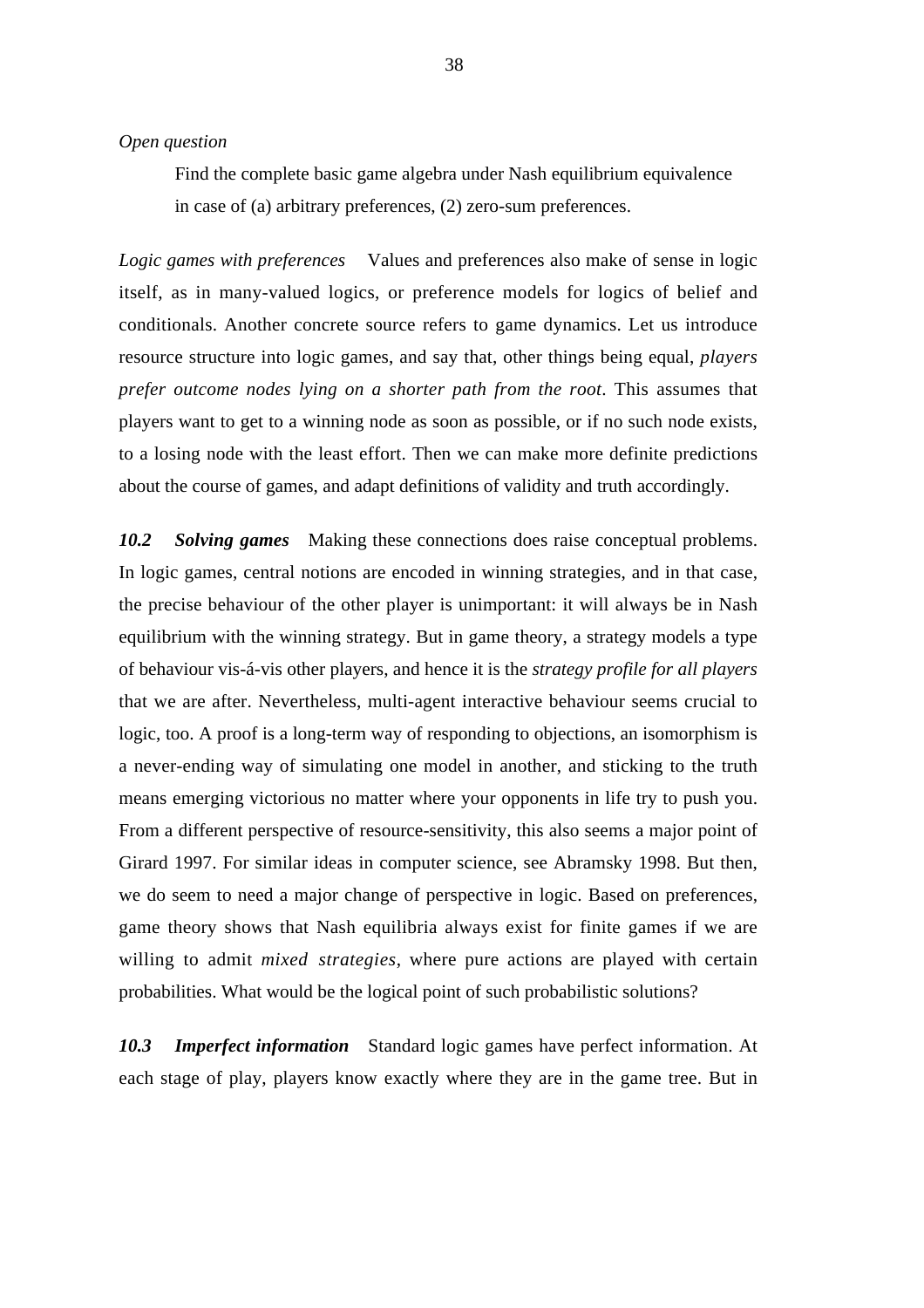many real games, players have imperfect information as to where they are in the game tree. E.g, in card games we do not know the complete distribution of the cards. Still players must move despite this partial ignorance.

*Peculiarities of imperfect information games* Games like this diverge from logic games in important respects. For instance, consider the evaluation game for the firstorder formula ∀*x* ∃*y x*≠*y* in Section 4.2. Now assume that Verifier is ignorant of the object chosen by Falsifier in his opening move. In game-theoretic notation, the new tree looks as follows, with a *dotted line* indicating *E*'s uncertainty:



This game is quite different from the earlier one. In particular, if we allow only *uniform strategies* that can be played without resolving the uncertainty – as seems reasonable  $\vec{E}$  has only 2 of her original 4 strategies left in this game: 'left' and 'right'. Then *determinacy is lost*: neither player has a winning strategy!

Games with imperfect information like this still support game logics at both power and action levels (cf. van Benthem 2001A). In particular, here is a formula of an *epistemic-dynamic* action logic describing player *E*'s plight in the central nodes:

(a)  $K_E \left( \langle y := t \rangle \text{ with } E \vee \langle y := s \rangle \text{ with } E \right)$ 

*E* knows that some move will make her win, picking either *s* or *t*

(b)  $\neg K_E \leq y := t \geq w \leq h_E \land \neg K_E \leq y := s \geq w \leq h_E$ 

there is no particular move of which  $E$  knows that it will make her win.

This is the well–known 'de re – de dicto' distinction from philosophical logic. For instance, I may know that the ideal partner for me is walking out right there in the street, without ever finding out which one of these people was that person.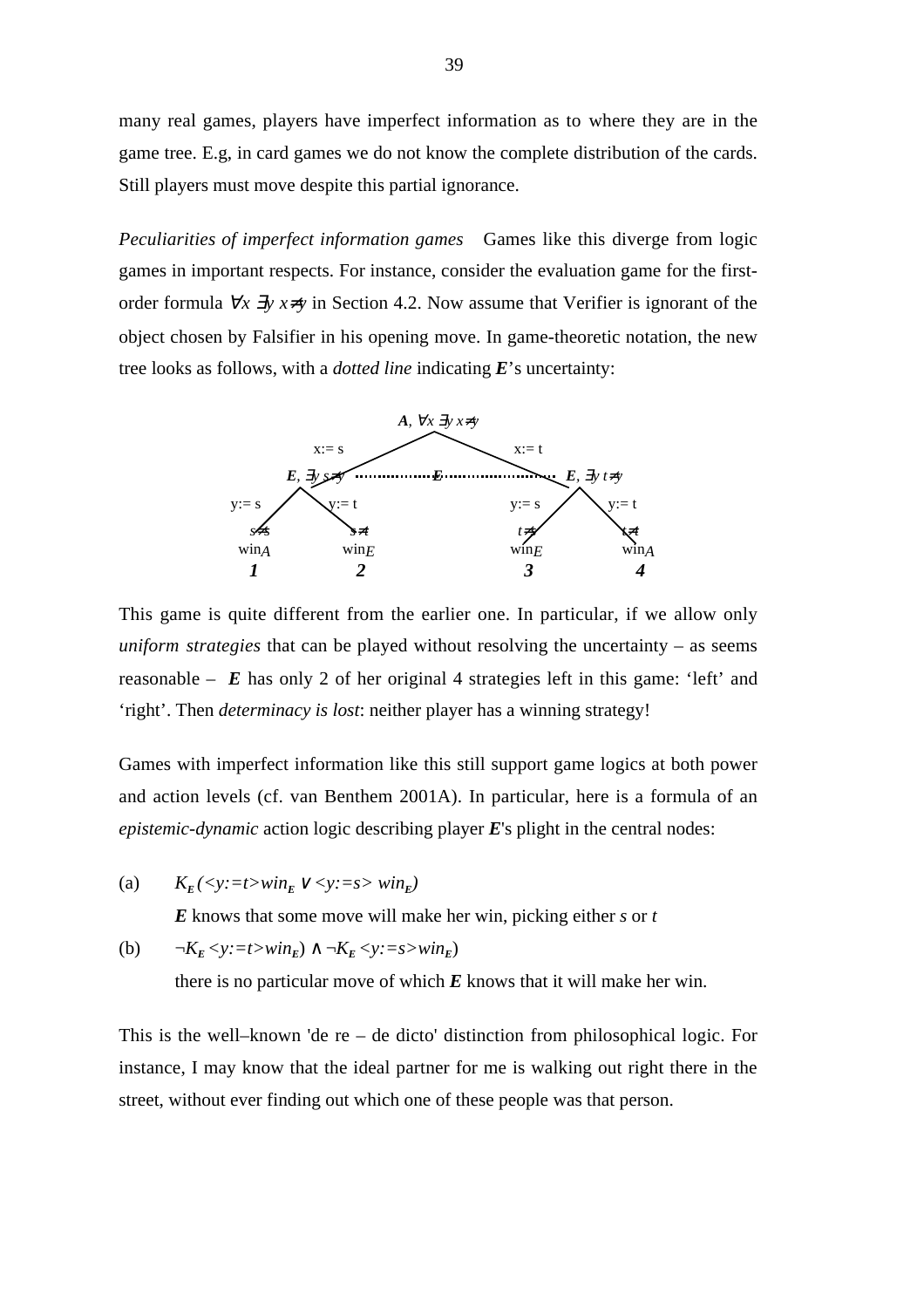On the other hand, we can also describe games like this at the global level of powers. E.g., with uniform strategies, players' powers in the above game are as follows:

| powers of $A$ | $\{1, 2\}, \{3, 4\}$ |
|---------------|----------------------|
| powers of $E$ | $\{1, 3\}, \{2, 4\}$ |

The analysis of Section 5.2 can be extended to this situation. Families of powers satisfy Monotonicity and Consistency, though not Determinacy. And conversely, the former two conditions suffice for representability of given powers for two players as those realized in some game of imperfect information.

*Logic games with imperfect information* There is one exception to what was said above. Imperfect information has been added to logic games in the work of Hintikka & Sandu on *IF logic* (cf. Hintikka 2002 for a most recent version plus intended applications). In the slash notation of IF logic, the preceding game is written as

$$
\forall x\ \exists y/x\ x \neq y
$$

expressing that the choice of the existential witness for *y* must not depend on the universal challenge for *x*. As in Section 4, a good test question for a notion of games like this is: when do two given IF formulas define the same games? For instance,

Is game  $\forall x \exists y/x Rxy$  'equivalent to'  $\exists y \forall x Rxy$  ?

The popular answer is YES, because  $E$  has the same winning powers in both. But in imperfect information games, specifying the powers of one player does not automatically tell us everything about the other player. Therefore, *A* may not agree that these two games are the same. And indeed, the so-called Thompson transformations of game theory (cf. Osborne & Rubinstein 1994) say that the correct equivalent is rather this game, with switched scheduling: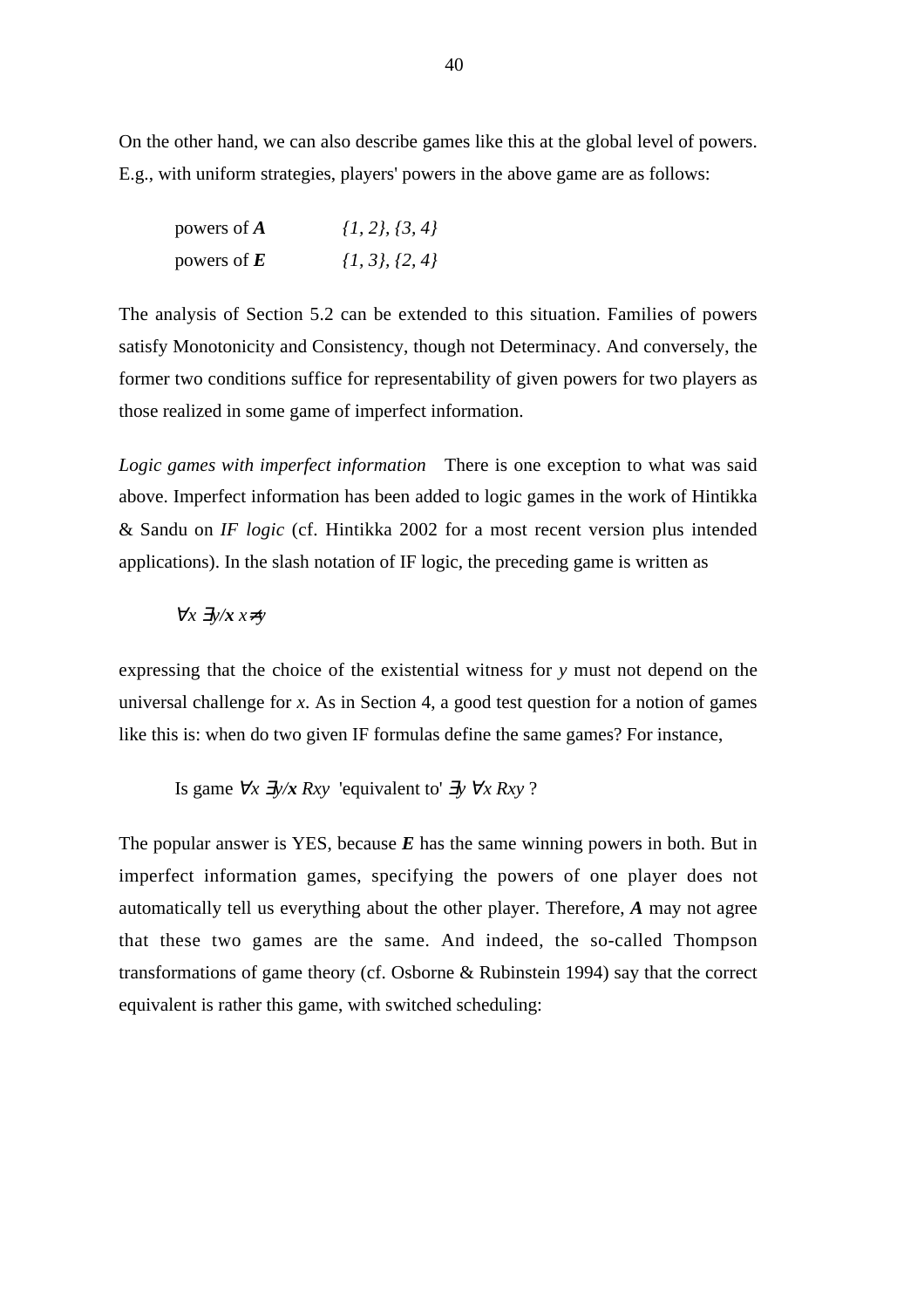

In terms of IF logic,  $\forall x \exists y/x \ x \neq y$  would really be 'equivalent to the slash formula representing the latter game, which is the much nicer quantifier exchange form

$$
\exists y \ \forall x \land y \ x \neq y
$$

IF games have generated a lot of literature concerning their interpretation (cf. van Benthem 2000 for an epistemic analysis). Even so, they show that introducing imperfect information into logic games is exciting and perhaps even useful. In particular, they might provide a normal form representation for validities in all imperfect information games, the way first-order evaluation games did for the general algebra of perfect information games (Section 9.2).

One might try similar moves with the other logic games mentioned in Section 2. Of course, the motivation for introducing imperfect information in such cases can have many sources. One might speculate about proofs where participants may have forgotten some things that has been said. Or, we play model comparison games with a fixed number of *pebbles*, representing some finite memory (Immerman & Kozen 1987), then players will not be able to distinguish the same assignments of objects to these pebbles, even when they occur at different stages of the game.

*Uncertainty about the future* Finally, even in games of perfect information, where we know our position in the game tree at any time, we have 'forward ignorance' of the future course of play. Nash equilibrium makes some predictions, but in general, we are in a partial deliberation about future actions and choices, based on beliefs about ourselves and others. There is a flourishing literature on this, involving belief revision and counterfactual reasoning (cf. Stalnaker 1999). The resulting game logics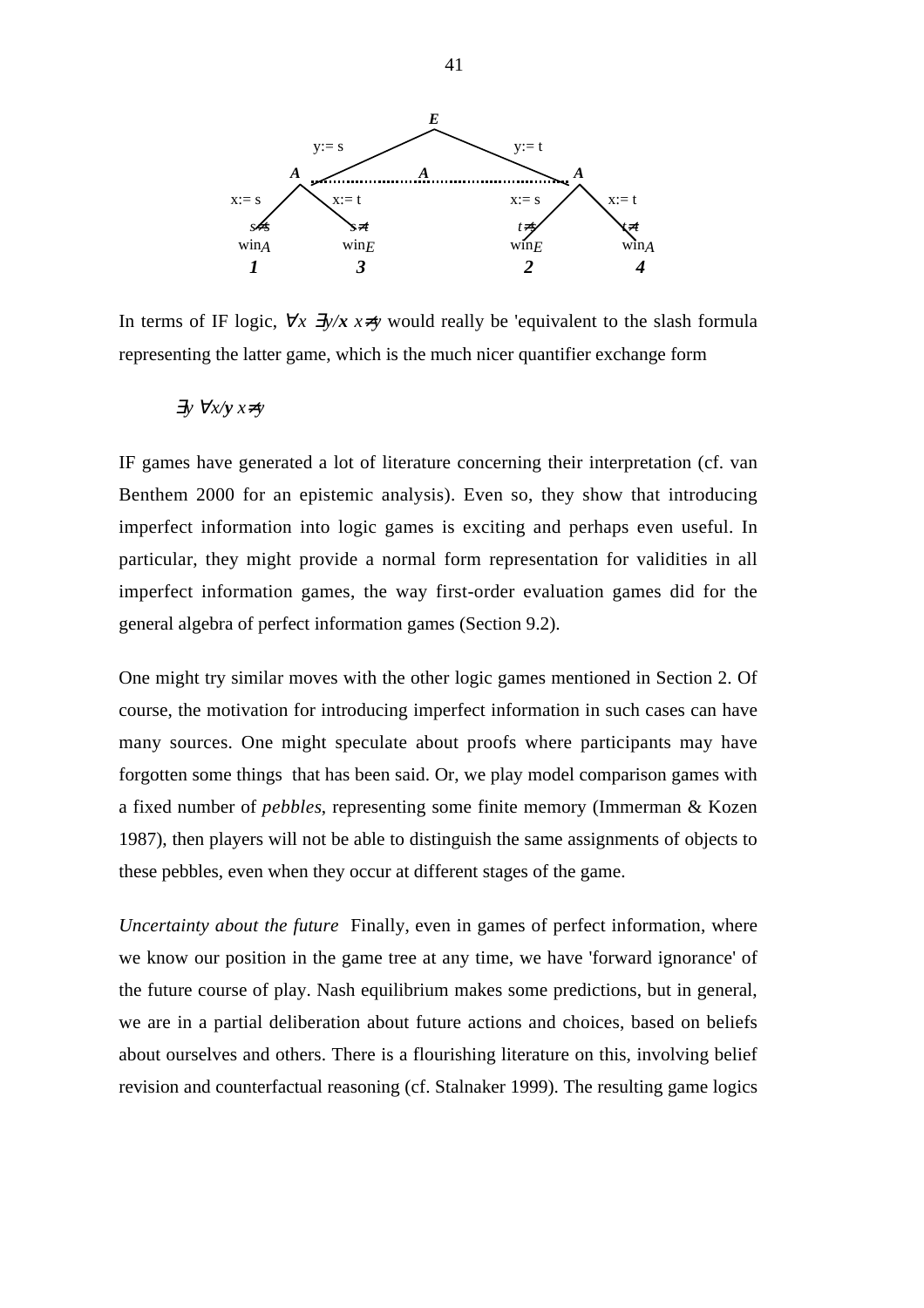put philosophical logic on top of the mathematical logic of game structure. Such issues, too, make sense for studying logic games, but we forego them here.

*10.4 More agents and coalitions* Finally, many games involve more than two players, and hence the possibility of genuine coalitions: cf. Pauly 2001 for a study with standard logical tools. Many agents are the reality in conversation and debate, and they also make sense in logic games when thinking about teams of players – viewing Adam and Eve rather as some sort of Bourbaki. This suggestion is in the air today among logicians, but it does not yet seem to have had serious impact.

## **11 Conclusions**

This paper has shown how logic games can be seen systematically as a very interesting subclass of the totality of all games, raising new issues of game logic beyond standard game theory precisely because they are somewhat better delineated. On the other hand, the study of logic games would also benefit from some systematic importation of ideas from general game theory. And finally, either way, we think all this supports the idea of viewing logic as a study of the dynamics, rather than just statics, of statement, reasoning, and communication.

### **12 References**

- S. Abramsky, 1996, Semantics of Interaction: an Introduction to Game Semantics, in P. Dybjer & A. Pitts, eds., Proceedings 1996 CLiCS Summer School, Isaac Newton Institute, Cambridge University Press, Cambridge, 1–31.
- S. Abramsky, 1998, 'From Computation to Interaction, towards a science of information', BCS/IEE Turing Lecture.
- S. Abramsky & R. Jagadeesan, 1994, 'Games and Full Completeness for Multiplicative Linear Logic', *Journal of Symbolic Logic* 59:2, 543 – 574.
- H. Barendregt, 1992, 'Lambda calculi with Types', in S. Abramsky, D. Gabbay & T. Maibaum, eds., *Handbook of Logic in Computer Science*, Clarendon Press, Oxford, 117-309.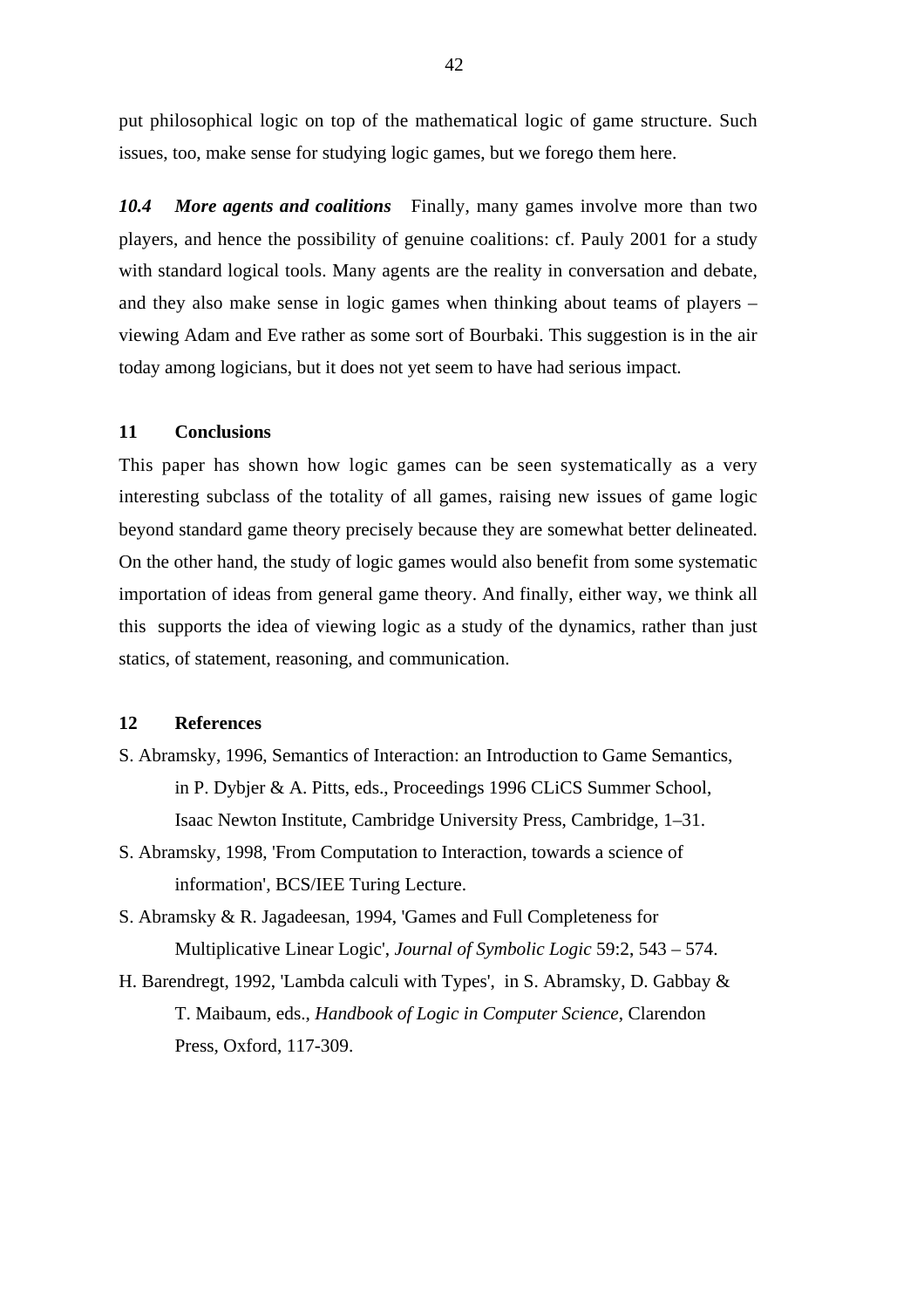- J. Barwise & J. van Benthem, 1999, 'Interpolation, Preservation, and Pebble Games', *Journal of Symbolic Logic* 64:2, 881–903.
- J. Barwise & J. Perry, 1983, *Situations and Attitudes*, The MIT Press, Cambridge (Mass.).
- J. van Benthem, 1996, *Exploring Logical Dynamics*, CSLI Publications, Stanford.
- J. van Benthem, 1999 2002, *Logic in Games*, lecture notes, ILLC Amsterdam & Stanford University.
- J. van Benthem, 1999, 'Games and Strategies inside Elementary Logic', invited lecture, 7<sup>th</sup> Asian Logic Conference, Hsi-Tou 1999. Manuscript, Institute for Logic, Language and Computation, University of Amsterdam.
- J. van Benthem, 2000, 'Hintikka Self-Applied: on the epistemics of logic games with imperfect information'. To appear in Hintikka Volume, *Library of Living Philosophers*.
- J. van Benthem, 2001A, 'Games in Dynamic Epistemic Logic', in G. Bonanno & W. van der Hoek, eds., *Bulletin of Economic Research* 53:4, 219–248.
- J. van Benthem, 2001B, 'Logical Construction Games', to appear in H. Zeevat & N. Javashvili, eds., Proceedings Borjomi Autumn School 2000.
- J. van Benthem, 2001C, 'Logic and game theory, close encounters of the third kind', to appear in G. Mints & R. Muskens, eds., *Proceedings 9th CSLI Workshop on Logic, Language and Computation*, CSLI Publications, Stanford.
- J. van Benthem, 2001D, 'Logic Games are Complete for Game Logics', to appear in *Studia Logica.*
- J. van Benthem, 2002, 'Extensive Games as Process Models', *Journal of Logic, Language and Information* 11, 289–313.
- J. van Benthem, 2003, 'Powers and Representation in Games', manuscript, Institute for Logic, Language and Computation, University of Amsterdam.
- P. Blackburn, M. de Rijke & Y. Venema, 2001, *Modal Logic*, Cambridge University Press, Cambridge.
- A. Blass, 1992, 'A Game Semantics for Linear Logic', *Annals of Pure and Applied Logic* 56, 183 – 220.
- K. Doets, 1996, *Basic Model Theory*, CSLI Publications, Stanford.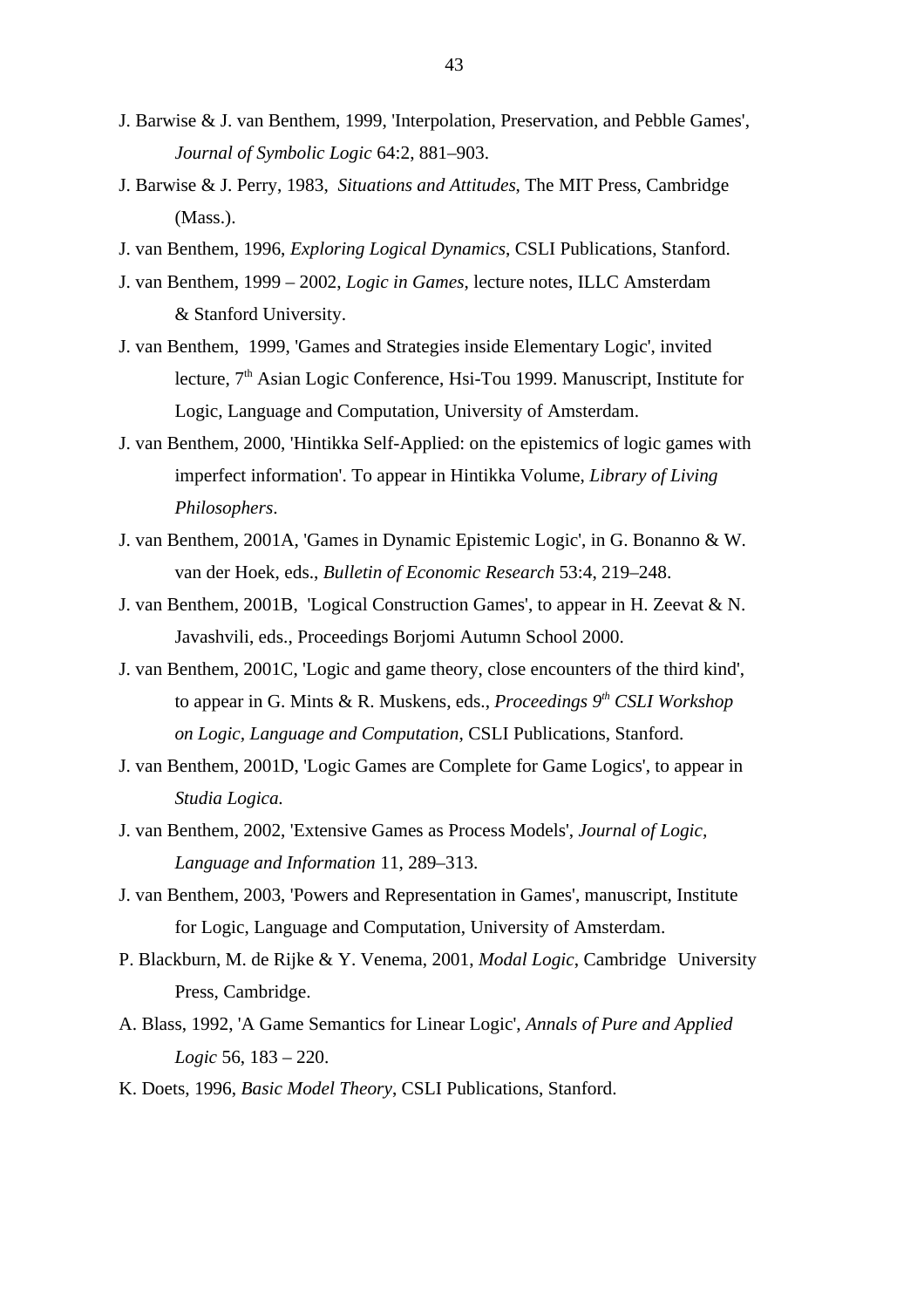- C. Dutilh-Novaes, 2002, 'Medieval Obligationes as Argumentation Games', Philosophical Institute, University of Leiden.
- J-Y Girard, 1997, 'The meaning of logical rules I, II', manuscripts, University of Sophia-Antipolis.
- V. Goranko, 2000, 'The Basic Algebra of Game Equivalences', Preprint 2000-12, ILLC Amsterdam.
- D. Harel, D. Kozen & J. Tiuryn, 2000, *Dynamic Logic*, The MIT Press, Cambridge (Mass.).
- J. Hintikka, 1973, *Logic, Language Games and Information*, Clarendon Press, Oxford.
- J. Hintikka, 2002, 'Hyperclassical Logic (a.a.a. IF Logic) and its Implications for Logical Theory', *Bulletin of Symbolic Logic* 8:3, 404–423.
- J. Hintikka & G. Sandu, 1997, 'Game-Theoretical Semantics', in J. van Benthem & A. ter Meulen, eds., *Handbook of Logic and Language*, Elsevier, Amsterdam, 361–410.
- R. Hirsch & I. Hodkinson, 2002, *Relational Algebras by Games*, Elsevier Science Publishers, Amsterdam.
- W. Hodges, 1985, *Building Models by Games*, Cambridge University Press, Cambridge.
- W. Hodges, 1999, *An Invitation to Logical Games*, lecture notes, department of mathematics, Queen Mary's College, London.
- N. Immerman & D. Kozen, 1987, 'Definability With Bounded Number of Bound Variables', *Proceedings 2d IEEE Symposium on Logic in Computer Science*, 236-244.
- D. Lewis, 1972, 'General Semantics', in D. Davidson & G. Harman, eds., *Semantics of Natural Language*, Reidel, Dordrecht, 169–218.
- B. Löwe, 2002, 'Consequences of the Axiom of Blackwell Determinacy', *Bulletin of the Irish Mathematical Society* 49 (2002), p.43-69
- Y. Moschovakis, 1974, *Elementary Induction on Abstract Structures*, North-Holland, Amsterdam.